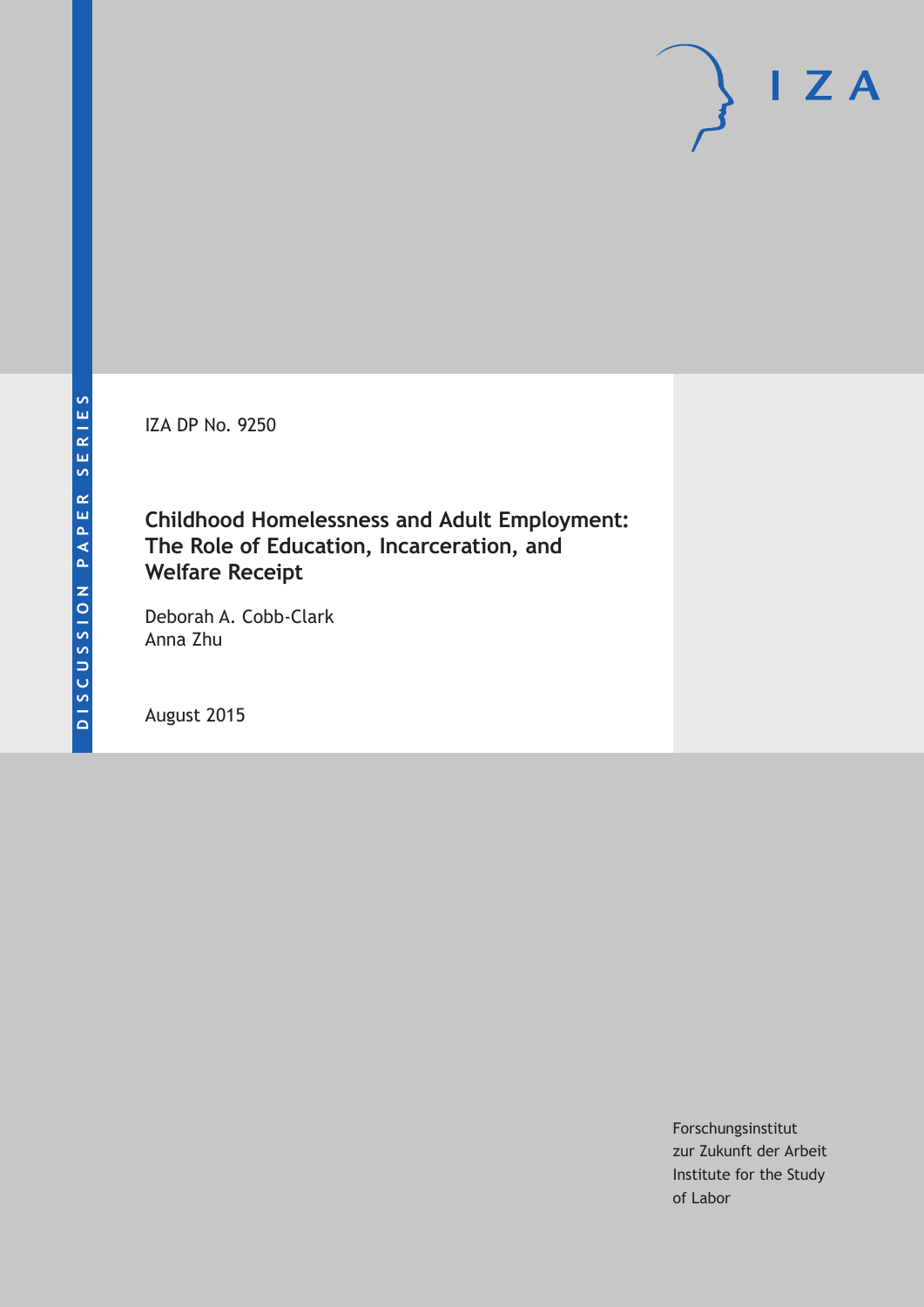# **Childhood Homelessness and Adult Employment: The Role of Education, Incarceration, and Welfare Receipt**

# **Deborah A. Cobb-Clark**

*Melbourne Institute, University of Melbourne, IZA and Life Course Centre*

# **Anna Zhu**

*Melbourne Institute, University of Melbourne and Life Course Centre*

> Discussion Paper No. 9250 August 2015

> > IZA

P.O. Box 7240 53072 Bonn Germany

Phone: +49-228-3894-0 Fax: +49-228-3894-180 E-mail: iza@iza.org

Any opinions expressed here are those of the author(s) and not those of IZA. Research published in this series may include views on policy, but the institute itself takes no institutional policy positions. The IZA research network is committed to the IZA Guiding Principles of Research Integrity.

The Institute for the Study of Labor (IZA) in Bonn is a local and virtual international research center and a place of communication between science, politics and business. IZA is an independent nonprofit organization supported by Deutsche Post Foundation. The center is associated with the University of Bonn and offers a stimulating research environment through its international network, workshops and conferences, data service, project support, research visits and doctoral program. IZA engages in (i) original and internationally competitive research in all fields of labor economics, (ii) development of policy concepts, and (iii) dissemination of research results and concepts to the interested public.

IZA Discussion Papers often represent preliminary work and are circulated to encourage discussion. Citation of such a paper should account for its provisional character. A revised version may be available directly from the author.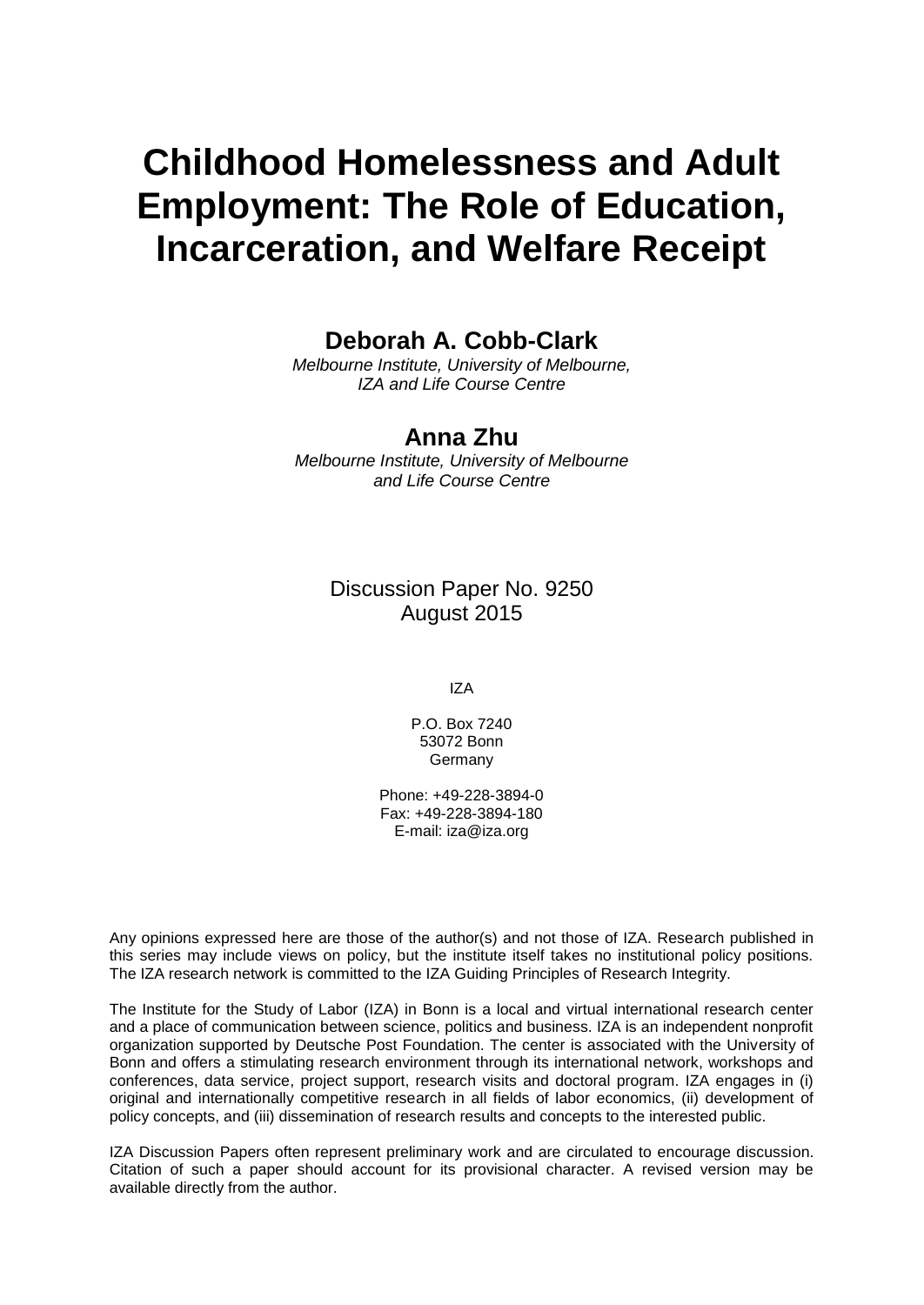IZA Discussion Paper No. 9250 August 2015

# **ABSTRACT**

# **Childhood Homelessness and Adult Employment: The Role of Education, Incarceration, and Welfare Receipt\***

This paper analyzes the long-term consequences of children experiencing homelessness. Our primary goal is to assess the importance of the potential pathways linking childhood homelessness to adult employment. We use novel panel data that link survey and administrative data for a sample of disadvantaged adults who are homeless or at risk of homelessness. We find that those experiencing homelessness for the first time as children are less likely to be employed than those who were never homeless as a child. For women, this relationship is largely explained by the lower educational attainment and higher welfare receipt (both in general and in the form of mental illness-related disability payments) of those experiencing childhood homelessness. Higher rates of high-school incompletion and incarceration explain some of the link between childhood homelessness and men's employment, however, childhood homelessness continues to have a substantial direct effect on male employment rates.

JEL Classification: J1, J2, I2

Keywords: employment, homelessness, welfare receipt, education, incarceration

Corresponding author:

 $\overline{a}$ 

Anna Zhu The Melbourne Institute of Applied Economics and Social Research University of Melbourne 161 Barry Street Carlton, VIC 3053 Australia E-mail: [anna.zhu@unimelb.edu.au](mailto:anna.zhu@unimelb.edu.au)

<sup>\*</sup> This research was supported by the *Australian Research Council Centre of Excellence for Children and Families over the Life Course* (project number CE140100027). The Centre is administered by the Institute for Social Science Research at The University of Queensland, with nodes at The University of Western Australia, The University of Melbourne and The University of Sydney. This paper also received financial support from an Australian Research Council Discovery Grant (DP140102614). This paper uses data collected from, the Journeys Home project, a longitudinal survey based study managed by the Melbourne Institute of Applied Economic and Social Research on behalf of the Australian Government Department of Social Services (DSS). The paper benefited from the helpful comments of: David Ribar, Joe Sabia, attendees of the 2015 Annual Meeting of the European Society of Population Economists, and seminar participates at the University of Bonn, Maastricht University, the University of Hamburg, and LISER (Luxembourg). The findings and views reported in this paper, however, are those solely of the authors.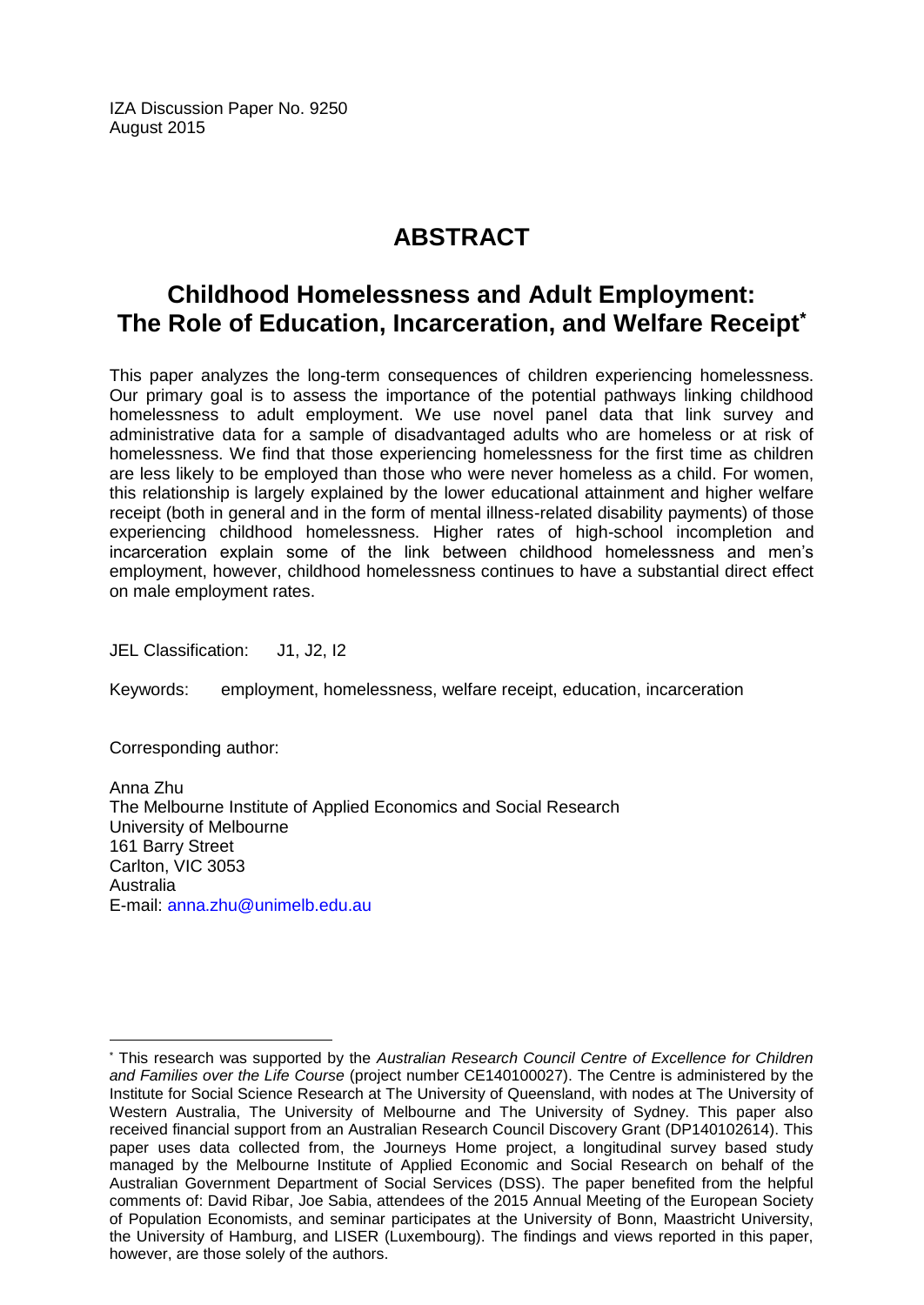*"For in every adult there dwells the child that was, and in every child there lies the adult that will be."* 

John Connolly, The Book of Lost Things

# **1. Introduction**

Childhood experiences often have long-lasting effects. Adverse childhood circumstances – e.g. poverty, poor health, maltreatment, family violence, neighborhood disadvantage, etc. – in particular are frequently associated with constrained opportunities, reduced well-being, and diminished life chances in adulthood. This connection between childhood experiences and adult outcomes is the primary means through which social and economic disadvantage is passed from one generation to the next. Identifying the transition mechanisms, and finding appropriate remedies, is one of the greatest challenges facing modern societies.

Homelessness is an especially extreme form of disadvantage. It results from an unfortunate combination of personal disadvantage (e.g. poor health, relationship breakdown), structural factors (e.g. tight housing or labor markets), and bad luck (see, for example, O'Flaherty 2004, 2010; Shelton et al. 2009; Gould & Williams 2010; Curtis et al. 2013). Over time, society's perception of homelessness has changed as inadequate housing – once confined mainly to derelict single men – became a broader social problem facing women, young people, and families (see McChesney 1990; Lee et al. 2010; Grant et al. 2013). In the United States today, for example, families with children represent the fastest growing segment of the homeless population (Tobin & Murphy 2013). Overall, families account for 37 percent of the total homeless population making nearly every one in four homeless Americans a child under the age of 18 (Henry et al. 2014). Many more children are "doubled up" with either extended family members or friends and have no homes of their own.

Like homeless adults, homeless children often experience mental and physical health problems, victimization, abuse, etc. and they often struggle to access adequate health care and keep up with their school work (see Wildeman 2014 for a review). While there is evidence that the economic and social costs of adolescent and adult homelessness can be substantial and persistent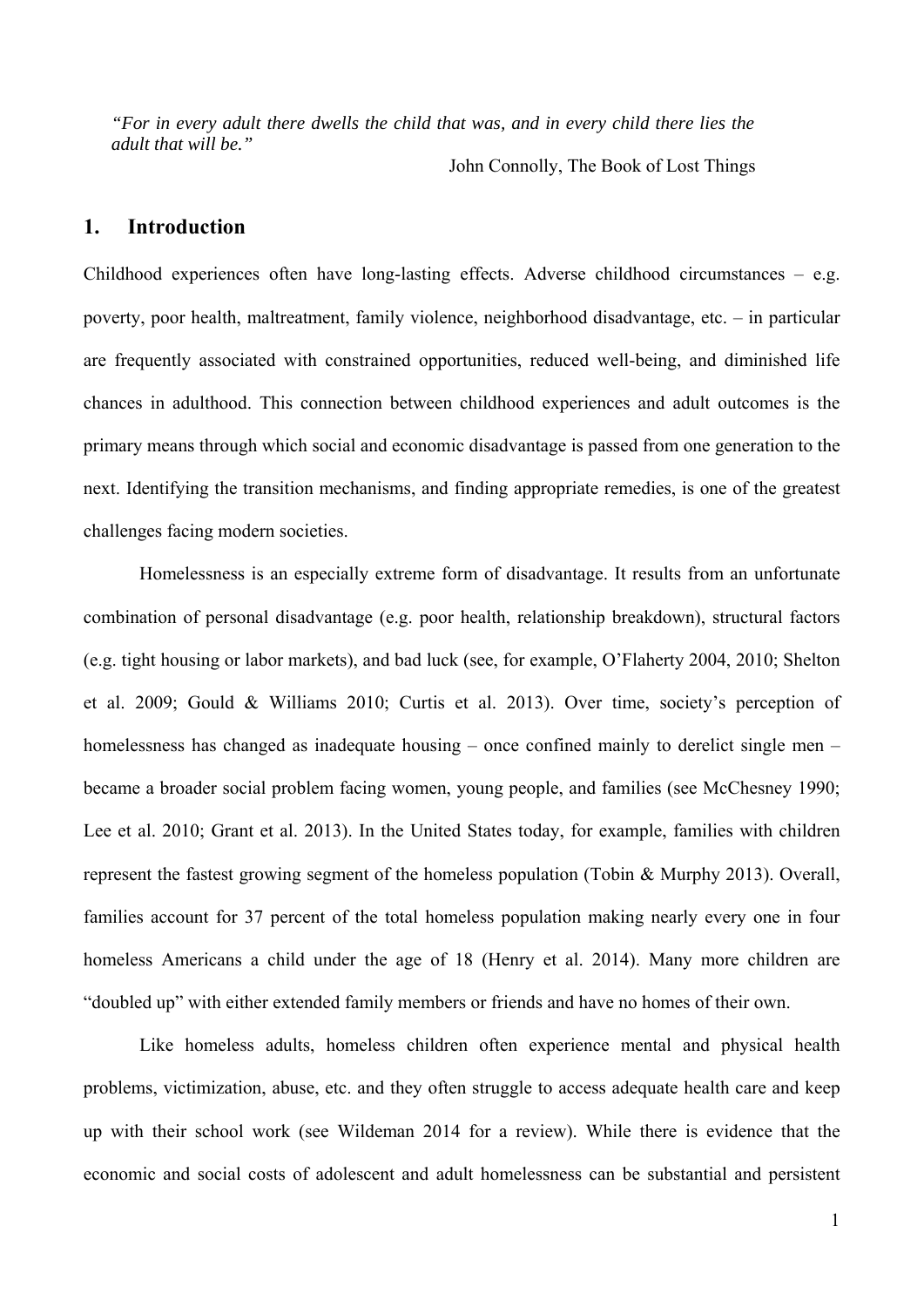(Zuvekas & Hill 2000), the costs of childhood homelessness are likely to be even greater given that key investments during children's formative years are disrupted (see Molnar et al. 1990; Duncan et al. 2010; Miller 2011). Unfortunately, however, we know very little about the long-term consequences of children experiencing homelessness and, as a result, we risk failing to fully address those social problems which are rooted in children's inability to access adequate housing.

The objective of this paper is to fill a void in the literature by using unique panel data to assess how the timing of homelessness affects adult employment outcomes. Our estimation relies on six waves of data from the Journeys Home Project which follows nearly 1,700 disadvantaged Australians experiencing homelessness or housing insecurity over a three-year period. These data provide information on respondents' current employment, health, and housing outcomes as well as detailed retrospective information on their experiences, including homelessness, during childhood. Nearly all (96 percent) Journeys Home respondents have been homeless in the past, with 27 percent reporting first being homeless before age 16. Thus, our data are well-suited to assessing the consequences of homelessness which first occurs early rather than later in life. We are interested in the following questions. First, is there an employment penalty associated with first experiencing homelessness as a child (i.e. at age 15 or younger) rather than as a youth or adult? Second, how important are poor education, incarceration, and welfare receipt as pathways through which experiences of childhood homelessness are linked to employment outcomes in adulthood?

Journeys Home respondents are representative of the population of disadvantaged Australians experiencing or at risk of experiencing homelessness or housing insecurity. Thus, we need to account for any adult disadvantage that also affects employment outcomes in order to isolate the separate impact of childhood homelessness. We resolve this issue by i) estimating panel data models with detailed controls for adult disadvantage and ii) using the time-order of events to avoid any reverse causation issues. It is also important to account for any unobserved heterogeneity that might confound the interpretation of our main variable of interest (i.e. childhood homelessness) and our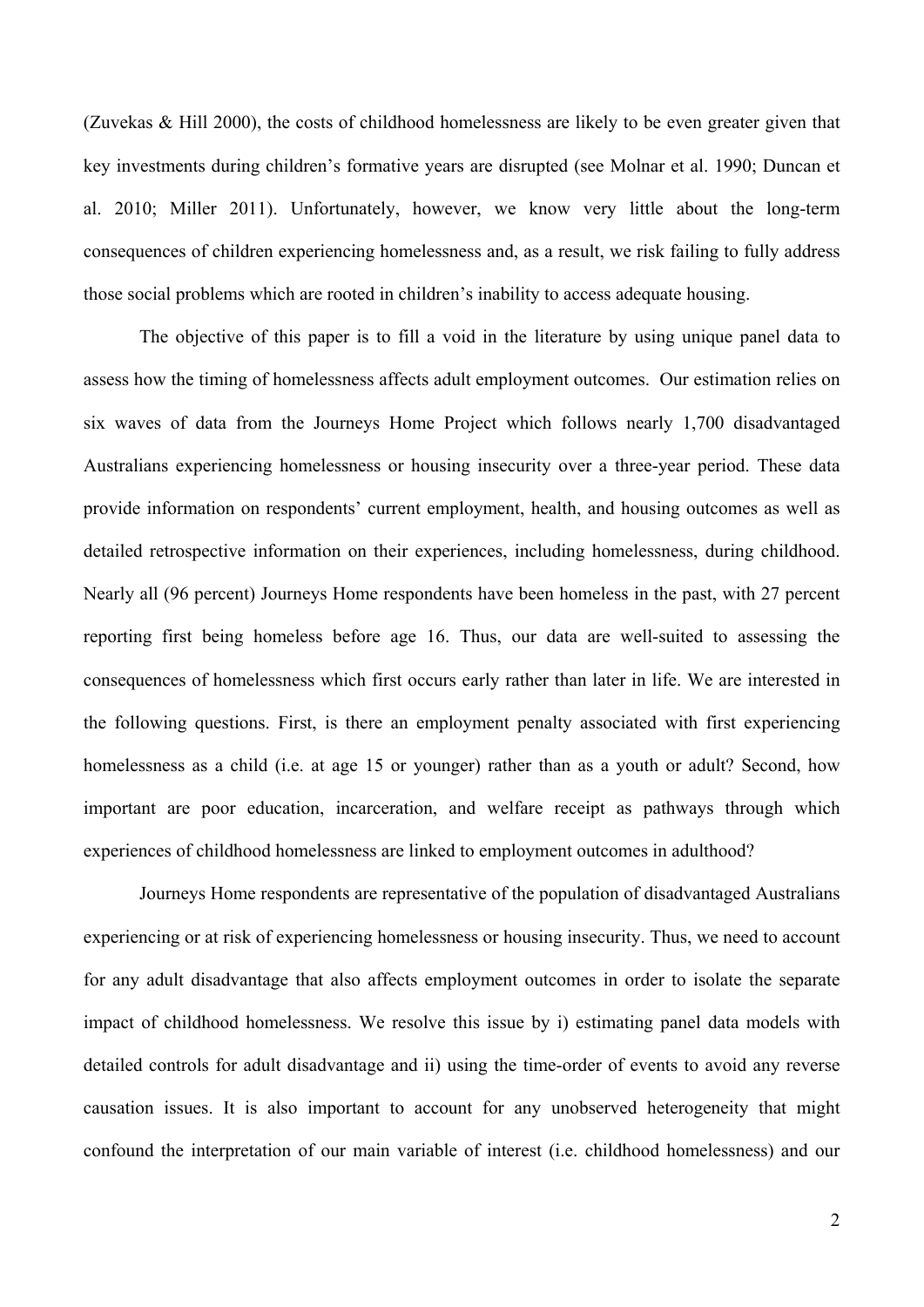three mediating variables (i.e. education, incarceration, and welfare receipt). Our strategy for this is two-fold. First, we rely on a large set of controls from both our survey and administrative data to do much of the work in minimizing unobserved heterogeneity. Homelessness, however, is typically associated with a number of other stressors (Grant et al. 2013) and, despite our detailed controls, we will be unable to identify the effect of childhood homelessness separately from the family circumstances (e.g. parental unemployment, family breakdown, poverty, health issues, etc.) that produced it. Thus, we consider childhood homelessness to be a proxy for extreme childhood disadvantage. Second, we adopt a Mundlak (1978) approach allowing us to estimate the effect of childhood homelessness without requiring us to assume that the time-varying controls are independent of the individual-specific effects.

We make several contributions to the literature. First, given its prevalence, it is imperative that we begin to develop a deeper understanding of the long-term consequences of childhood homelessness. Previous researchers have made progress in documenting the adverse effects of homelessness for children themselves (e.g. Molnar et al. 1990; Park et al. 2011; Tobin & Murphy 2013; Masten et al. 2014). To our knowledge, however, we are the first to examine the adult consequences of childhood homelessness in a nationally-representative sample. Our focus on disadvantaged adults is important because childhood homelessness typically occurs in conjunction with other poverty-related risk factors (Miller 2011; Grant et al. 2013). Moreover, employment outcomes are fundamental to the social and economic well-being of at-risk individuals (see Lenz-Rashid 2006) making them of particular interest. The United States, for example, is targeting improved employment outcomes as its main strategy in ending homelessness (USICH 2010). Thus, we add to the evidence on the relationship between childhood and adult disadvantage.

Second, we explicitly compare the outcomes of those who were homeless as children with those who were homeless for the first time only as youths or adults. This focus on the timing of homelessness extends previous research that relies on low-income housed children to provide a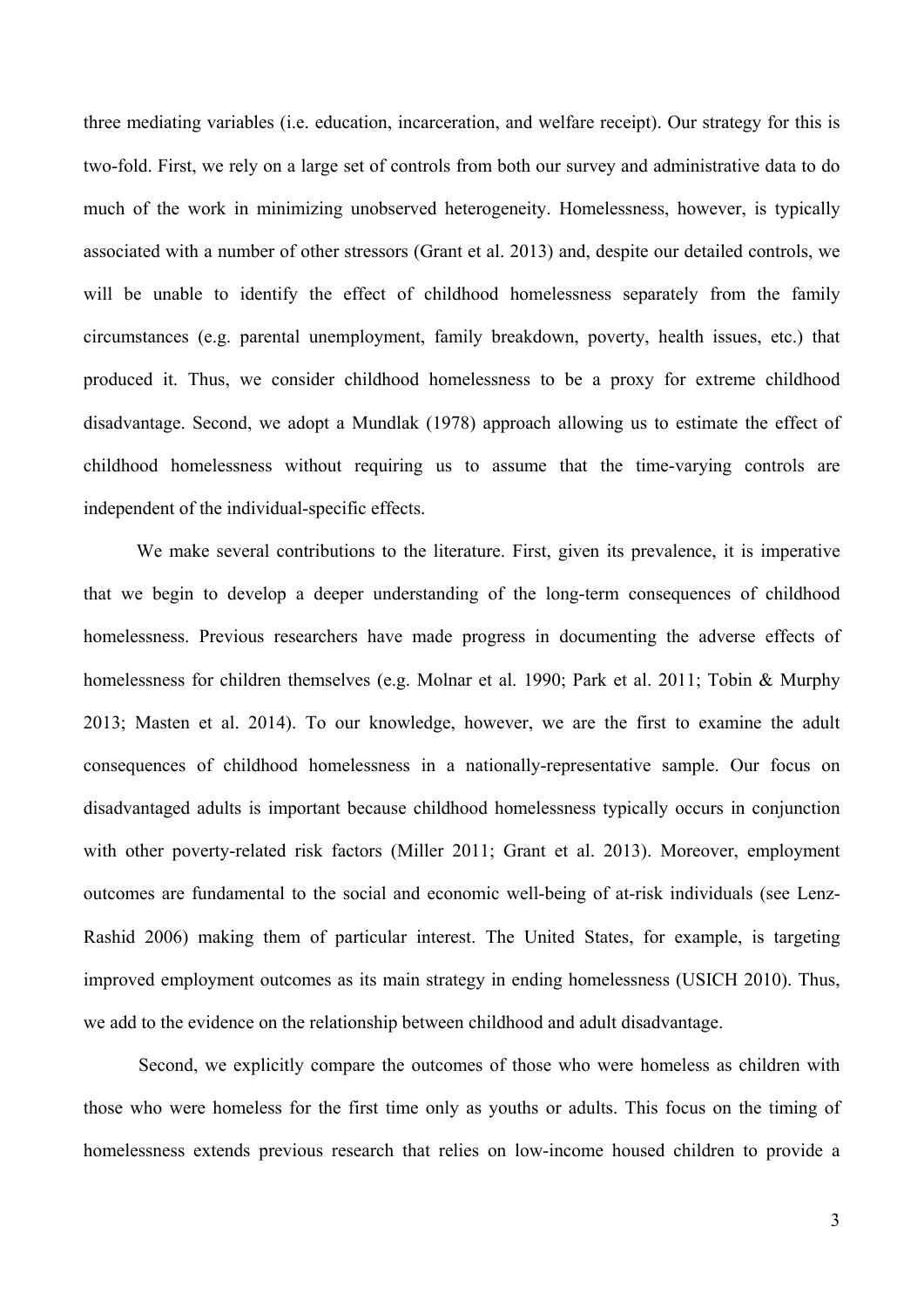counterfactual. As the effects of family stress and adverse economic events are age-sensitive (Obradović et al. 2009), it is reasonable to expect that experiencing homelessness during critical developmental periods may have more detrimental effects than experiencing homelessness later.

Third, to-date very little is known about how men's and women's experiences of homelessness differ (Martin 2010). We add to the evidence base by documenting the substantial gender differences in the adult consequences of childhood homelessness and in the mechanisms linking the two.

Finally, we are unique in our ability to use retrospective information in combination with administrative welfare records to account for adult disadvantage in order to isolate the persistent adverse consequences of childhood homelessness. Controlling for adult disadvantage also minimizes the potential for omitted variable bias to confound the estimated effect of childhood disadvantage on adult outcomes.<sup>1</sup> Critically, our empirical strategy allows us to assess the extent to which experiencing homelessness as a child has both direct as well as indirect effects on adult employment through mediating factors such as diminished education, incarceration, and welfare. Disentangling these pathways is fundamental to assisting those experiencing childhood homelessness.

We find that those experiencing homelessness for the first time as children are less likely to be employed than those who were never homeless as a child. For women, this relationship is largely explained by the lower educational attainment and higher welfare receipt (both in general and in the form of mental illness-related disability payments) of those experiencing childhood homelessness. Higher rates of high-school incompletion and incarceration explain some of the link between childhood homelessness and men's employment, however, childhood homelessness continues to have a substantial direct effect on male employment rates.

 $\overline{a}$ 

<sup>&</sup>lt;sup>1</sup> See Duncan et al. (2010) who make this point in the context of estimated income effects.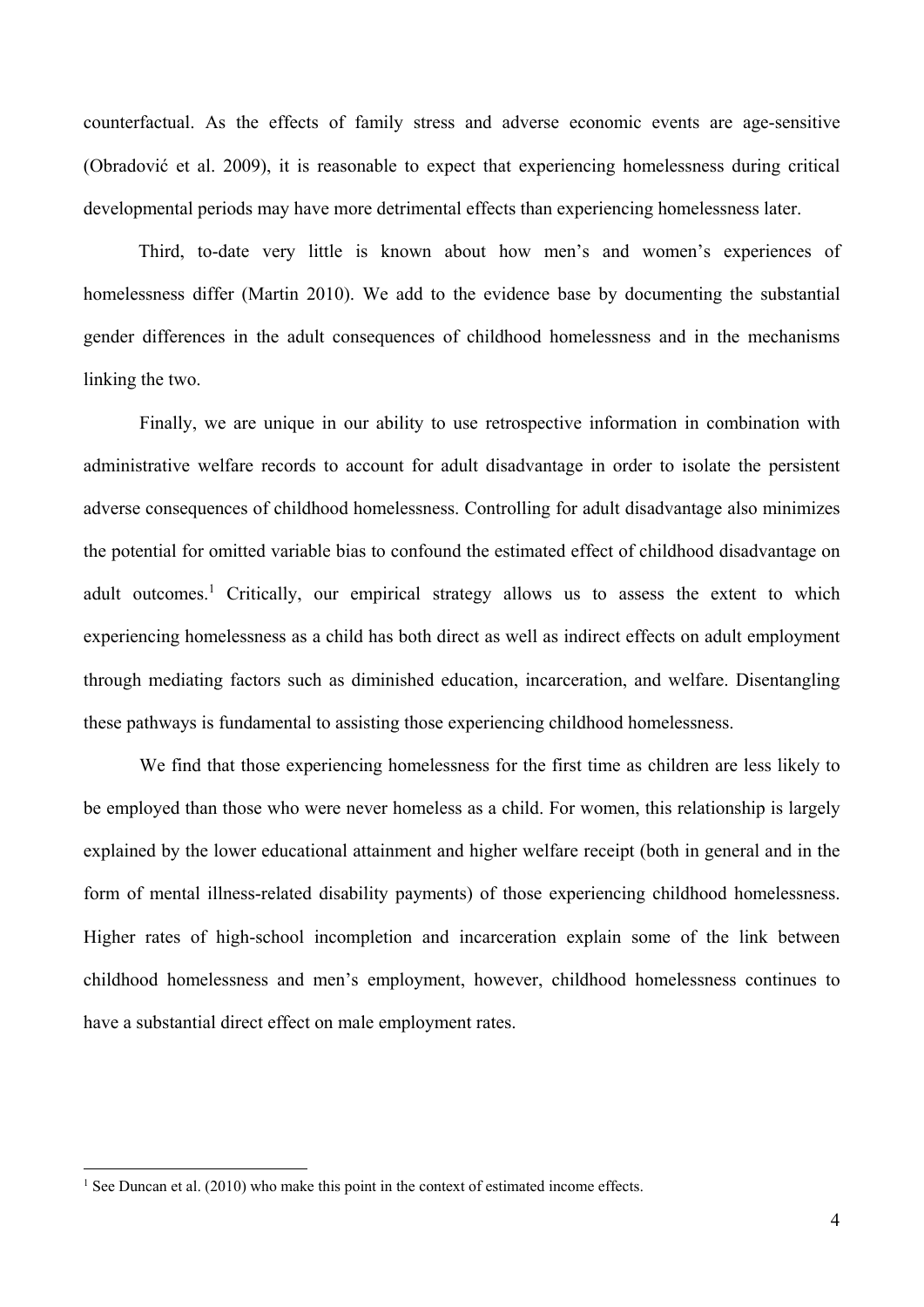# **2. Literature Review**

There is a large literature documenting the relationship between childhood disadvantage and many adult outcomes including education, health, income, and criminal activity. Breaking this link is particularly challenging because childhood disadvantage is multi-faceted and appears to be transmitted to adulthood through several avenues. In particular, a vast range of childhood conditions such as poor health (Case et al. 2005), maltreatment (e.g. Currie & Tekin 2012), poverty (e.g. Duncan & Brooks-Gunn 1995; Currie 2009; Duncan et al. 2010), low socio-economic status (e.g. Gregg & Machin 2000; Currie 2009), welfare receipt and neighborhood disadvantage (e.g. Haveman & Wolfe 1995; Wodtke et al. 2011; Islam 2013) have all been demonstrated to have profound longterm consequences for individuals' life chances.

The growing number of families without access to adequate housing has led researchers to direct their focus to the issue of what being homeless means for children. Homeless children appear to experience numerous adverse outcomes including: poor birth outcomes, poor nutrition, and environmental risks (Molnar et al. 1990); a higher incidence of victimization (McCarthy et al. 2002); greater exposure to infectious diseases (Haddad et al. 2005); lower access to health care services (Kushel et al. 2001); as well as poorer educational and health outcomes (Buckner 2008).

It is also becoming increasingly clear that childhood homelessness typically occurs in conjunction with other precipitating factors such as behavior problems, poverty, family breakdown, foster care, physical or sexual abuse, and mental health issues (see Zlotnick et al. 1999 and Flouri & Buchanan 2004 for reviews). Wildeman (2014), for example, finds that, in the United States, paternal incarceration is associated with an increased risk of childhood homelessness. These contextual factors raise the question of whether or not it is homelessness *per* se that matters. Thus far, the evidence is mixed on whether there are disparities in the outcomes of homeless children and their similarly disadvantaged, housed peers (see Grant et al. 2013 for a review). Park et al. (2011), for example, analyze data from the Fragile Families and Child Well-Being Study (FFCW) and conclude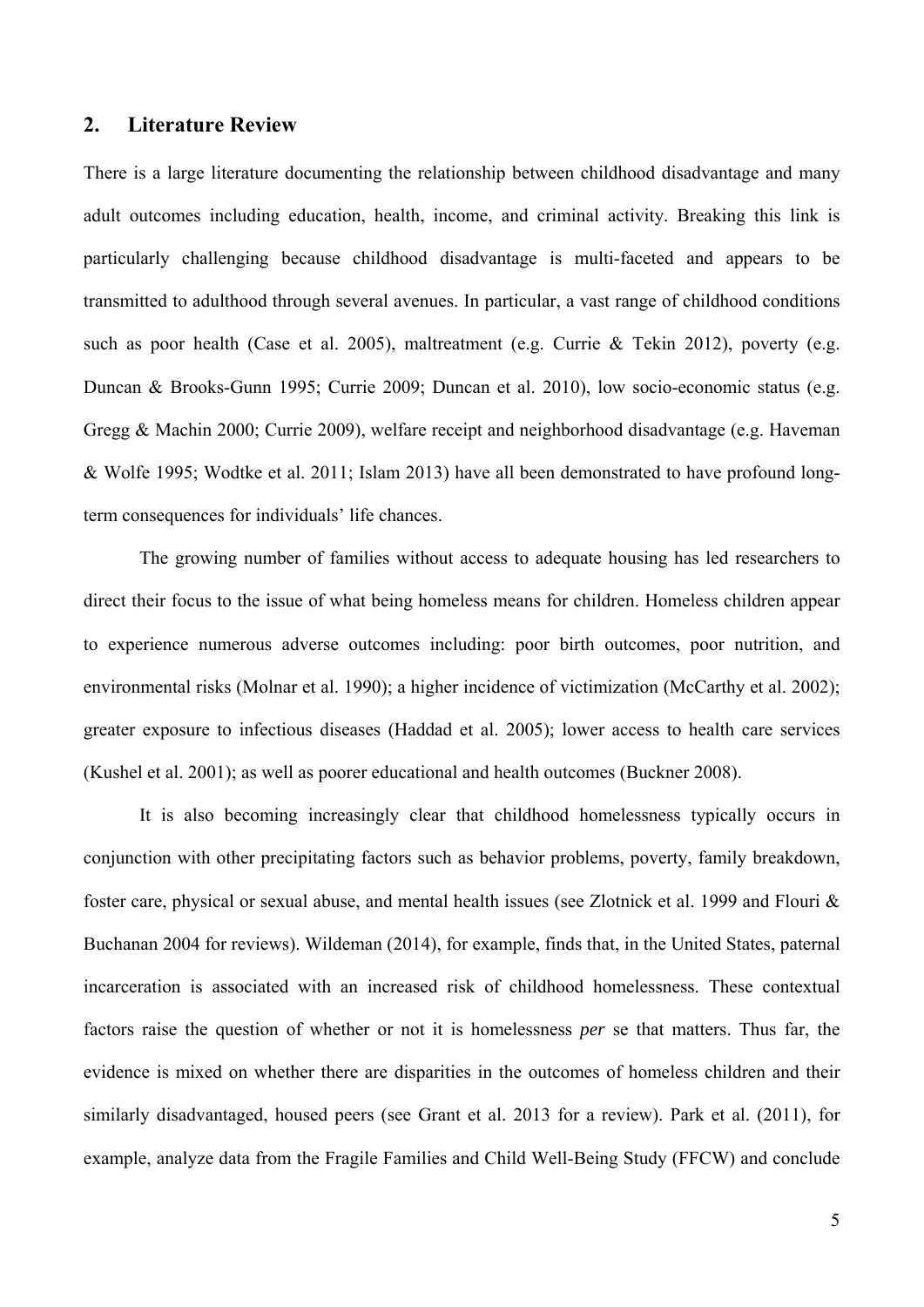that, among low-income children, housing status itself has little adverse impact on young children's physical or mental health, cognitive development, or health care use. Instead, "a set of stressors common to many children in poverty, rather than housing status, contributed to poor child health and development" (p. S260). Similarly, Miller (2011) argues that it is not that episodes of homelessness do not matter for educational outcomes, but rather that "they matter in conjunction with other poverty-related risk exposures" (p. 317).

In contrast, other scholars stress the unique disruption that a homeless experience brings. For example, homeless students, compared to low-income housed students, typically experience higher rates of school mobility, more absence, and subsequently, have diminished cognitive outcomes and greater school dropout rates (Buckner et al. 2001). Twenty-five years ago, Molnar et al. (1990) concluded that "homeless children are not simply at risk; most suffer specific physical, psychological, and emotional damage due to the circumstances that usually accompany episodes of homelessness" (p. 109). More recently, Masten et al. (2014) make a similar argument that although homeless children "share many risk factors with other disadvantaged children they are higher on an underlying continuum of risk" (p. 201).

Unfortunately, we know very little about the long-term consequences of childhood homelessness. Making progress on this issue has been severely limited by restrictions on the availability of data linking childhood homelessness to adult outcomes and by sample representativeness.<sup>2</sup> Given the heterogeneity in the outcomes of disadvantaged children, we need to identify and understand whether certain factors mitigate (or exacerbate) the effects of early disadvantage. Flouri and Buchanan (2004), for example, find that, in families with low socioeconomic status, parents' involvement with their sons (e.g. reading, outings, interest in education) protects against an adult experience of homelessness. It is an open question whether parental investments also mitigate the impact of childhood homelessness specifically. Similarly, evaluations

 $\overline{a}$ 

<sup>&</sup>lt;sup>2</sup> For example, the Fragile Families and Child Wellbeing Study follows children until the age of nine. Other individuallevel data are usually based on small and cross-sectional convenience samples.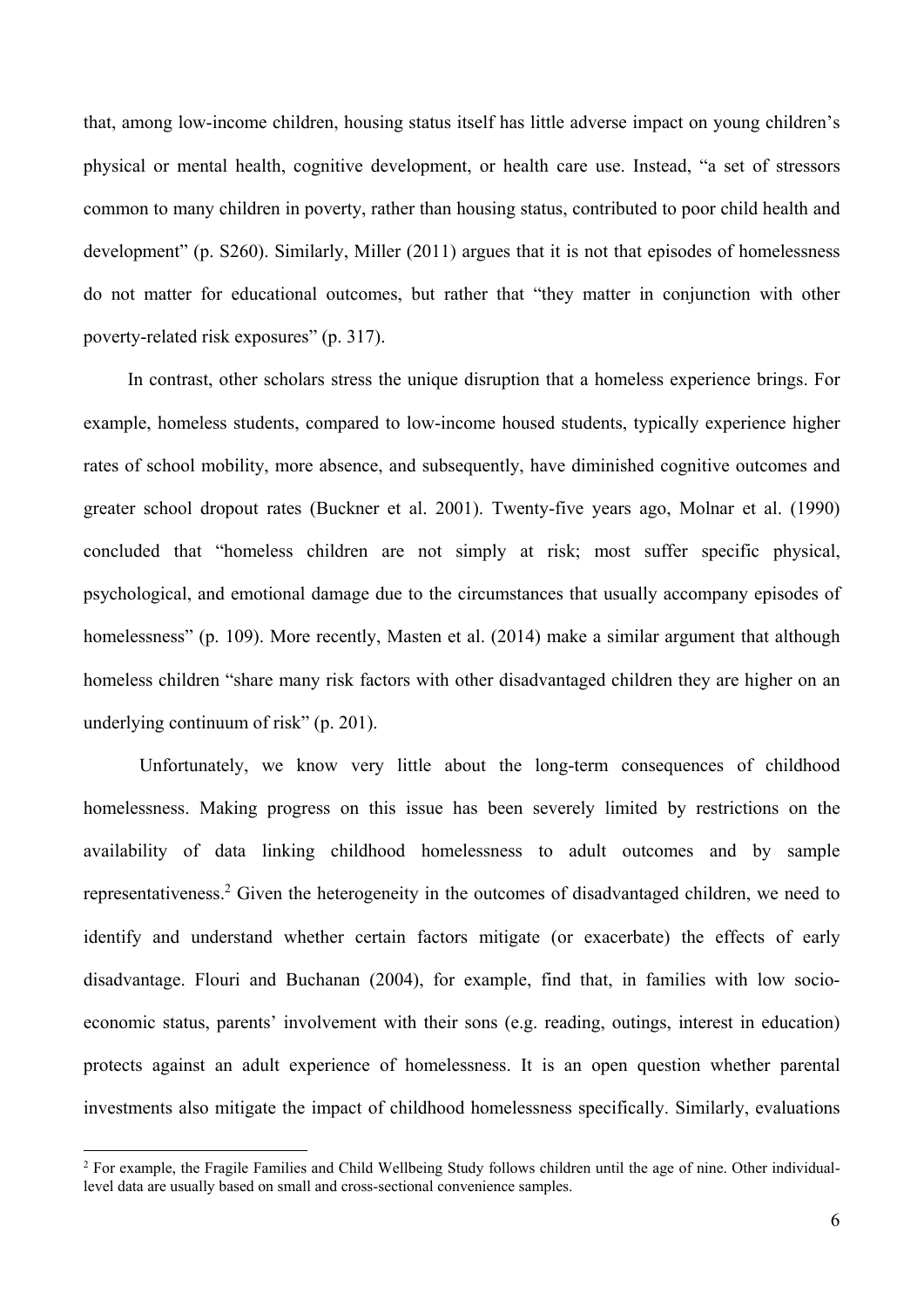of U.S. programs (specifically, the McKinney-Vento Homeless Assistance Act) that attempt to reduce social isolation by allowing homeless students to attend either their schools of origin or schools near the shelters in which they are living are inconclusive about how effective they are in lifting the educational achievement of homeless students (Obradović et al. 2009; Miller 2011).

Thus, while much of the literature concerned with the socio-economic and health consequences of childhood homelessness has centered on the immediate, short-term effects, the persistent direct and indirect impacts of childhood homelessness on disparities in adult outcomes may be far greater. Knowing more about the adult consequences of childhood homelessness – and the mechanisms linking them – is fundamental to developing policy responses.

# **3. The Journeys Home Data**

Our analysis relies on data from the Journeys Home Project in which a representative sample of disadvantaged Australians experiencing housing insecurity (homelessness) was interviewed over six waves about their housing circumstances, employment patterns, health, demographic and human capital characteristics, and family background. Individuals' survey data can be linked to their administrative welfare records. Together, these data provide a unique opportunity to study the longterm consequences of childhood homelessness.

### *3.1 Journeys Home Estimation Sample*

Unlike in the United States where welfare is a state responsibility, all social benefits in Australia (e.g. child care, unemployment, and housing benefits, single parent allowances, old-age pensions, etc.) are administered at the national level through one central agency known as Centrelink. Importantly, Centrelink houses fortnightly data on the benefits receipt for the universe of Australians receiving any form of social assistance since July 1, 2002. It is these administrative data which provide the sampling frame for the Journeys Home Project.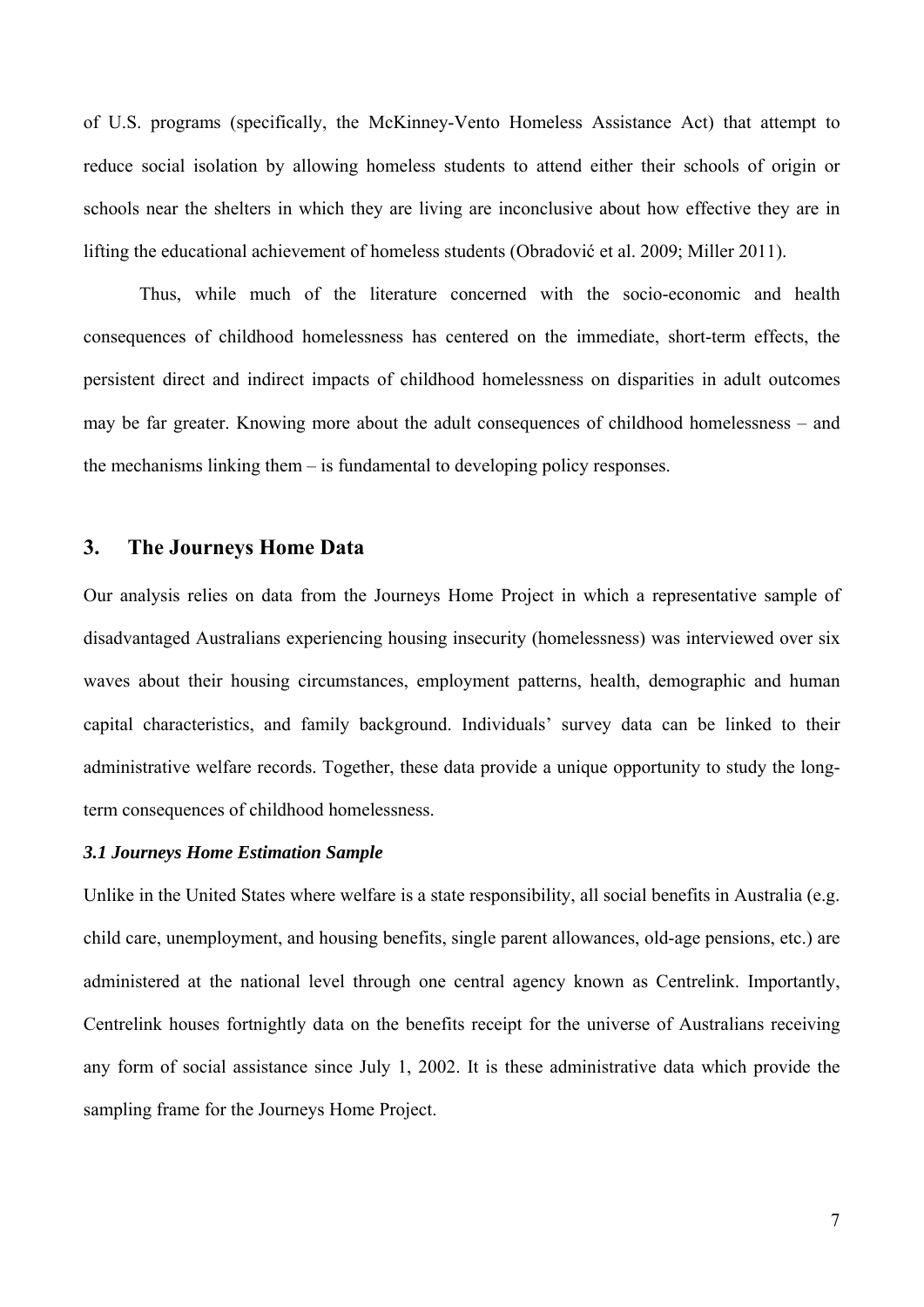Specifically, researchers identified a total population of 139,801 individuals in the Centrelink data who were: i) aged 15 years or older; ii) in receipt of any welfare in the previous 28 days; and iii) housing insecure. Individuals were defined as 'housing insecure' if: i) they were flagged as homeless; or ii) at-risk of homelessness by Centrelink staff; or iii) if they had characteristics that led to a high predicted probability of being homeless or at-risk of homelessness (see Wooden et al. 2012 for details). A stratified random sample of 2,992 in-scope individuals was selected for interview. The wave 1 response rate of 62 percent  $(n=1,682)$  compares favorably with response rates in surveys of other disadvantaged populations (Shinn & Weitzman et al 1990; O'Callaghan 1996; Randall & Brown 1996). Wave 1 interviews were conducted in September - November 2011 with five followup interviews subsequently occurring at six-month intervals. Interviews were mainly conducted faceto-face, with telephone interviews used only when this was not feasible. Fully, 84 percent of wave 1 respondents were successfully re-interviewed in wave 6. Over 98 percent of respondents consented to having their survey and Centrelink data linked. Our analysis draws on both these administrative data and all six waves of survey data.

Given our focus on the adult employment of individuals who ever experienced homelessness, we restrict the sample to the 1,125 wave 1 respondents who were aged 21 - 54 years (inclusive). We drop 82 individuals who either report never having been homeless or do not respond to this question, along with a further 242 individuals providing missing data on the key variables of interest. Approximately, 20 percent of the item non-response stems from reported childhood sexual violence. Given the link between sexual violence and homelessness (Heerde et al. 2015), we retain sexual violence in the analysis (dropping those who fail to report), but discuss the sensitivity of our results to this decision. These sample restrictions result in an unbalanced panel of 477 men and 324 women resulting in 4,496 person-wave observations. All analyses are conducted separately by gender.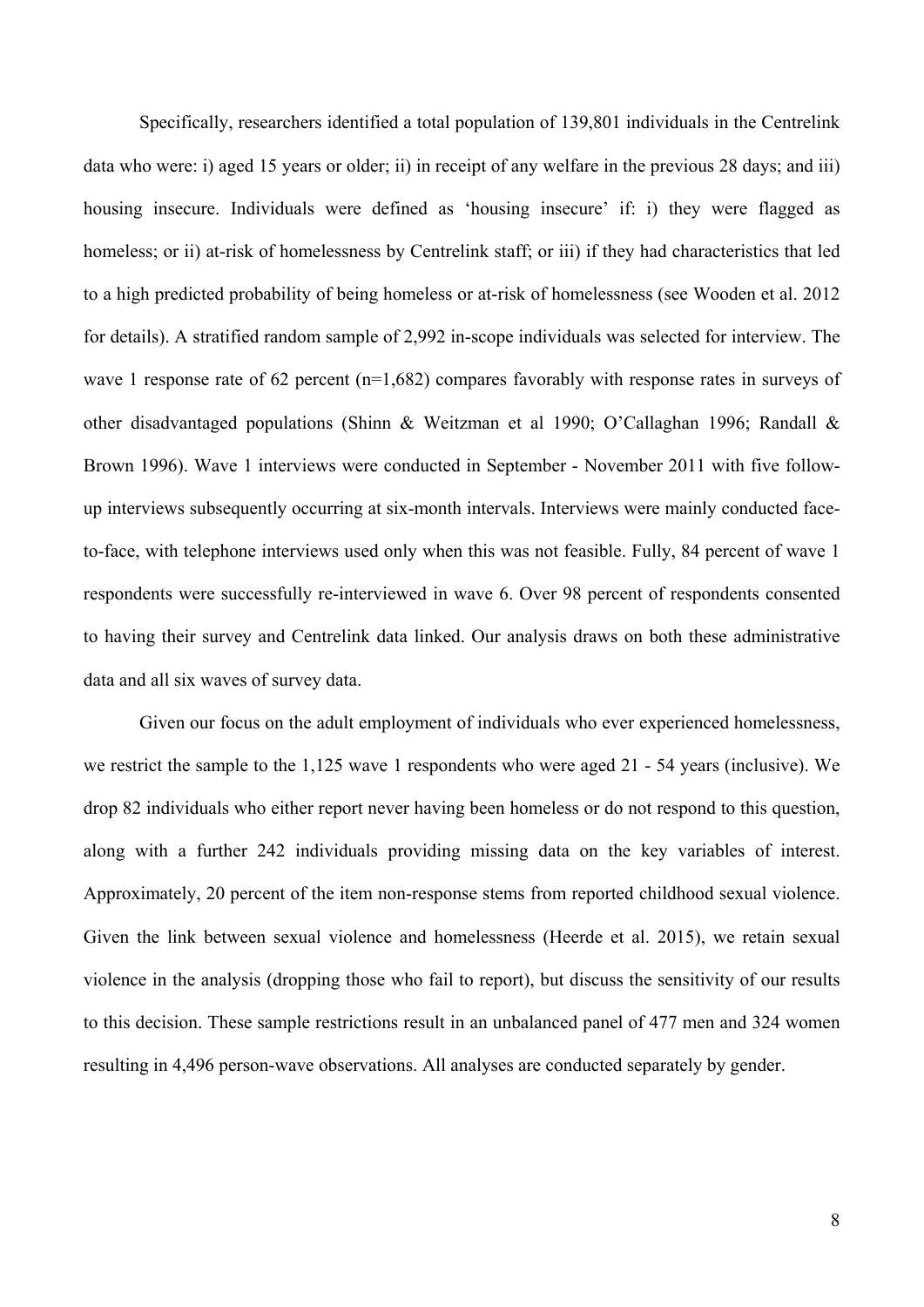#### *3.2 Key Variables of Interest*

Our dependent variable is an indicator of employment status which equals one if the individual is employed at the time of interview, and zero otherwise. In Section 6, we also consider results based on the proportion of time an individual is employed over a maximum period of three-years.

Respondents report the "age [of the] first time without a place to live…", where experiences of being without a place to live include living: 1) with relatives temporarily; 2) at a friend's house temporarily; 3) in a caravan, mobile home, cabin, or houseboat; 4) in a boarding house or hostel; 5) in crisis accommodation or a refuge; 6) in an abandoned building; 7) on the streets (sleeping rough); or 8) other. Thus, our definition of childhood homelessness is not restricted to 'street' or 'shelter' homelessness, as is the case with much of the previous research (Sosin et al. 1990; Cordray & Pion 1991; Hopper 1991; Chamberlain & Mackenzie 1992; Argeriou et al. 1995; Jacobs et al. 1999; Springer 2000; Chamberlain & Johnson 2001; Watson 2001). Instead, it also encompasses broader experiences of housing instability such as being in state care, transitory accommodation, and doubling up (i.e. living with friends and family). There is no universally accepted definition of what it means to be homeless. Our perspective on homelessness is more in keeping with the broad definitions being adopted in Europe and Australia, than with the narrow definition often used in the U.S. (Cobb-Clark et al. 2014). This is sensible given the evidence that a range of precarious housing arrangements, for example `doubling up' or kin care, affect children's outcomes (Park et al. 2011).

Our indicator of childhood homelessness equals one if homelessness first occurred at age 15 or younger; and zero otherwise. We choose this age threshold because in Australia it coincides with the minimum age at which young people may leave school and access public assistance in their own right and we wish to consider homelessness that occurs before these important transitions. In Section 6, we discuss the sensitivity of our results to other age thresholds.

We distinguish between three mediating effects: educational attainment, youth incarceration, and welfare receipt (both any receipt and disability support associated with mental illness). Measures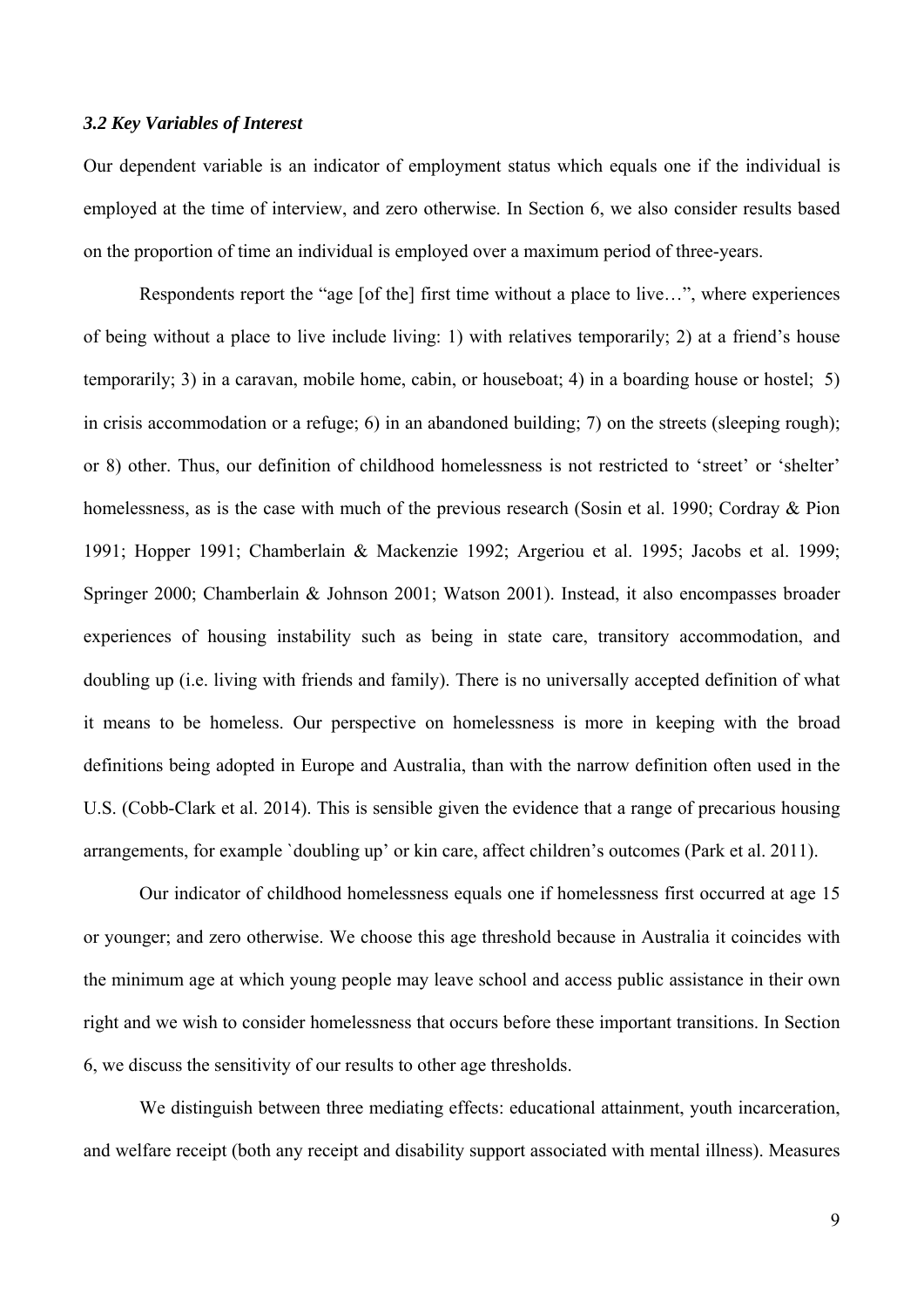of each are constructed using either retrospective survey information or the linked administrative welfare records. This allows us to identify events that occur between any experiences of childhood homelessness and adult employment. In essence, we divide an individual's life into three distinct periods: childhood (less than or equal to 15); young adulthood (or youth) (ages 16 to 20 inclusive)<sup>3</sup>; and adulthood (age 21 and above). Our mediating influences occur during young adulthood.

Low educational attainment is equal to one if an individual did not complete secondary school ( $12<sup>th</sup>$  grade) and zero otherwise.<sup>4</sup> We later refer to those who did not complete the  $12<sup>th</sup>$  grade as 'high school drop-outs'. Overall, 8 percent of individuals who reported becoming homeless at age 15 or younger reported dropping out of school before they turned 15 years old.

Youth incarceration is an indicator variable equaling one if youth report being incarcerated between the ages of 17 to 20 years (inclusive), and zero otherwise. Focusing on this age range has a number of advantages. First, most Australian states and territories manage those who (allegedly) commit an offense at age 17 or older using the adult justice system. Exposure to an adult jail (as opposed to a youth facility) may have particularly deleterious effects on future employment. Second, having a minimum one-year age gap between the ages defining childhood homelessness and incarceration helps ensure that we capture any incarceration occurring after childhood homelessness while minimizing the possibility that a common event underlies both experiences.

We also consider the mediating effects of welfare receipt. Specifically, using our administrative data, we construct measures of: i) overall welfare dependence (i.e. fraction of time receiving welfare in the 24 months prior to wave 1); and ii) welfare receipt related to mental illness (i.e. fraction of time receiving a Disability Support Pension (DSP) for mental illness-related reasons in the 24 months prior to wave 1). This latter measure does not reflect self-assessed mental health, but more permanent, objective, and serious forms of mental illness as diagnosed by a specialist.

 $\overline{a}$ 

<sup>&</sup>lt;sup>3</sup> The exact age range depends on the mediating variable of interest.<br><sup>4</sup> Individuals who obtained a certificate I II III or IV but did not con

<sup>&</sup>lt;sup>4</sup> Individuals who obtained a certificate I, II, III or IV but did not complete the  $12<sup>th</sup>$  grade are coded 0.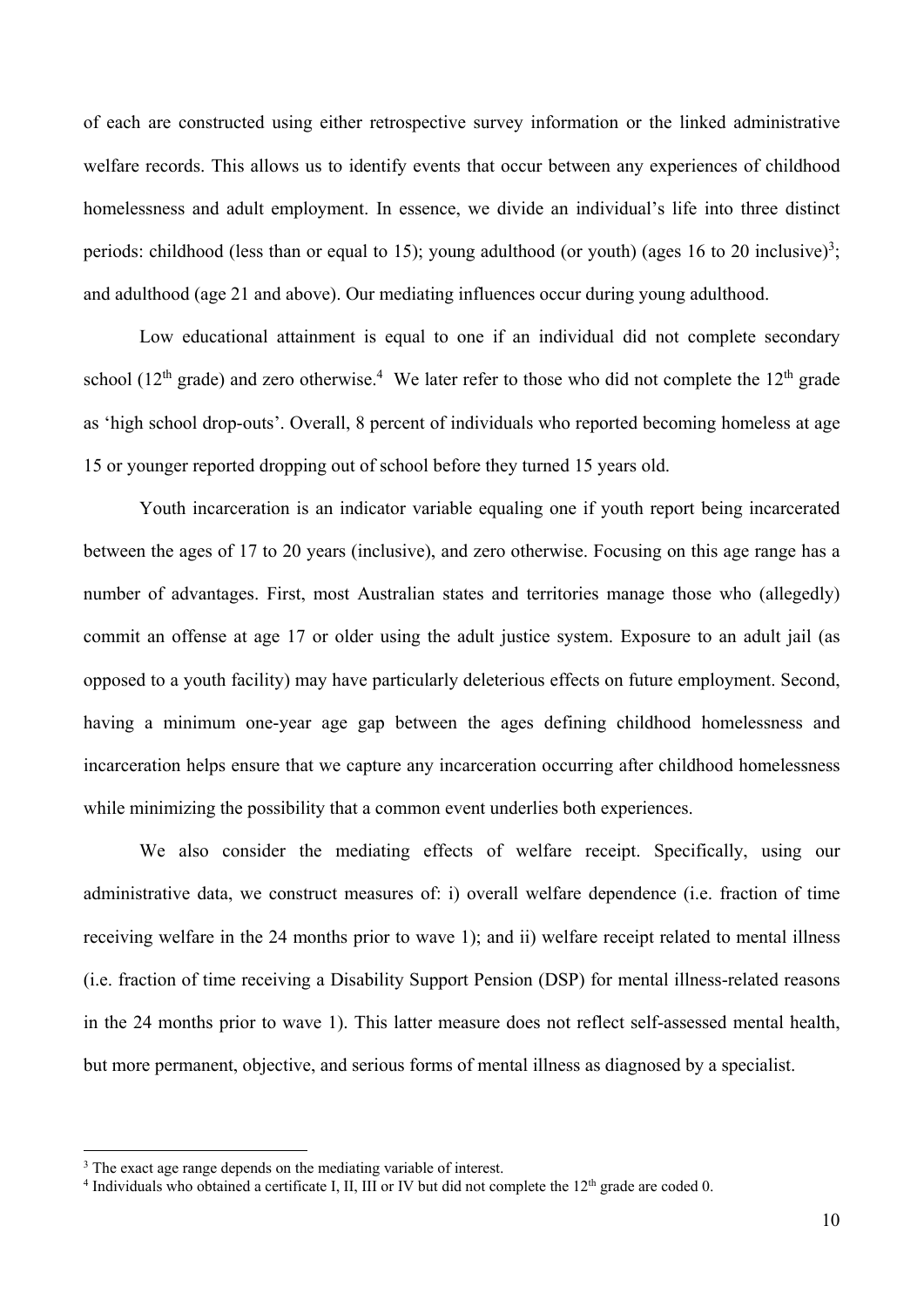#### *3.3 Control Variables*

We construct childhood background and parental controls using retrospective information from the survey. These include: an indicator for Aboriginal or Torres Strait Islander status; emotional abuse (e.g. threats of abuse against the child or the child's friends, family or pets); physical and sexual violence in childhood; foster, residential or kin care; incarceration of either the male or female primary carer; and drug, drinking or gambling problems of the male or female primary carer. Some of these controls capture events occurring after respondents' initial homelessness episode and we anticipate that including them in the model results in a conservative estimate of any impact of childhood homelessness.

We also have a set of time-varying controls that are measured in each wave including: age and age-squared, wave specific dummy variables and indicators for currently living on the streets (or in a shelter); some or most friends being homeless; risky drinking (i.e. more than two standard alcoholic drinks at least three days a week); ever diagnosed with physical health problems<sup>5</sup>; being single; and the presence of young children (ages 0-4) in the care of the respondent. These variables are added to the model in order to control for adult disadvantage so that the separate effect of childhood homelessness can be isolated. We expect that the inclusion of these controls in the model will result in conservative estimates of the effects of education, incarceration, and welfare receipt.

# *3.4 Childhood homelessness and adult employment*

 $\overline{a}$ 

Mean employment rates (t-statistics for significant differences in means) are presented in Table 1 separately by childhood homelessness status and gender. Those who were first homeless in childhood (i.e. at age 15 or below) are significantly less likely to be working in adulthood. Men who experience homelessness as children are 13 percentage points (pp) less likely to be employed, while

<sup>&</sup>lt;sup>5</sup> Physical conditions includes: stroke, heart or other circulatory conditions, diabetes, asthma, chronic bronchitis, cancer, liver problems, arthritis, epilepsy, kidney disease, Hepatitis C, chronic neck or back problems, and acquired brain injury.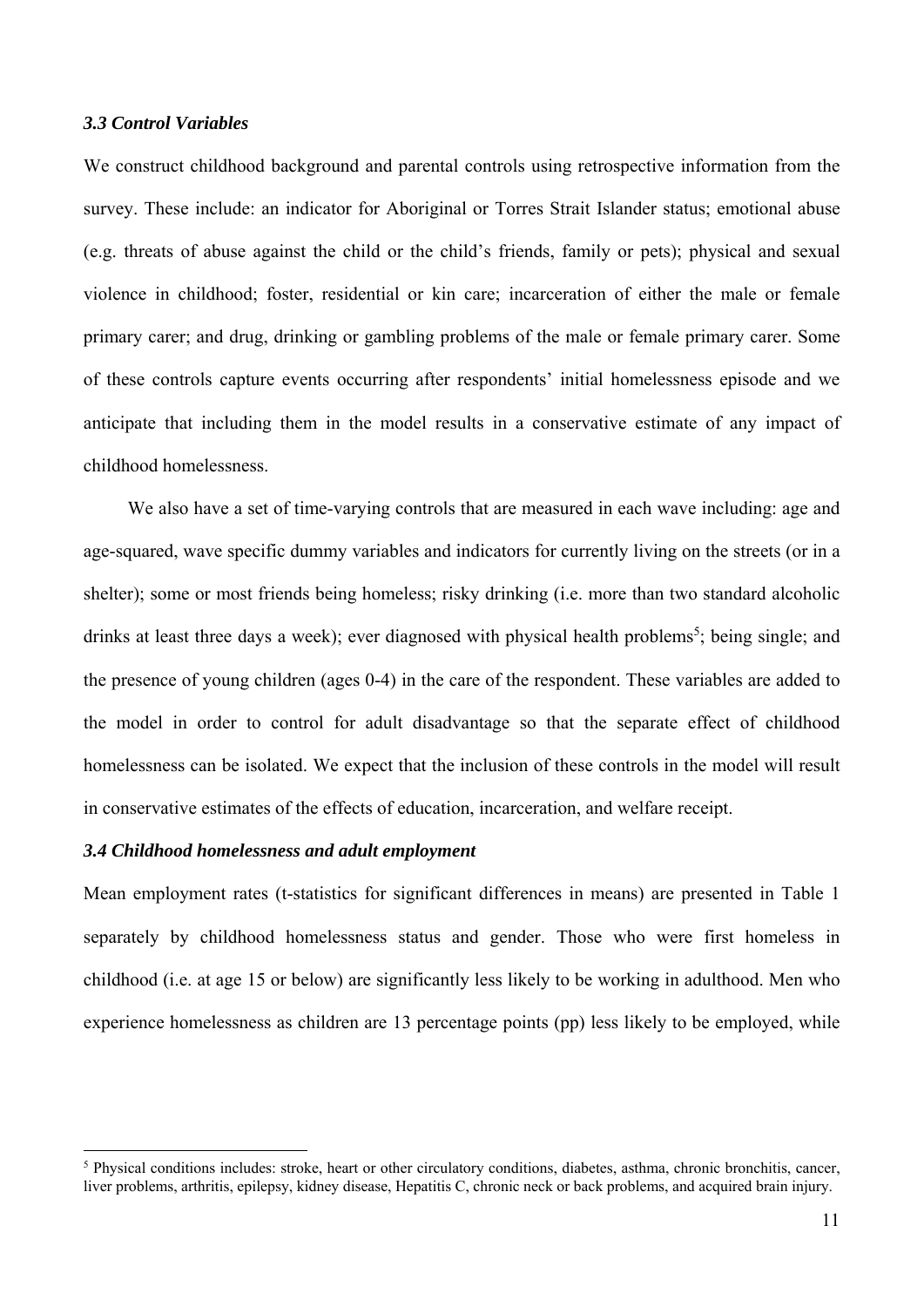the employment differential among women is 16 pp. Given the overall employment rates of Journeys Home respondents, these disparities are substantial.<sup>6</sup>

#### [Insert Table 1 here]

 Dropping out of high-school and incarceration rates and the average time spent in receipt of any welfare or mental illness-related disability benefits are also presented in Table 1. Men who were first homeless at or before the age of 15 are more than twice as likely (34 pp vs. 16 pp) to be incarcerated between the ages of 17 and 20. Incarceration is much less common among women, but does appear to be concentrated amongst those women who first experience homelessness as children. Similarly, dropping out of high school is a nearly universal experience for both men and women with histories of childhood homelessness with fewer than one in ten completing their high school degrees. Dropout rates – while still high – are substantially lower, particularly for women, amongst those who first experience homelessness at the age of 16 or above.

 Interestingly, there is no significant difference in the overall proportion of time spent on welfare for those men who do and do not experience childhood homelessness. Women, on the other hand, spend significantly more time in receipt of welfare benefits if they are first homeless as children. Similarly, men's time on mental illness-related disability payments is not related to the age at which they are first homeless, while women who are homeless as children spend twice as much time receiving social assistance in relation to a mental illness. Thus, any differential in welfare receipt associated with the timing of homelessness appears to be concentrated among women.

# **4. Empirical Strategy**

# *4.1 Conceptual framework*

 $\overline{a}$ 

We begin with a conceptual framework in which market and reservation wages drive static employment decisions. Childhood homelessness is then linked to adult employment outcomes

<sup>6</sup> Summary statistics for the variables in our analysis are reported by childhood homelessness in Appendix Table A1.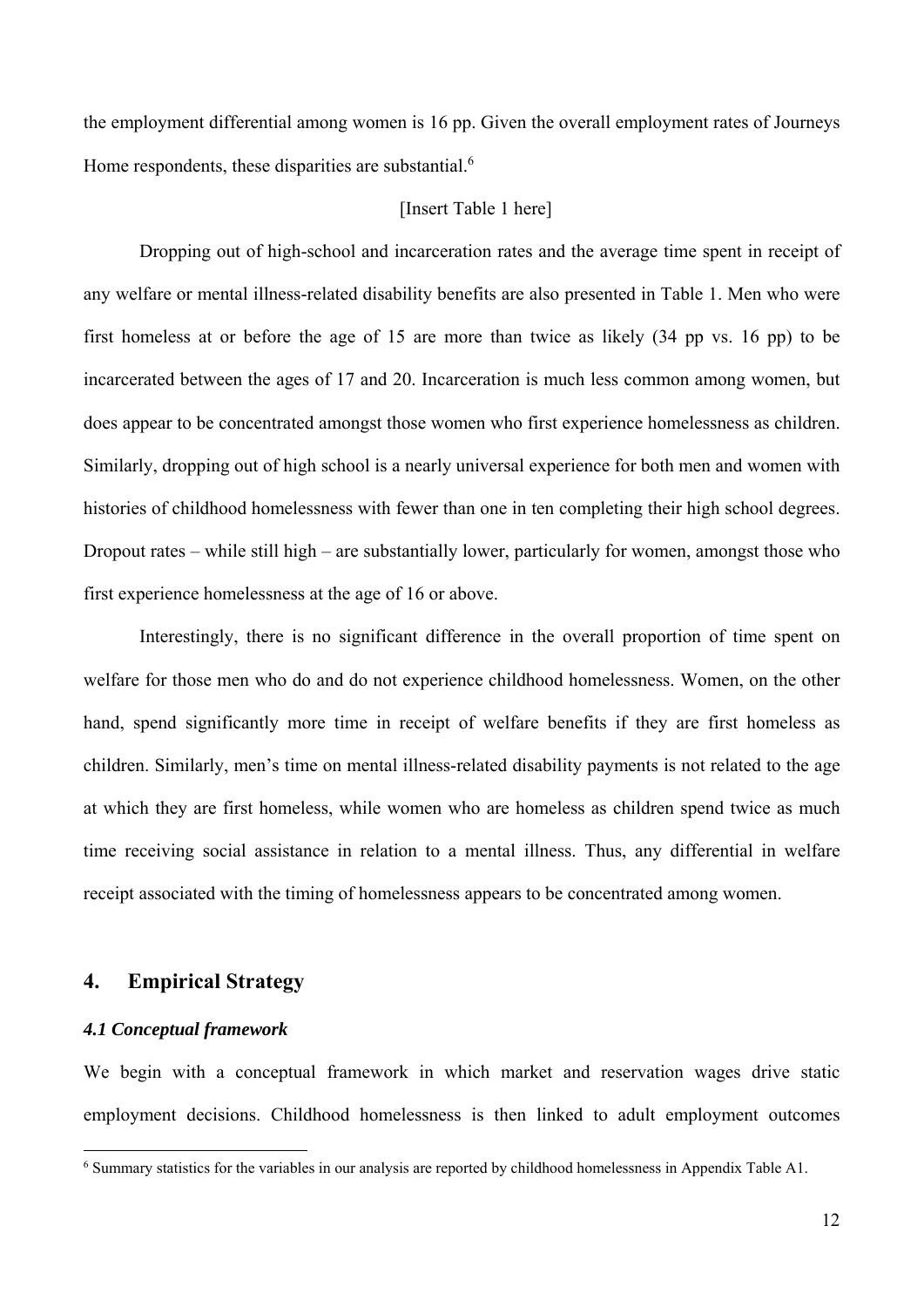through the formation of human capabilities and any subsequent impact on wages. In particular, episodes of homelessness are likely to disrupt important investments in children's education, health, and development. Because human capital production is a cumulative process subject to critical investment periods (see Cunha & Heckman 2007; Kautz et al. 2014), homelessness that occurs during childhood when foundational cognitive and non-cognitive skills are being formed is likely to have more severe and long-term consequences than homelessness that occurs later. Moreover, as human capital endowments are fundamental to many life outcomes (e.g. health, criminal activity, etc.), which themselves drive future wages and employment opportunities, we expect childhood homelessness will have wide-ranging effects on adult employment and will be mediated in part by events occurring in young adulthood (youth).

We focus on three key mechanisms – education, incarceration, and welfare receipt – that are particularly important in understanding the successful transition into adulthood. We focus on these because there is a large literature documenting the role that each plays in perpetuating childhood disadvantage into adulthood. Moreover, our data allows us to determine when these events occurred in relation to the timing of childhood homelessness and adult employment outcomes.

Educational attainment is one mechanism that appears to transmit delinquency and disadvantage to adult wages and employment (Gregg & Machin 2000) and early life conditions to adult health (Tubeuf et al. 2012). There is also evidence that disadvantage, particularly life on the streets, is associated with youth engaging in more risky behavior (e.g. Gruber 2009; Cobb-Clark et al. 2012; Omura et al. 2014; Heerde et al. 2015), which may increase contact with police. Not surprisingly, the homeless are dramatically over-represented in the prison population (Greenberg and Rosenheck 2008). Unfortunately, "involvement with the criminal justice system may be an increasingly common stumbling block along the path to adulthood" (Raphael 2007 p. 2). Finally, disadvantaged youth often do not receive the same financial and co-residential support from their families in making the human capital investments that are critical to labor market success (Edidin et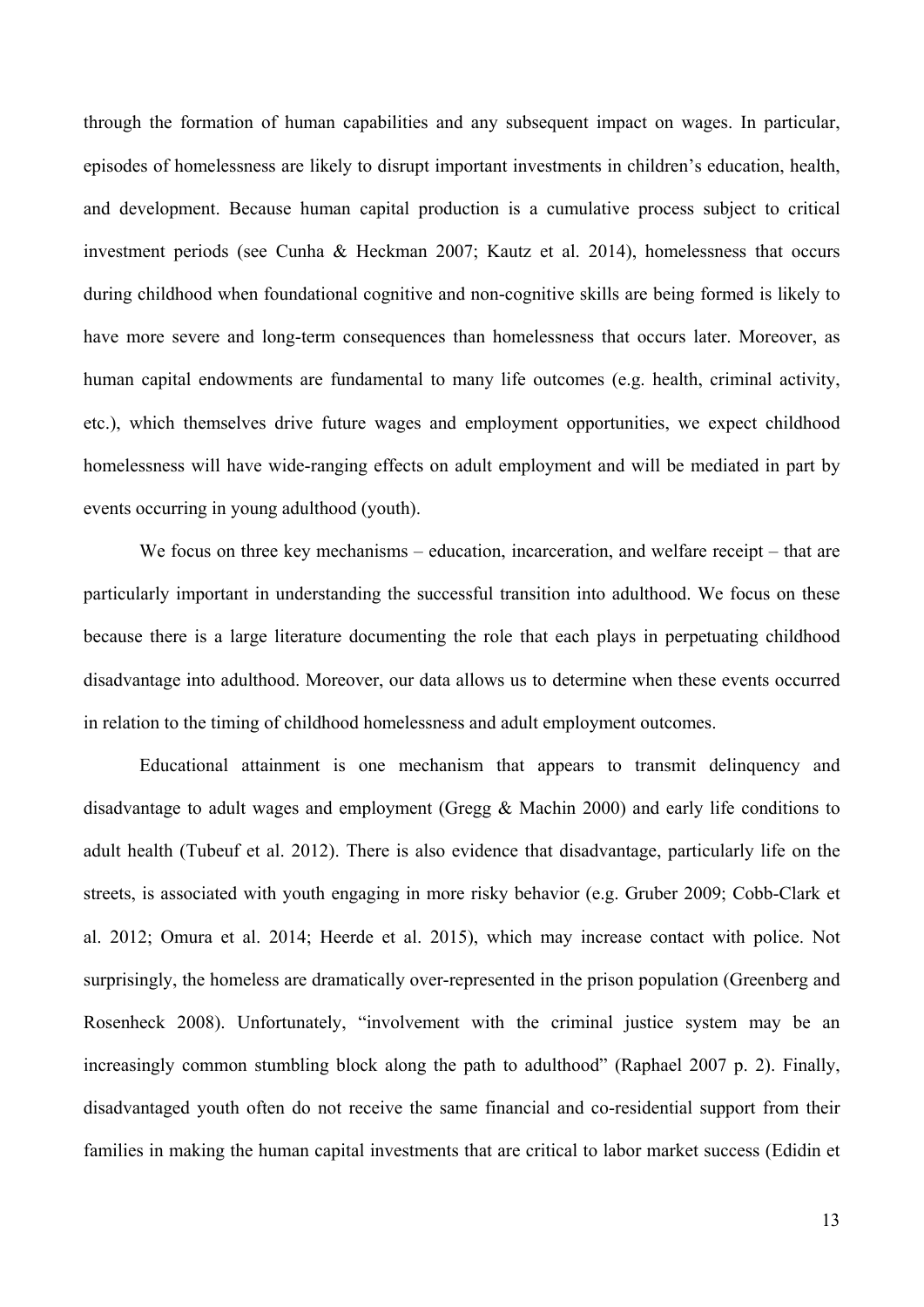al. 2012; Cobb-Clark & Gørgens 2014). Thus, access to social assistance may underpin successful labor market transitions. In particular, the employment experiences of homeless adults are closely related to their health status (Zuvekas & Hill 2000; Glomm & John 2002) making health-related social assistance of particular interest. Social assistance can also affect employment decisions by increasing reservation wages.

# *4.2 Empirical Model:*

We begin by assuming that employment for adult *i*, at time  $t$  ( $Emp_{it}^{adult}$ ) is given by the following:

$$
Emp_{it}^{adult} = \alpha_0 + \alpha_1^{direct} H_i^{child} + \alpha_2 X_i^{child} + \alpha_3 M_i + \alpha_4 X_{it}^{adult} + \mu_i + \varepsilon_{it}
$$
  
\n
$$
M_i = \gamma_0 + \gamma_1 H_i^{child} + \gamma_2 X_i^{child} + e_i,
$$
\n(2)

where  $H_i^{child}$  denotes childhood homelessness and  $X_i^{child}$  is a vector of demographic characteristics (age, age-squared, and an indicator for indigenous status); early life conditions (i.e. indicators for emotional, physical or sexual abuse; and foster, residential or kin care); and family background (i.e. indicators for caregivers with drinking, drug or gambling problems; and ever incarcerated). In addition,  $M_i$  is a mediating factor, which itself is a function of childhood homelessness as well as early life conditions, family background, and demographic characteristics. Finally,  $X_{it}^{adult}$  is a vector of time-varying indicators of adult circumstances including: living on the street (or in a shelter); having homeless friends; risky drinking; poor physical health; being single, and having caring responsibility for young children. Thus,  $\alpha_1^{direct}$  captures the direct effect of childhood homelessness on adult employment outcomes, while  $\gamma_1$  captures the effect of childhood homelessness ( $H_i^{child}$ ) on the mediating factor ( $M_i$ ). Finally,  $\mu_i$  captures unobserved individual-specific effects, while  $e_i$  and  $\varepsilon_{it}$  are stochastic error terms.

We illustrate our estimation strategy by substituting equation (2) into equation (1):

$$
Emp_{it}^{adult} = \alpha_0 + \alpha_1^{direct} H_i^{child} + \alpha_2 X_i^{child} + \alpha_3 (\gamma_0 + \gamma_1 H_i^{child} + \gamma_2 X_i^{child} + e_i) + \alpha_4 X_{it}^{adult} + \mu_i + \varepsilon_{it}
$$
  

$$
= (\alpha_0 + \alpha_3 \gamma_0) + (\alpha_1^{direct} + \alpha_3 \gamma_1) H_i^{child} + (\alpha_2 + \alpha_3 \gamma_2) X_i^{child} + \alpha_4 X_{it}^{adult} + (e_i + \mu_i + \varepsilon_{it})
$$
  

$$
= A + BH_i^{child} + CX_i^{child} + DX_{it}^{adult} + \S_{it}
$$
 (3)

14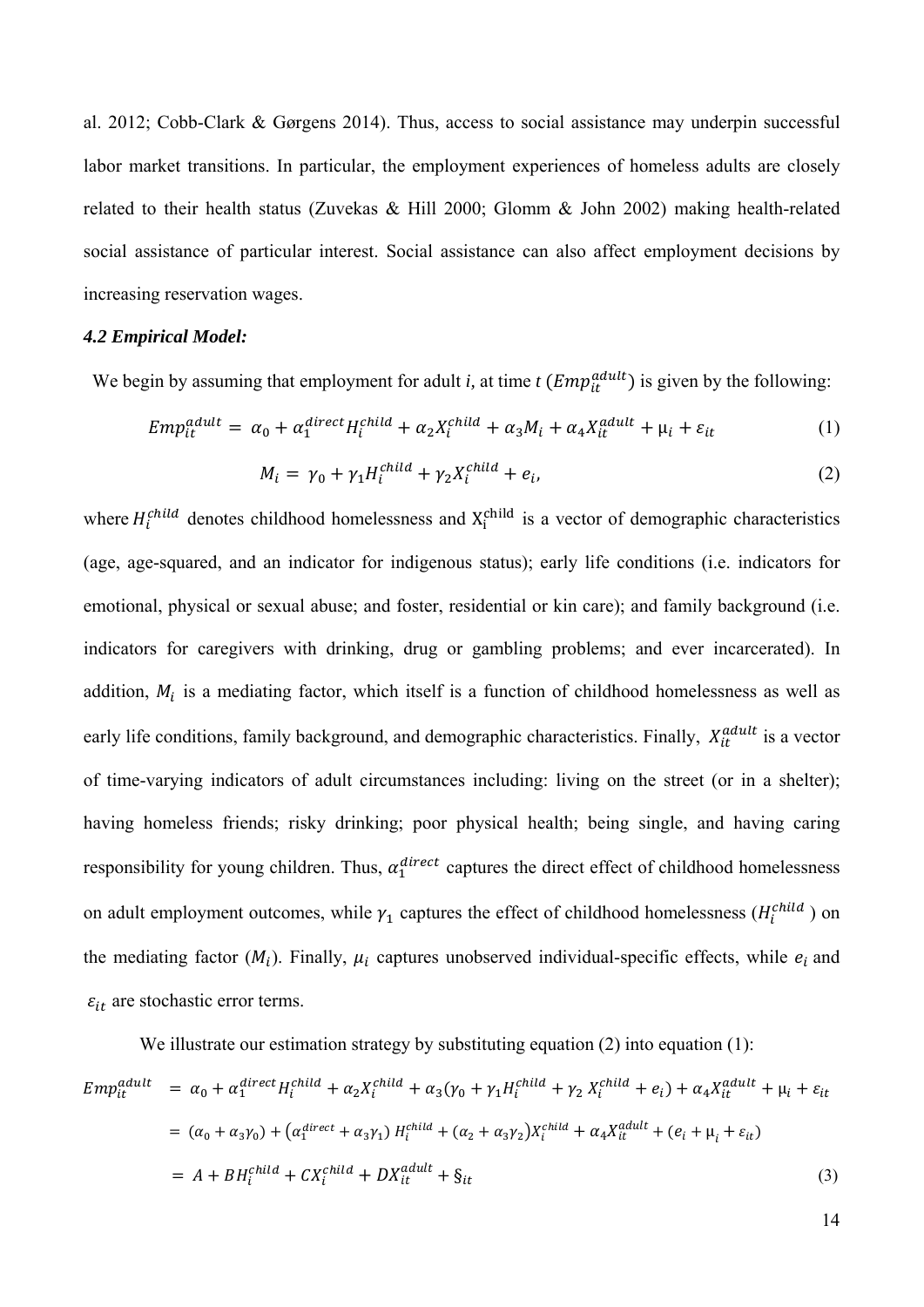where  $A = (\alpha_0 + \alpha_3 \gamma_0)$ ,  $B = (\alpha_1^{\text{direct}} + \alpha_3 \gamma_1)$ ,  $C = (\alpha_2 + \alpha_3 \gamma_2)$ ,  $D = \alpha_4$ , and  $S_{it} = (e_i + \mu_i + \varepsilon_{it})$ . In equation (3), the indirect effect of childhood homelessness operating through  $M_i$  is  $\alpha_3 \gamma_1$ , while the direct effect is  $\alpha_1^{direct}$  making the total effect *B* equal to  $\alpha_1^{direct} + \alpha_3 \gamma_1$ .

 Researchers often assess the importance of direct versus indirect effects by estimating models with (equation 1) and without (equation 3) controls for mediating variables allowing the total and the direct effects of the variable of interest to be compared. Alternatively, we draw on the work of Tubeuf et al. (2012) who model the mediating role of education and lifestyle choices in the relationship between early life conditions and adult health. These authors utilize an approach in which the determinants of the mediating factors themselves are estimated directly allowing their impact to be calculated and more complex relationships between mediating variables to be considered. In our case, we first generate an estimate of the direct effect of childhood homelessness on adult employment  $(\widehat{a_1^{direct}})$  using equation (1). We then estimate  $\widehat{\gamma}_1$  using a series of mediating effects models based on equation (2). Finally, we calculate the total effect of childhood homelessness on adult employment outcomes using the relationships given in equation (3).

We are particularly interested in understanding the extent to which childhood homelessness affects adult outcomes through its impact on i) educational attainment; ii) incarceration; and iii) welfare receipt (both overall and for mental illness-related disability). First, we examine the extent to which dropping out of high school or being incarcerated between the ages of 17 and 20 accounts for the relationship between childhood homelessness and adult employment (equations 4 and 5). Second, we use the panel nature of our data to examine whether or not any relationship between education and adult employment stems from the link between education and welfare use in adulthood (equation 6). Specifically, our mediating factors are given by the following:

$$
Educ_i = \gamma_0^{educ} + \gamma_1^{educ} H_i^{child} + \gamma_2^{educ} X_i^{child} + e_i^{educ}, \qquad (4)
$$

$$
Jail_i = \gamma_0^{jail} + \gamma_1^{jail} H_i^{child} + \gamma_2^{jail} X_i^{child} + e_i^{jail}, \qquad (5)
$$

$$
Welf_i = \gamma_0^{welf} + \gamma_1^{welf} H_i^{child} + \gamma_2^{welf} X_i^{child} + \gamma_3^{welf} E duc_i + e_i^{welf}, \qquad (6)
$$

15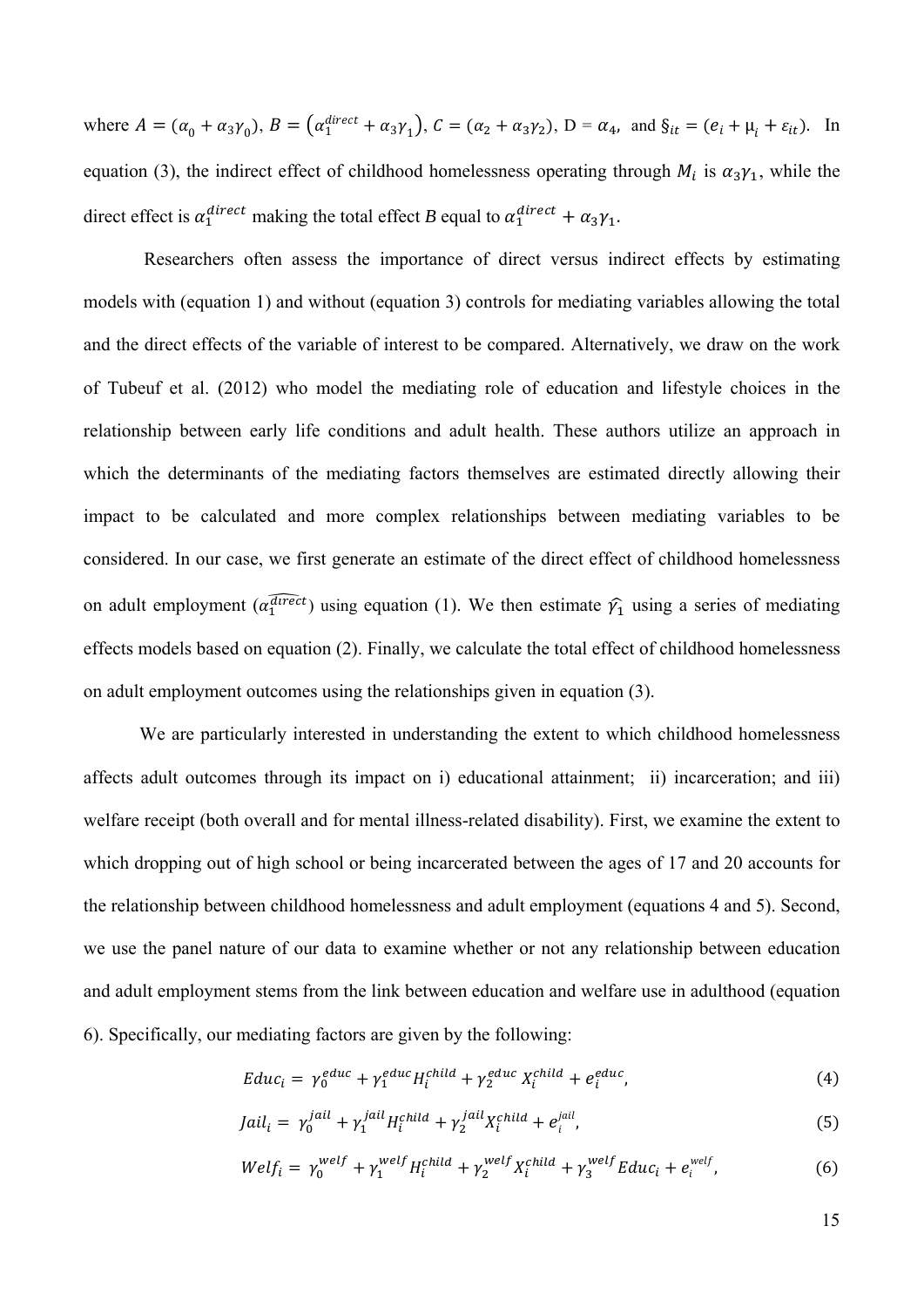These three mediating effects equations are estimated separately. The results are combined with estimates derived from our model of adult employment in equation (1). Combining estimates from equation (4) and equation (1) yields an estimate of the mediating effect of dropping out of high school  $\left(\widehat{\alpha_3 \gamma_1^{educ}}\right)$ , while combining results from equations (5) and (1) provides an estimate of the share of the employment effect of childhood homelessness that operates through youth incarceration  $\widehat{(\alpha_3 \gamma_1^{j \alpha_l l})}.$ 

The mediating effects of adult welfare use are more complex. Welfare receipt is measured in adulthood after secondary education is completed. Thus, we are able to distinguish, for example, between (i) the extent to which welfare use accounts for the relationship between childhood homelessness and adult employment, i.e.  $\widehat{\alpha_3 \gamma_1^{well}}$ ; and (ii) the extent to which welfare use contributes to the mediating influence of education on the relationship between childhood homelessness and adult employment. The latter assesses whether or not any role of education in linking childhood homelessness to adult employment stems from a link between education and welfare use. Specifically, the mediating effect of education that operates through welfare receipt is given by  $\alpha_3 \gamma_3^{\widehat{welf}} \gamma_1^{educ}$ .<sup>7</sup> Parallel analyses are conducted for overall welfare receipt and for disability support related to mental illness. As we cannot establish whether benefit receipt began before or after any incarceration, we omit incarceration from our analysis of welfare receipt.

## *4.3 Identification:*

We rely on the panel nature of our data to avoid concerns about reverse causality. Most importantly, we use information about the timing of events to ensure that individuals' educational attainment, incarceration, and welfare receipt are predetermined with respect to their employment patterns and that these events occur after any experiences of childhood homelessness.

 $\overline{7}$  To see this, substitute equations (4) and (6) into equation (1).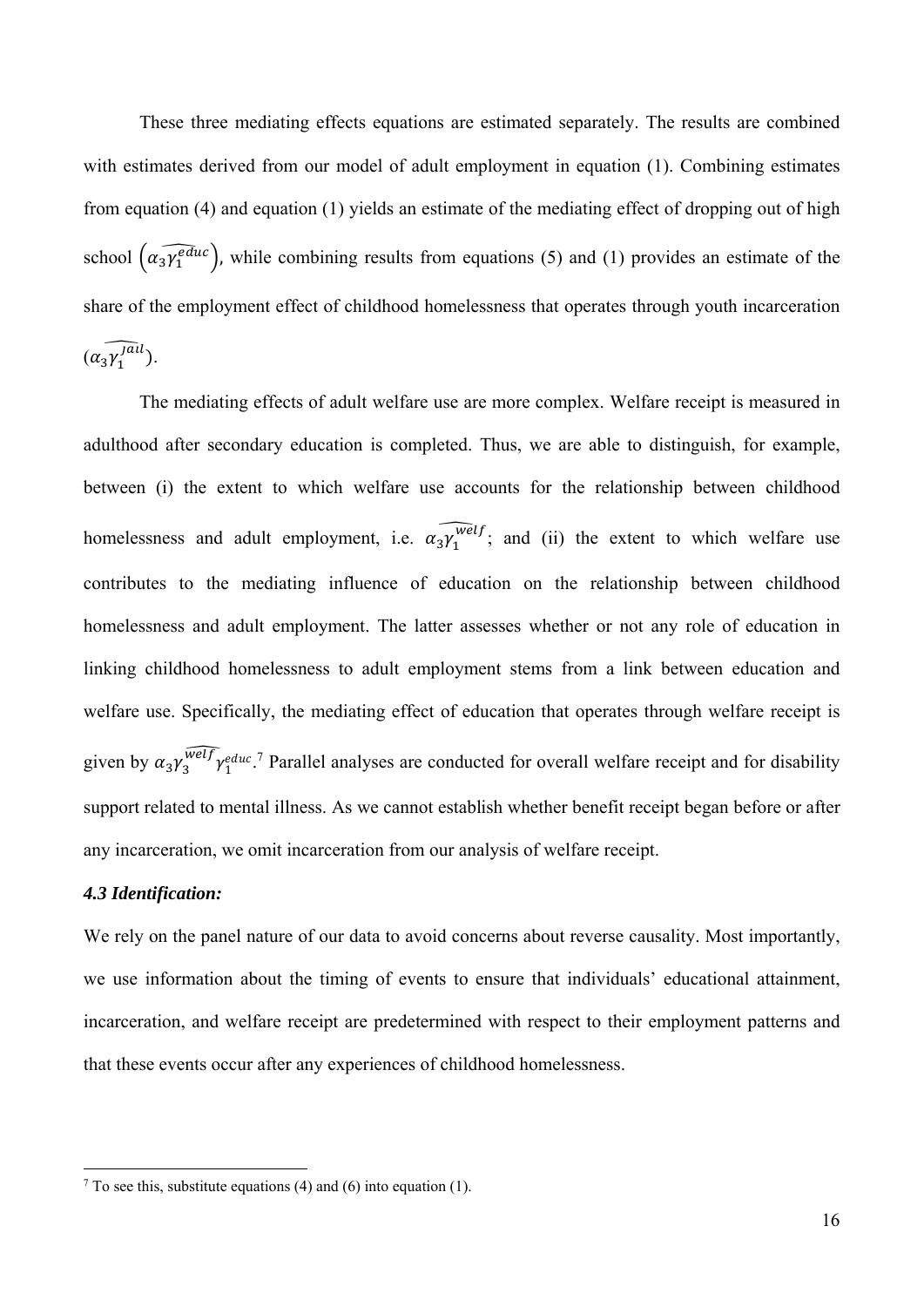Our primary empirical challenge is as usual, to carefully account for any unobserved heterogeneity which might confound the interpretation of the main variables of interest, i.e. childhood homelessness and the mediating variables. One advantage of focusing on a disadvantaged population – all of whom experience homelessness – is that there is likely to be less omitted variable bias associated with comparing individuals on the basis of the timing of initial homelessness rather than on whether or not they ever experienced homelessness. We adopt a two-pronged approach to identification. First, we rely on detailed controls to do much of the work in eliminating any threats to causality. In particular, our preferred specification also includes several time-varying indicators of adult disadvantage (e.g. illegal drug use, risky drinking, adult homelessness, etc.). The use of detailed controls increases the potential for the conditional independence assumption to hold (Rubin 1977). In particular, Duncan et al. (2010) argue "it is very difficult to think up omitted-variable bias stories involving early income that would not be controlled in large measure with the inclusion of income later in childhood" (p. 309). We believe a similar logic holds here. These controls also allow us to assess whether there are any lingering impacts of childhood homelessness on the employment of adults experiencing similar degrees of economic and social disadvantage. As childhood homelessness may affect adult employment opportunities in part through these indicators of adult disadvantage, controlling for them provides lower bound estimates of the effect of childhood homelessness operating through the channels of interest.

Second, we use a Mundlak (1978) approach to control for unobserved heterogeneity related to the time-varying covariates. Although they are not our analytical focus, minimizing the bias in their estimated coefficients allows us to make weaker identification assumptions about the childhood homelessness variable than would be required in a random effects model. In addition, by exploiting the panel structure of the data, we obtain more degrees of freedom and thus improve efficiency (i.e. reduce standard errors). This approach also allows us to estimate the impact of childhood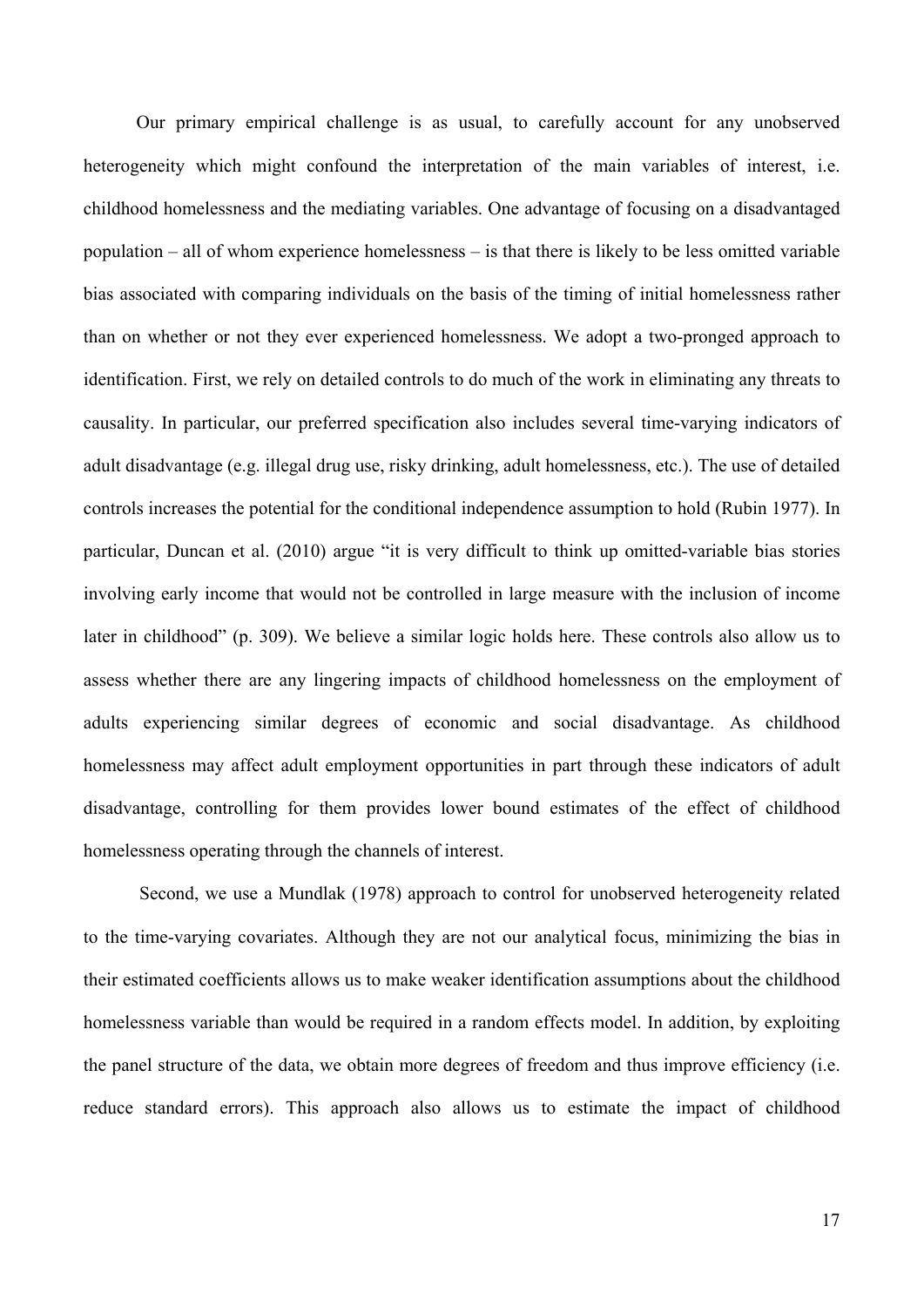homelessness, which would not be possible with fixed-effects estimation, while avoiding the strong and often implausible assumptions underpinning instrumental variables models.

#### *4.4 Estimation*

The model of adult employment (equation 1) is estimated within a Mundlak framework using Generalised Least Squares (GLS). Standard errors are clustered on the individual to account for any autocorrelation associated with repeated person-observations across time. Models of high school completion and youth incarceration (equations 4 and 5) are estimated using linear probability models. The determinants of the proportion of time individuals received welfare benefits or disability payments related to mental illness (equation 6) are estimated using OLS. We bootstrap the standard errors for all the estimates of the indirect effects.<sup>8</sup>

# **5. Results**

 $\overline{a}$ 

#### *5.1 Childhood homelessness and adult employment*

The estimated relationship between childhood homelessness and adult employment is reported in Table 2 both for the total sample and each gender separately. We consider three specifications increasing in controls. Results from our baseline model with minimal controls are in Columns (1) - (3). Our second specification in Columns (4) - (6) accounts for the potential confounding effects of early life conditions, family background, and homelessness in adulthood. Finally, our preferred specification, reported in Columns (7) - (9), also controls for other adult circumstances including having homeless friends, risky drinking behavior, physical health, relationship status, and the presence of children.<sup>9</sup>

We find that there is a long-term employment penalty associated with first experiencing homelessness in childhood rather than later in life. Men who were homeless for the first time at or

<sup>&</sup>lt;sup>8</sup> We use 399 replications and sample with replacement. Given our panel data, we ensure that our bootstrapped sample preserves the structure of initial sampling framework as of the first wave of Journeys Home data.

All specifications also include indicators for waves  $2 - 6$ . Following Mundlak (1978), the second specification controls for the mean rate of homelessness (across all six waves) in adulthood, while specification 3 incorporates the means of all time-varying controls measured in adulthood.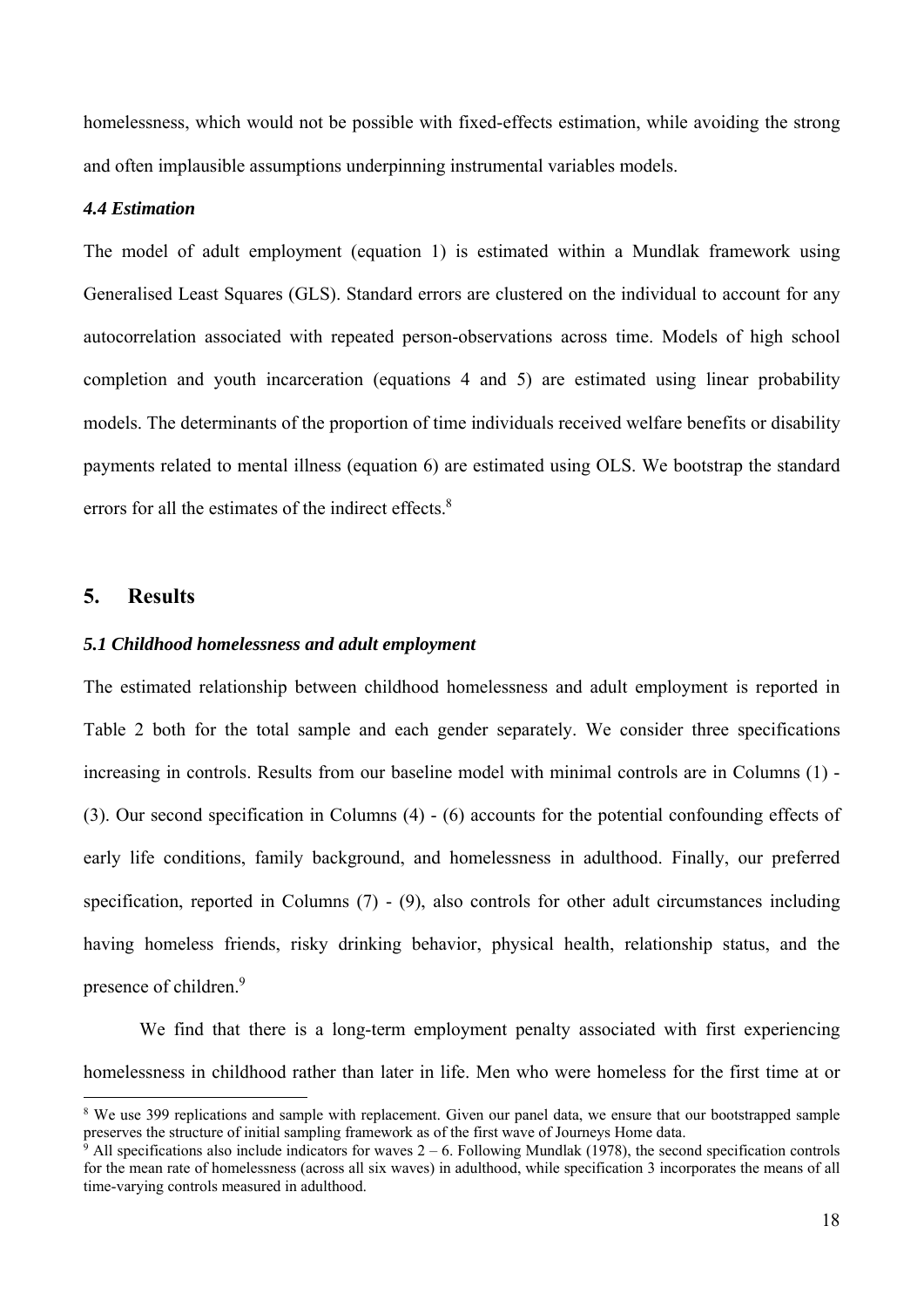before age 15 are 8.3 pp less likely to be employed as adults than are men who first experienced homelessness after the age of 15 (see Column 2). For women, this employment gap is even larger at 13.8 pp (see column 3). These employment differentials are substantial given that the overall employment rate among Journeys Home respondents is approximately 25 percent. At the same time, the disparity in employment probabilities may be either under- or overstated to the extent that there is observed or unobserved heterogeneity associated with childhood homelessness.

# [Insert Table 2 here]

Once we control for observed differences in childhood adversity, parental characteristics, and adulthood circumstances and we use apply the Mundlak (1978) approach to account for unobserved heterogeneity associated with adult circumstances, the employment penalty stemming from child versus adult homelessness falls substantially – but only among women. Specifically, the disparity in the employment rates of women who do and do not experience childhood homelessness falls by more than half (8.4 pp) and is no longer statistically significant in our preferred specification (Column 9). Nevertheless, the magnitude of the employment penalty stemming from childhood homelessness is similar to that associated with being a victim of sexual abuse or having incarcerated parents.

In contrast, the disparity in employment among men (7.1 pp) remains virtually unchanged when we account for observed and unobserved heterogeneity. This is striking given that these results control for individuals' adult circumstances, which may themselves mediate some of the relationship between childhood homelessness and adult employment.

Taken together, these results indicate that there are important gender differences in the role of selectivity in understanding the relationship between childhood homelessness and employment outcomes for vulnerable adults. Although the unconditional employment gap associated with early homelessness is much larger among women, it falls substantially and becomes statistically insignificant once heterogeneity is taken into account. In contrast, the magnitude of the employment gap among men is much the same whether or not we control for heterogeneity.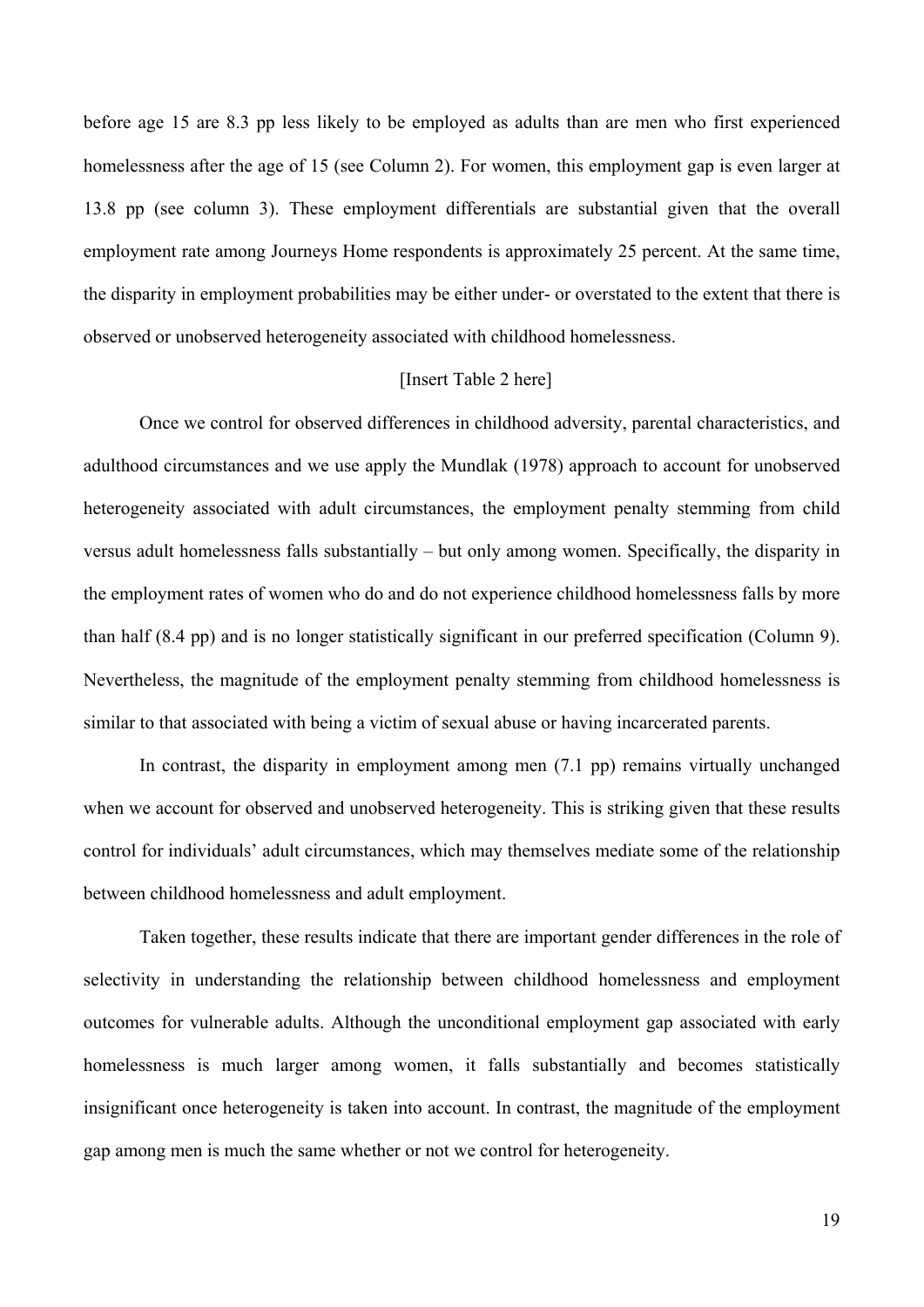#### *5.2 The role of demographics, childhood adversity, and adult circumstances*

Several factors other than childhood homelessness are also related to the probability that housinginsecure adults are employed. Indigenous respondents, for example, have employment rates that are 9.1 pp lower than non-Indigenous Australians see Table 2, Column 7). This employment gap is much smaller than census-based estimates of the Indigenous employment gap (26.0 pp) because it is derived from for a sample of disadvantaged adults rather than the overall working age population (ABS 2013). In addition, while men's employment rates are independent of their age, women's employment probabilities increase with age, reaching a maximum at 32 years old.

 Foster care, which is strongly associated with homelessness (see Lenz-Rashid 2006), ceases to matter for employment, once we account for both childhood and current homelessness. This is consistent with Lenz-Rashid (2006) who finds no disparity in the post-training program employment outcomes of homeless youths who were and were not part of the U.S. foster care system. At the same time, housing-insecure women are less likely (6.9 pp) to be employed if one of their parents served time in jail while they were growing up. This, in combination with other evidence that the incidence of homelessness is higher among children whose fathers were ever incarcerated (Wildeman 2014), highlights the importance of parental incarceration in perpetuating intergenerational disadvantage.

 There is a complex, likely bidirectional, relationship between homelessness and abuse (see Edidin et al. 2012). We find no evidence, however, that housing-insecure adults are less likely to be employed if they experienced emotional or physical abuse in childhood once we take their experiences of homelessness into account. Sexual abuse, however, is associated with a lower probability that housing-insecure women are employed. This employment gap (6.0 pp), though imprecisely estimated and statistically insignificant (see Column 9), is large enough to be considered economically meaningful This is particularly true when we take into consideration that our sample excludes individuals who did not respond to the sexual abuse questions and who may be more likely to have been sexually abused. Sensitivity analysis reveals that: i) including those with missing sexual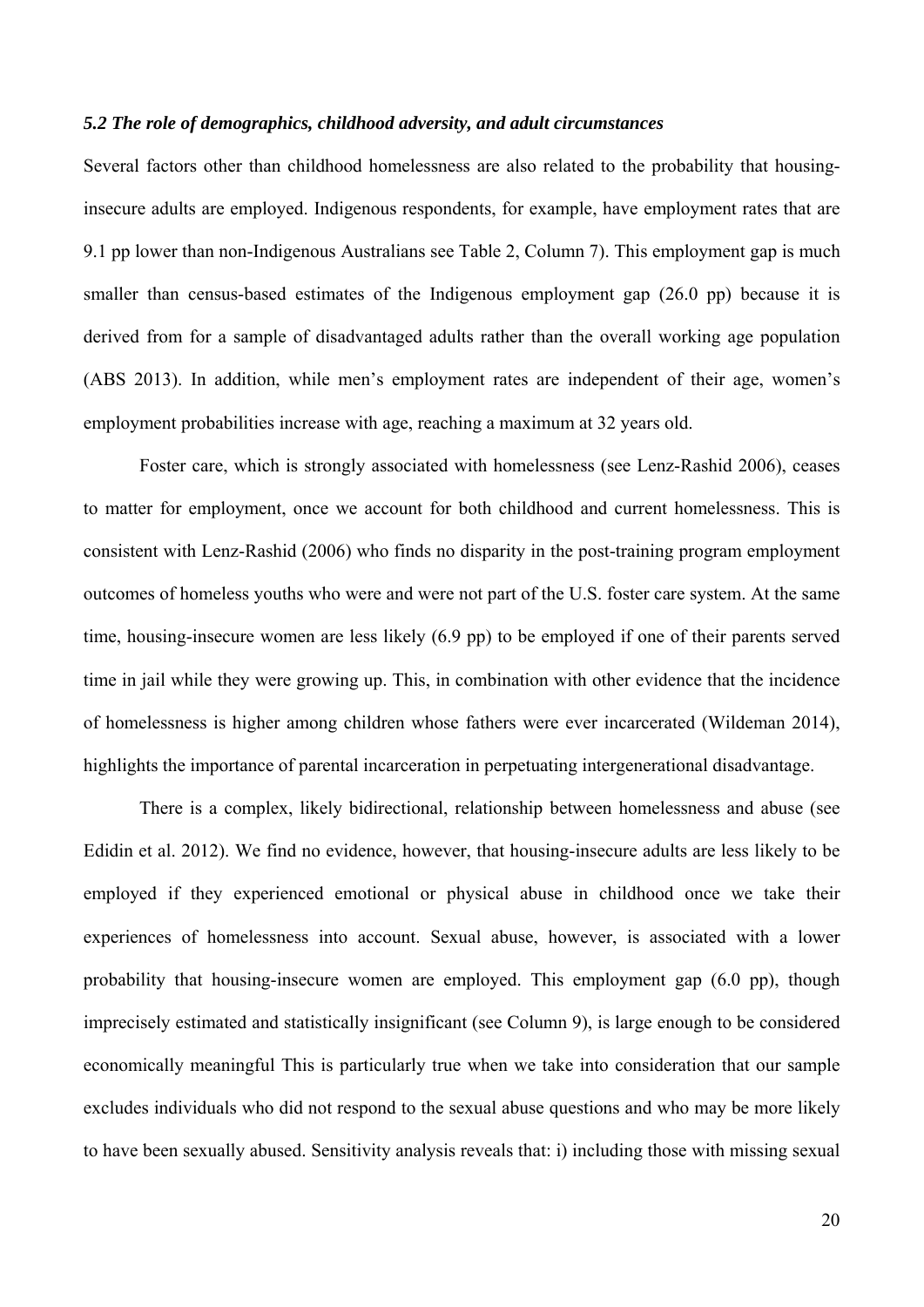abuse data in the sample; and ii) dropping the sexual abuse indicator from the model both result in a larger estimated direct effect of childhood homelessness on adult employment.<sup>10</sup> In short, failing to account for childhood sexual abuse leads the estimated effect of childhood homelessness to be overstated, especially for women, which suggests that sexual violence may either be an important source of or another pathway linking childhood and adult disadvantage.<sup>11</sup>

 Not surprisingly, adult circumstances are also related to employment rates. Housing-insecure men are less likely (14.2 pp) to be employed if they are currently living on the streets or in a shelter, though everything else equal there is no statistically significant relationship between being employed and being homeless for women. Housing-insecure women are, however, less likely (9.0 pp) to be employed if they have young children present. Sociologists suggest that the homeless often form social networks which help them acclimate to street life and reduce the incentives to become housed (Snow & Anderson 1987; Simons et al. 1989). We find no evidence, however, that networks in the form of homeless friends have any impact on employment outcomes. Finally, we find that housinginsecure men who report engaging in risky drinking are 5.5 pp more likely to be employed. Though it is difficult to make direct comparisons, this is inconsistent with Zuvekas and Hill (2000) who find that homeless men work less if they report abusing drugs or alcohol.

# *5.3 The mediating effects education, incarceration, and welfare use*

We turn now to the potential pathways linking homelessness in childhood and employment outcomes in adulthood. Although we have exploited a number of empirical strategies to strengthen identification, we cannot completely rule out the possibility that the estimates underling our analysis of educational attainment, incarceration, and welfare dependence are confounded by omitted timevarying factors, such as health shocks or maternal psychological wellbeing, related to childhood

 $\overline{a}$ 

<sup>&</sup>lt;sup>10</sup> These results are available upon request.

 $<sup>11</sup>$  Researchers have investigated the link between sexual victimization and the age at which young people first run away</sup> from home. While some find that sexual victimization is associated with running away earlier, others find the opposite. See Heerde et al. (2015) for a review.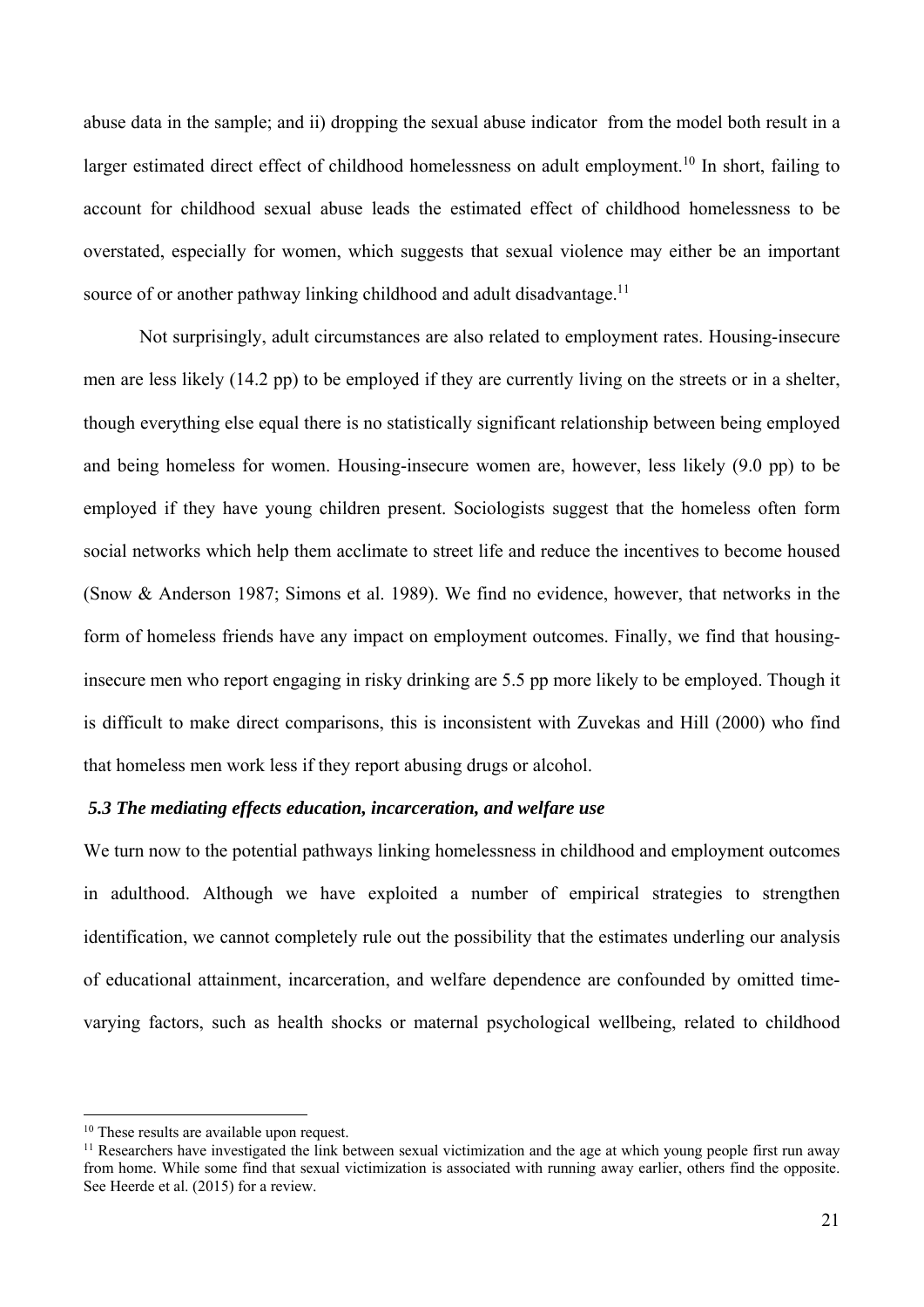homelessness. Given this, we regard this as a descriptive exercise akin to the standard decomposition analysis typically conducted in labor economics.

Estimates of the direct effect of childhood homelessness on adult employment as well as the indirect effects of childhood homelessness operating via these key mediating factors are presented in Table 3.<sup>12</sup> The direct effects are estimated from a regression of adult employment status on our indicator of childhood homelessness controlling for the relevant mediating factor/s (see Columns 1, 4, and 7). The indirect effects are calculated following the method described in Section 4.2 and are presented in Columns 2, 5 and 8. In each case, the sum of the direct and indirect effects of childhood homelessness corresponds to the estimated total effects presented in Table 2. In Columns 3, 6, and 9 we present the ratio of the indirect effects to these total effects. As before, we present these estimates both for the total sample and separately for men and women.

# [Insert Table 3 here]

We find that lower educational attainment is instrumental in explaining the gap in adult employment rates associated with childhood homelessness. Higher dropout rates account for over a quarter of men's employment gap, and nearly half of the employment gap amongst women. These educational effects are statistically significant and economically meaningful even though they are net of the effects of other forms of adult disadvantage. Had we not controlled for adult disadvantage – some of which itself stems from poor educational outcomes – we expect that education would have played an even larger mediating role in the relationship between childhood homelessness and adult employment. Our results are consistent with Gregg and Machin (2000) who find that educational attainment also acts as a clear transmission mechanism between delinquency and disadvantage, on the one hand, and employment outcomes, on the other.

The overall mediating effect of incarceration between the ages of 17 and 20 is approximately one third that of educational disruption. Specifically, 10.3 percent of the overall effect of childhood

 $\overline{a}$ 

<sup>&</sup>lt;sup>12</sup> The relationship between the mediating factors and adult employment  $(\alpha_3$  from equation 1) is presented in Appendix Table A2.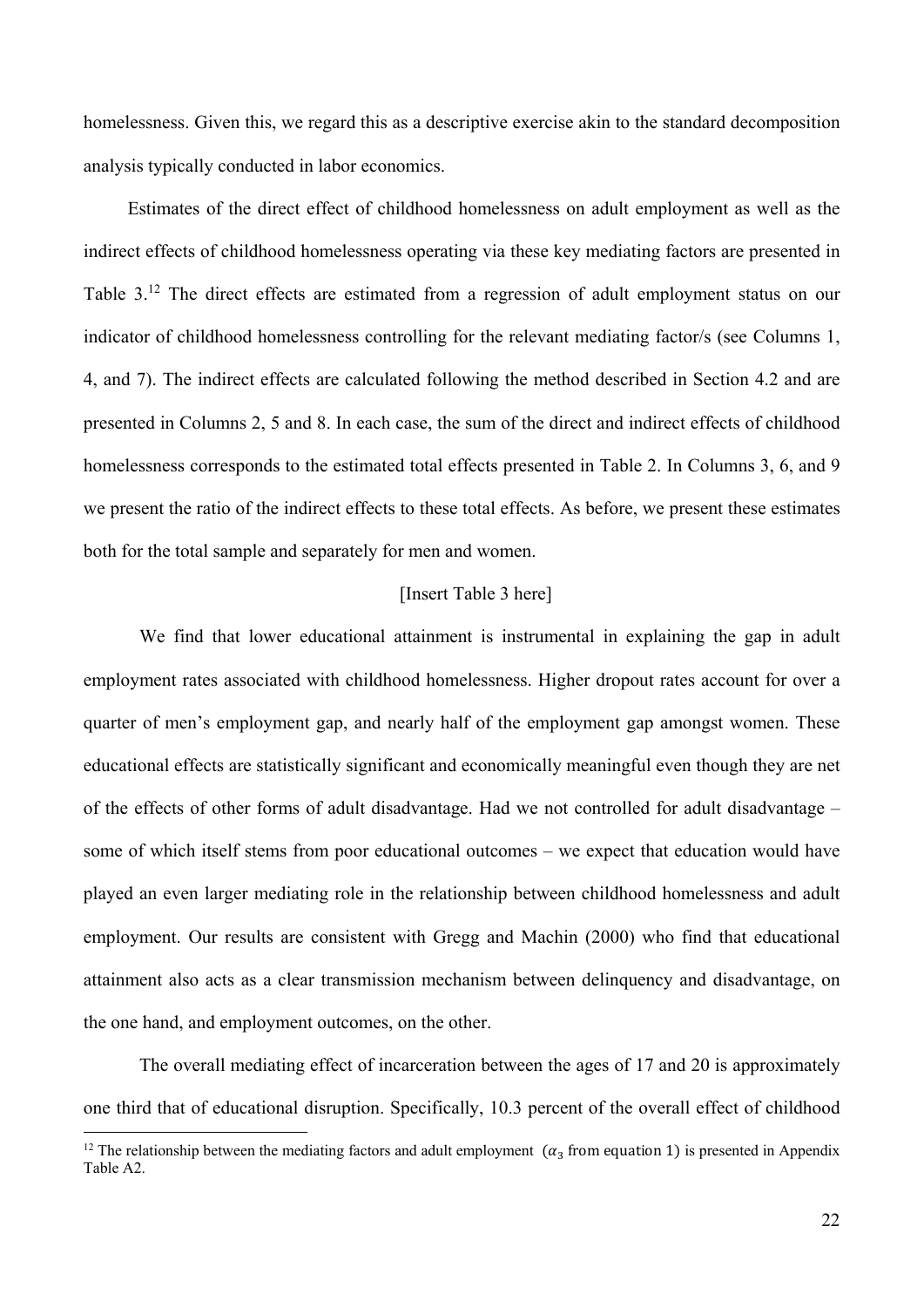homelessness on adult employment rates operates through a higher propensity of homeless children to enter the adult criminal justice system. Somewhat surprisingly, we do not find large gender differences in the mediating influence of youth incarceration, which is estimated to be approximately 16 - 17 percent for both men and women. This lack of a gender difference in the relative importance of incarceration is interesting given that incarceration itself is experienced predominately by men.

On balance, dropping out of high school and early incarceration appear to play an almost equally important role in the relationship between men's employment and their experiences of homelessness as children even after we control for adult disadvantage. The strong role of incarceration in the link between childhood disadvantage and men's employment outcomes is consistent with previous research that documents the relatively poor employment outcomes for men who serve time (Raphael 2007) and the link between youth homelessness and incarceration generally (Greenberg & Rosenheck 2008). For women, the mediating effect of educational disruption is nearly three times that of youth incarceration. Despite the importance of dropping out of high school and youth incarceration, however, there remains a large and direct effect of early versus late homelessness on adult employment rates. Between half (women) and three quarters (men) of the relationship between childhood homelessness and adult employment remains after we account for the effect of homelessness on children's educational attainment. The direct effect of childhood homelessness is even larger when we consider youth incarceration.

What part does welfare receipt play in the link between adult employment outcomes and childhood homelessness? Interestingly, most of the role of education operates through channels other than welfare receipt. Specifically, the indirect (mediating) effect of education is estimated to be -0.022 pp for the sample as a whole. Of this, only -0.004 pp operates through individuals' time on welfare in general. Even less (-0.001 pp) occurs through the effect that dropping out of high school has on the extent of time individuals are reliant on disability benefits related to their mental illness. On balance, welfare receipt accounts for approximately 14 percent of the total effect of childhood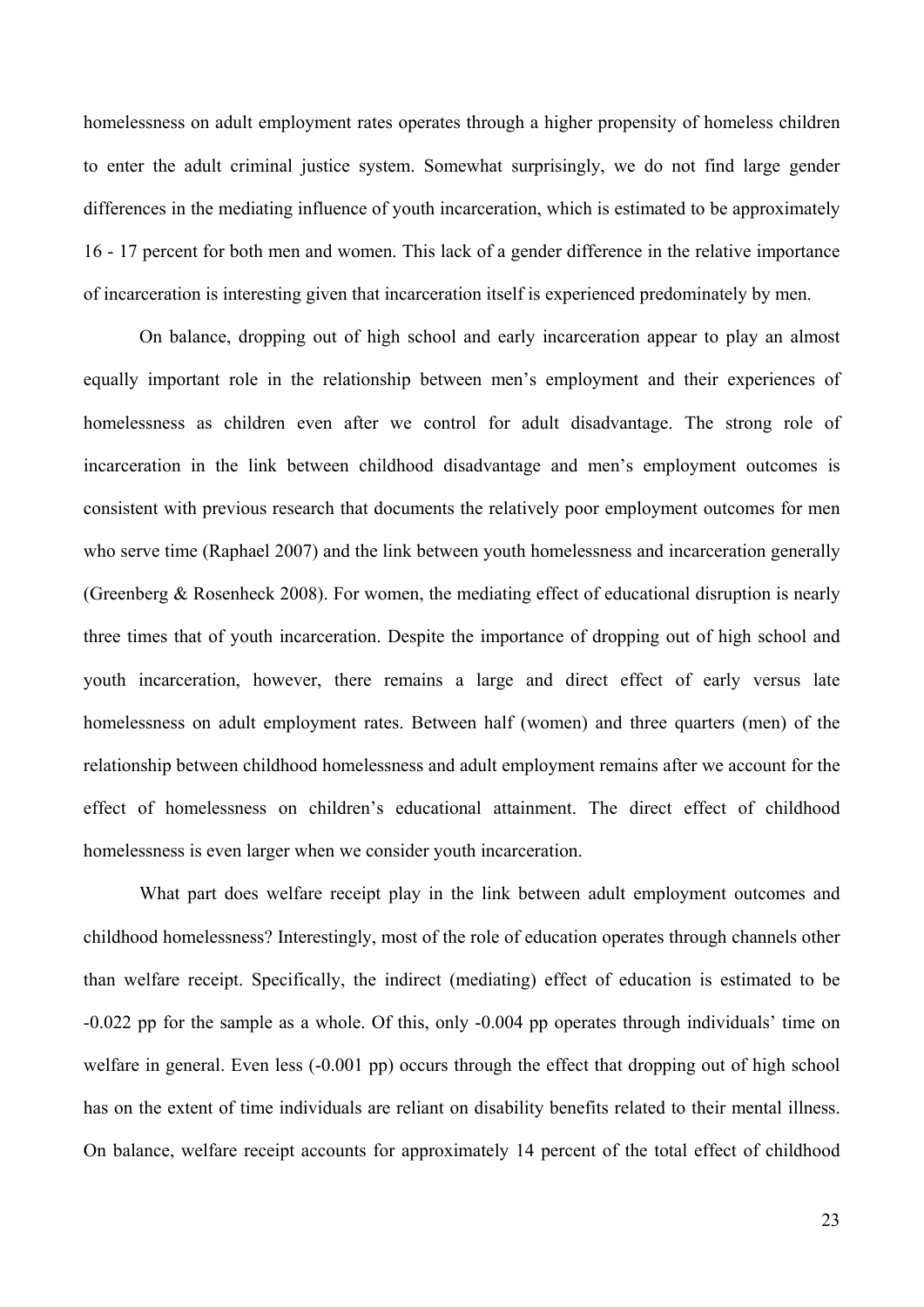homelessness on adult employment for men and women overall, while education accounts for one third (33.5 percent). It is not the case, however, that the role of education in linking childhood homelessness to adult employment can be explained by patterns of welfare use. Dropping out of high school and welfare reliance have mediating roles that operate largely independently of one another.

There are gender differences in the role of welfare receipt, however. Specifically, we find very little role of welfare receipt for men, especially when we consider disability associated with mental illness specifically. In contrast, between one third (welfare receipt in general) and one quarter (mental illness-related disability) of the overall effect of childhood homelessness on women's employment outcomes is associated with welfare receipt. The important role of mental illness-related disability benefits in linking childhood homelessness to women's lower employment rates is noteworthy. Others have argued, for example, that "poverty moderates the relationship between serious mental health issues and social problems", including unemployment, reducing the overall effect of mental illness per se (Draine et al. 2002, p. 565). Consistent with this, Zuvekas and Hill (2000) find that the work intensity (measured as days of work) of homeless individuals is unrelated to whether or not they have ever experienced a major mental health disorder (e.g. schizophrenia, major depression, bipolar disorder). Our results point to a more complex role for mental illness in linking childhood disadvantage and adult well-being.

 Finally, we can only speculate on the reasons for the gendered role of welfare receipt. One possibility, however, is that it is associated with patterns in welfare receipt and employment related to child bearing. While there is a large disparity in the employment rates of disadvantaged women with and without children present (see Table 2), this is not the case for disadvantaged men.

# **6. Robustness**

We now consider the robustness of our results to two alternative issues. The first is the age threshold we use in defining childhood homelessness. The second is the choice of the employment outcome.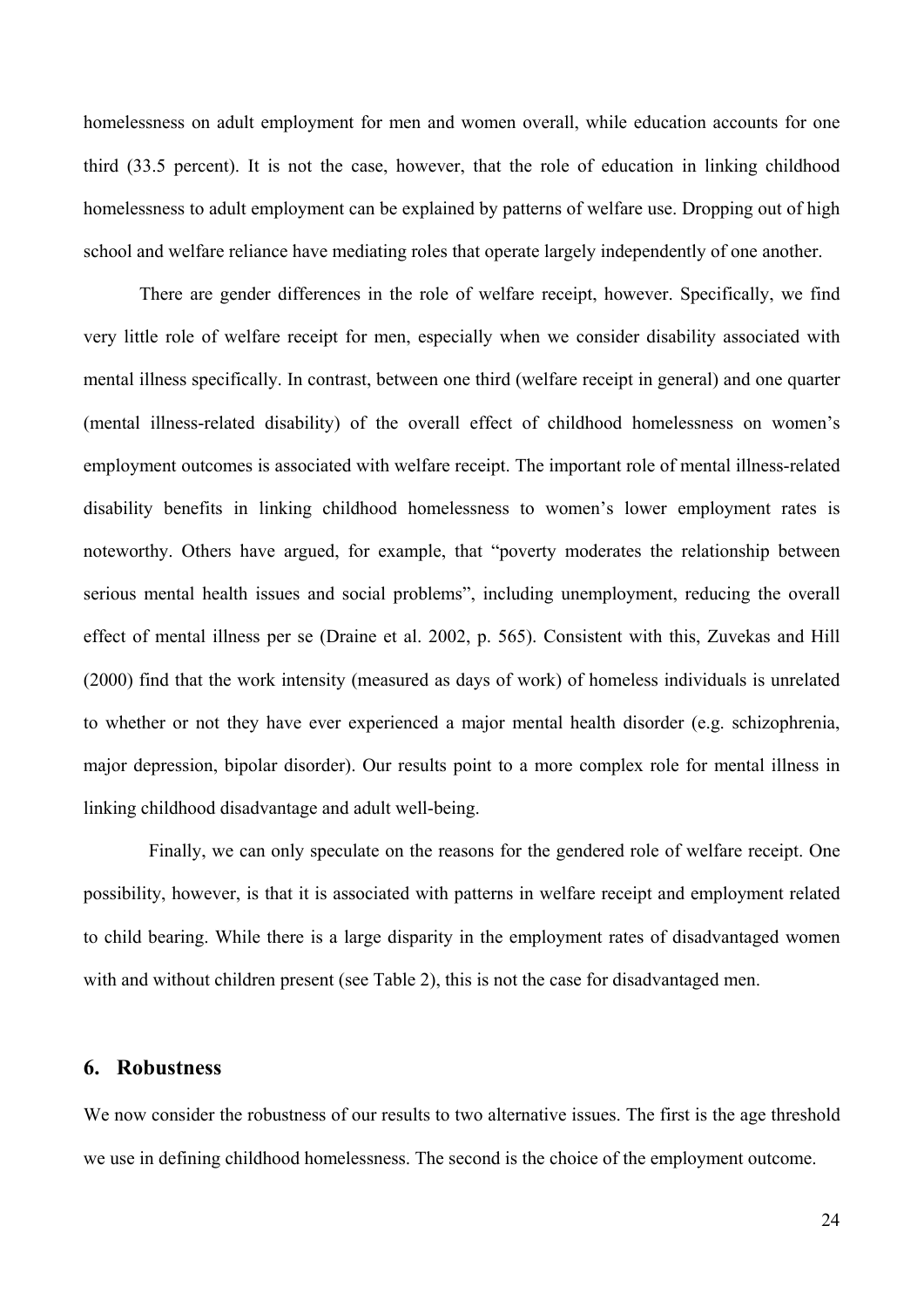We investigate the sensitivity of our results to alternative age cutoffs delineating childhood from young adulthood (youth) for two reasons. The first is that we use retrospective information to identify childhood homelessness and there is a potential for recall bias to confound our results. We have no reason to believe that respondents would systematically over- or under-report the age of first homelessness, leading us to suspect that any recall bias results in our estimates attenuating towards zero. Perhaps more importantly, given the developmental changes occurring in adolescence, and the sharp increase in the incidence of homelessness in these age ranges, it is useful to consider a definition of childhood which excludes adolescents. We investigate these issues by replicating our analysis for respondents who report being homeless for the first time either i) at age 14 or younger or ii) at age 17 or older, excluding those who are homeless for the first time at age 15 or 16. This minimizes the potential for recall error, which would put respondents on the incorrect side of our age threshold (now a two year gap), while simultaneously adopting a more restrictive notion of what it means to be homeless as a child. These results are reported in Table 4.

# [Insert Table 4 here]

While the employment gap associated with childhood homelessness is somewhat smaller (4.7 pp) when we compare those experiencing homelessness at or before age 14 versus at age 17 or older, the magnitude of the mediating effects is virtually unchanged (see Tables 3 and 4). Thus, the direct effects of childhood homelessness on adult employment become substantially smaller when we exclude those who first experienced homelessness at ages  $15 - 16$ , making the mediating effects relatively more important. Our substantive conclusions remain unchanged, however. Both education and incarceration play important roles in the link between childhood homelessness and adult employment. The role of welfare is relatively less important than that of education and there is no evidence that the role of education is associated with time on welfare. These results imply that homelessness which first occurs around the ages of 15 and 16 has a direct effect on adult employment which cannot be explained by the mediating factors (and the controls) we consider.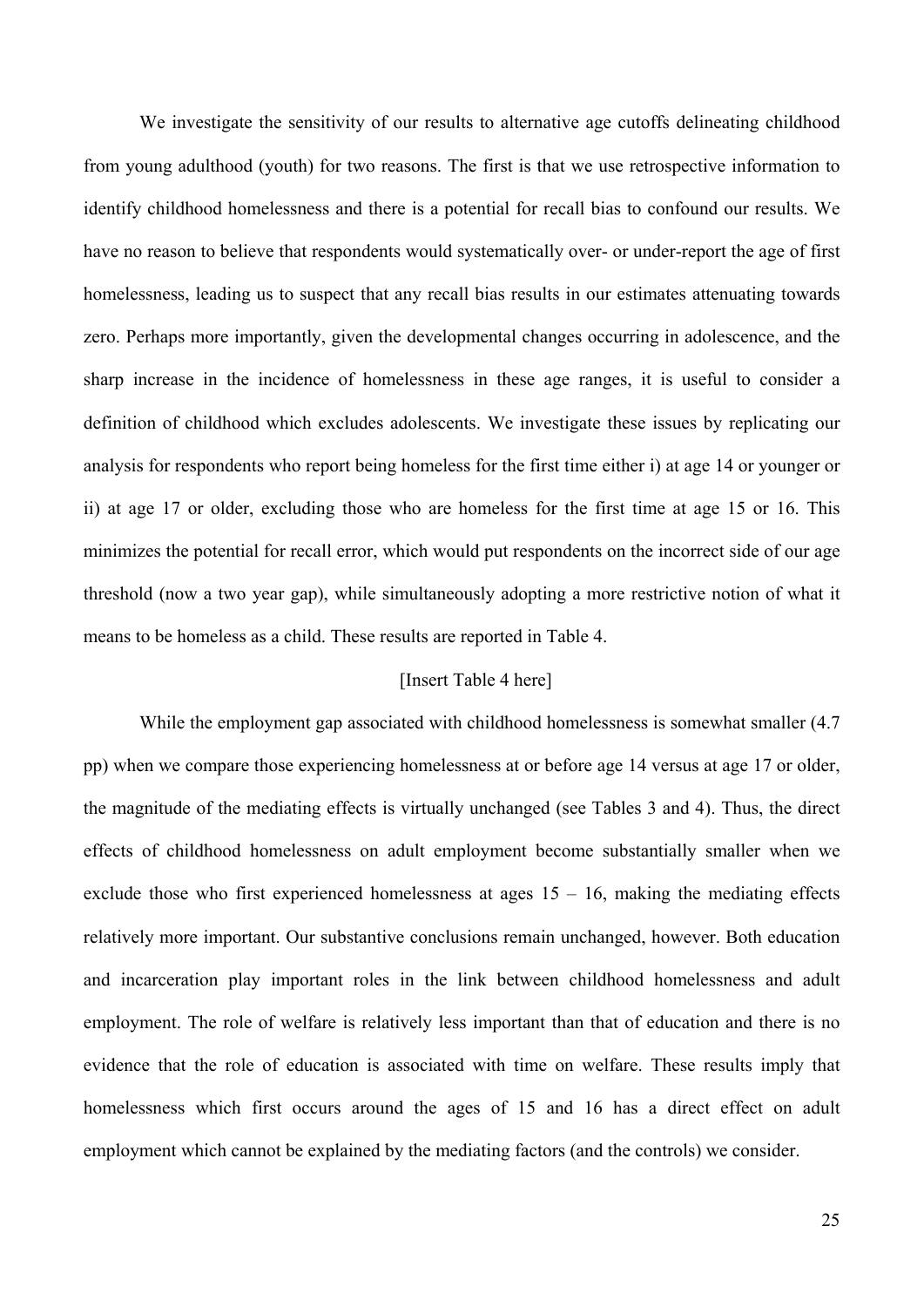We also consider whether our conclusions are robust across employment outcomes. Specifically, we re-estimated all models using an alternative employment outcome, i.e. the proportion of time respondents were employed over the course of the Journeys Home survey. As respondents were asked to report the proportion of time they were employed in the six months prior to each interview, we have a maximum of a three-year span. These results are presented in Table 5. The disparity in time employed associated with childhood homelessness is 5.2 pp overall, with the gap being slightly larger for men (6.2 pp) than for women (4.6 pp). The relative importance of dropping out of high-school, incarceration, and welfare receipt in the link between childhood homelessness and adult employment is much the same irrespective of the employment outcome we consider. This is important given the nature of the two measures. One is measured at a single pointin-time and the other captures a three-year time span suggesting that our estimated relationships are not time-sensitive.

# [Insert Table 5 here]

# **7. Conclusions**

Homelessness is an extreme form of adversity which increasingly impacts children and their families. All too often, childhood disadvantage becomes adult disadvantage and is then perpetuated into the next generation. It is imperative, therefore, that we know more about ways that childhood homelessness constrains opportunities, reduces well-being, and diminishes life chances if we are to develop appropriate policy responses.

This paper utilizes unique, panel data from a representative sample of disadvantaged individuals experiencing homelessness and housing insecurity to assess how the timing of homelessness affects adult employment outcomes and shed light on the mechanisms linking childhood homelessness to adult employment. We find that there is an additional employment penalty associated with first experiencing homelessness as a child rather than as a youth or adult. For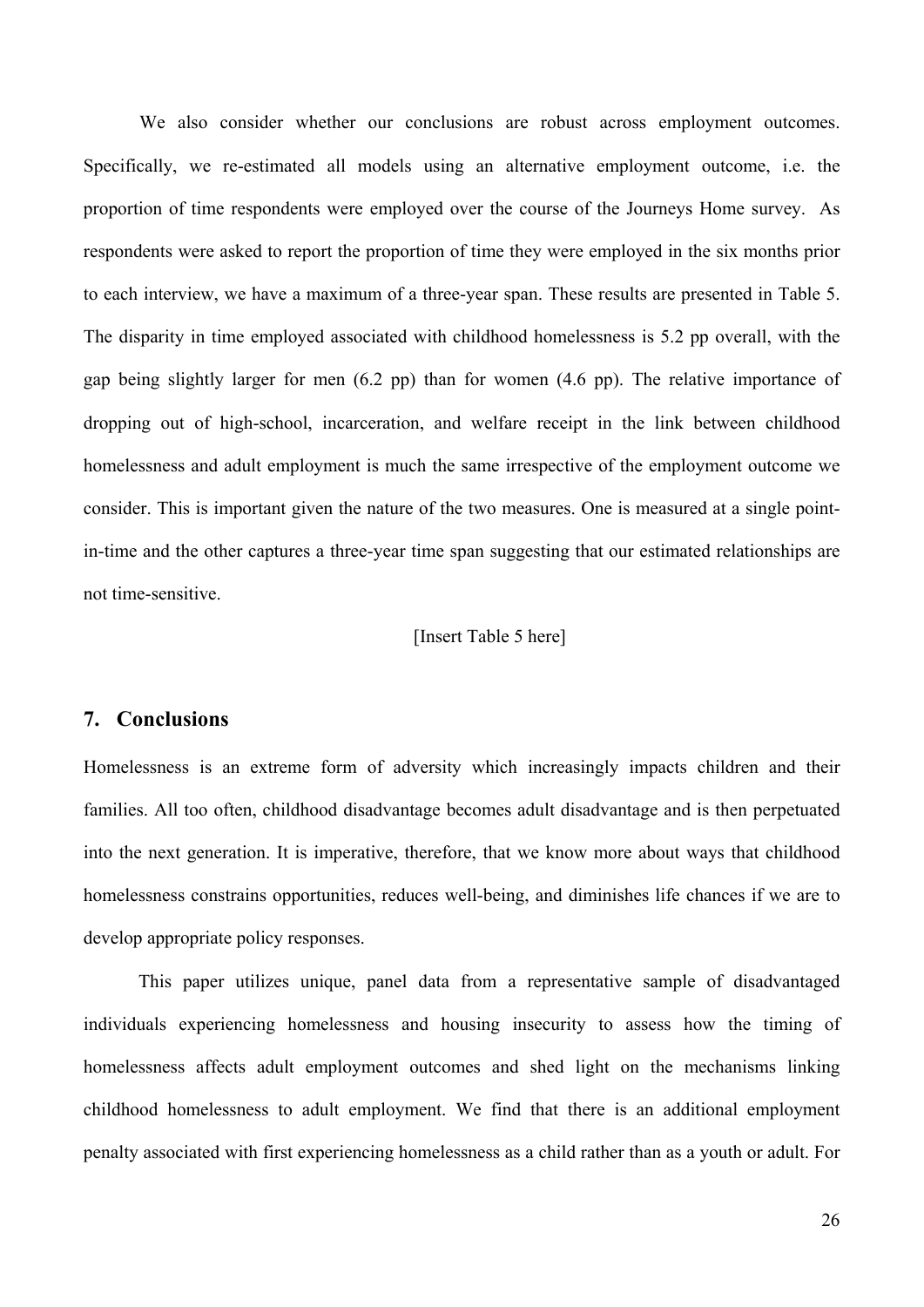women, this relationship is largely explained by the lower educational attainment and higher welfare receipt (both in general and in the form of mental illness-related disability payments) of those experiencing childhood homelessness. Higher rates of high-school incompletion and incarceration explain some of the link between childhood homelessness and men's employment. Childhood homelessness continues to have a substantial direct effect on male employment rates, however.

 These results lead us to several important conclusions. First, the adverse family circumstances (e.g. parental unemployment, family breakdown, poverty, health issues, etc.) that result in an episode of childhood homelessness have long-term consequences. Importantly, disadvantage that manifests itself in the form of early homelessness has consequences for adult employment, that mirror those associated with early disadvantage measured as income poverty (Duncan et al. 2010) or as adverse family circumstances more broadly (Gregg & Machin 2000). Second, the timing of deprivation matters. There is an additional employment penalty associated with first experiencing homelessness as a child rather than as a youth or adult. Though others have reached similar conclusions regarding the importance of early adversity in more general populations (e.g. Duncan et al. 2010; Wodke 2011), it is striking that the same conclusions also apply to extremely disadvantaged populations. Finally, youth experiences are important in linking childhood disadvantage to adult economic well-being. Like others (e.g. Gregg & Machin 200), we also find that educational attainment is key. At the same time, it is clear that childhood disadvantage is also transmitted through incarceration or welfare use, in ways that differ for boys and girls.

There remain a number of important questions for future research. In particular, our data make it difficult for us to explore the context in which childhood homelessness occurs. Specifically, we cannot distinguish between childhood homelessness experienced with the family as opposed to run-away and unaccompanied youth homelessness. These experiences are unlikely to be have the same consequences (Duffield 2001, Miller 2011), although they both imply that the child endures a spell of housing instability for reasons that are beyond their control. Unaccompanied homeless youth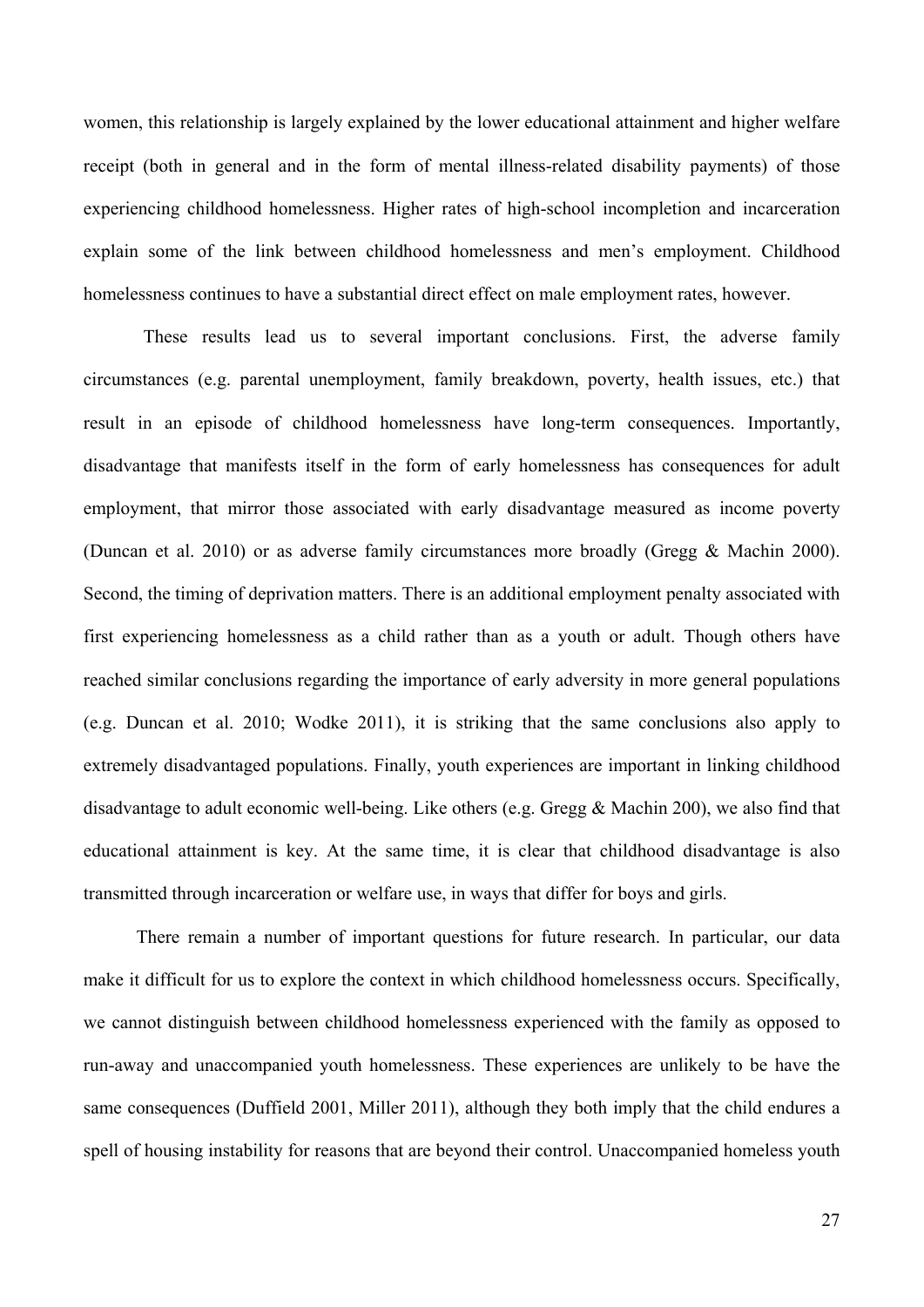may resort to leaving the family home if they face family conflict and/or emotional, physical or sexual abuse (Duffield 2001). We need to know more about the particular challenges facing adolescents who become homeless and how the consequences of child homelessness depend on the context in which it occurs. Future research that sheds light on the temporal relationship between homelessness and a range of youth experiences, e.g. leaving school, incarceration, childbearing, would be useful.

Finally, we need to know more about the gendered nature of childhood homelessness and the pathways through which childhood homelessness affect employment opportunities in adulthood. Why is the direct effect of childhood homelessness on adult employment so much larger for men than for women? Why are overall welfare benefits and mental illness-related disability benefits so much more important in mediating the effects of childhood homelessness for women? Answers to these questions will be useful in assessing whether or not the optimal policy response to homelessness is gender neutral.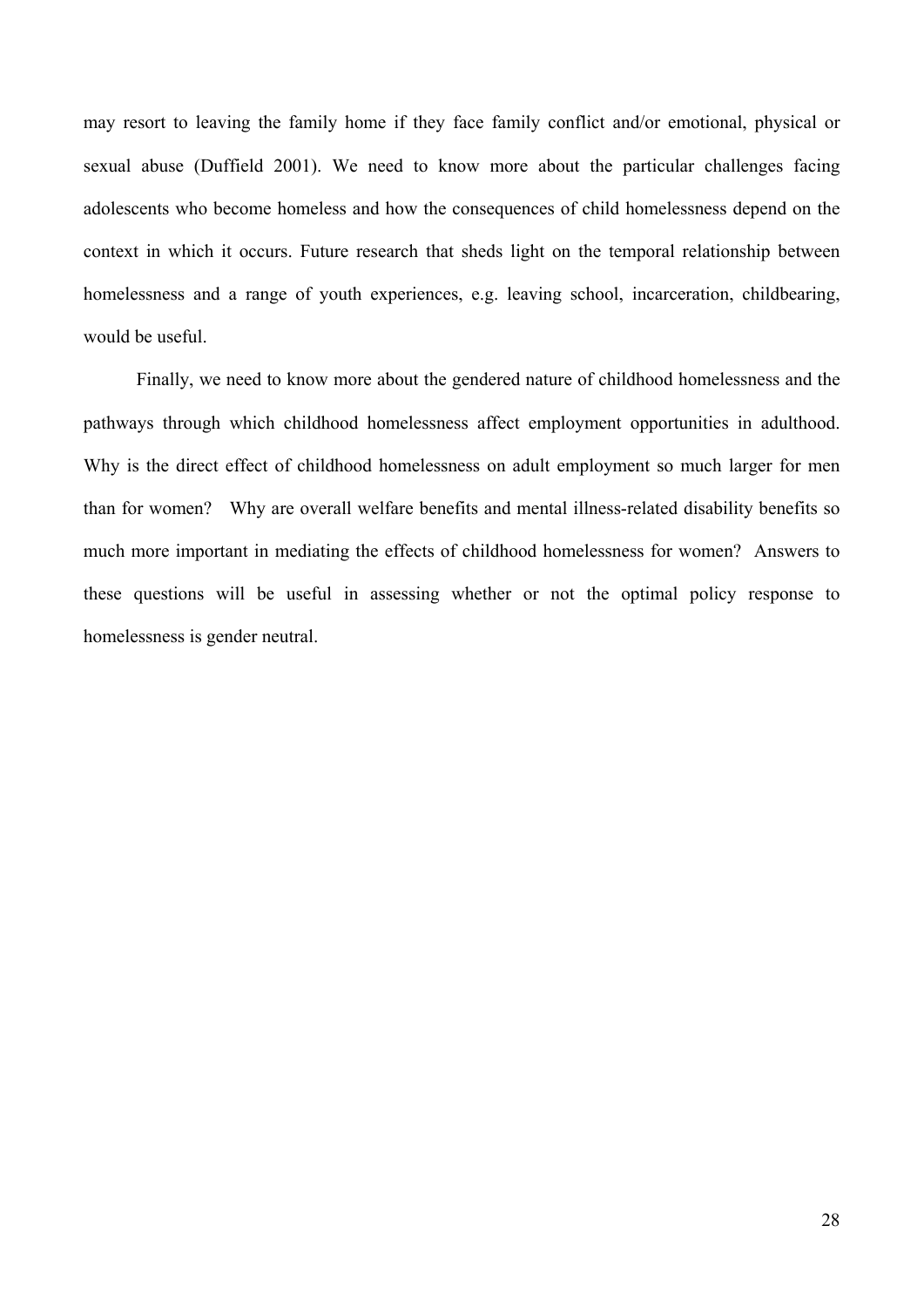# **References**

- Argeriou, M., D McCarty, and K Mulvey (1995). "Dimensions of Homelessness." Public Health Reports **110**(6): 734-41.
- Australian Bureau of Statistics (ABS). (2013). Aboriginal and Torres Strait Islander Peoples' Labour Force Outcomes. Australian Social Trends (ABS cat. No. 4102.0). Canberra: ABS.
- Buckner, J. C. (2008). "Understanding the Impact of Homelessness on Children Challenges and Future Research Directions." American Behavioral Scientist **51**(6): 721-736.
- Buckner, J. C., EL Bassuk, and LF Weinreb (2001). "Predictors of Academic Achievement Among Homeless and Low-Income Housed Children." Journal of School Psychology **39**(1): 45-69.
- Case, A., A Fertig, and C Paxson (2005). "The Lasting Impact of Childhood Health and Circumstance." Journal of Health Economics **24**(2): 365-389.
- Chamberlain, C. and G. Johnson (2001). "The Debate About Homelessness." Australian Journal of Social Issues **36**(1): 35-50.
- Chamberlain, C. and D. MacKenzie (1992). "Understanding Contemporary Homelessness: Issues of Definition and Meaning." Australian Journal of Social Issues **27**(4): 274-297.
- Cobb-Clark, D. A. and T. Gørgens (2014). "Parents' Economic Support of Young-Adult Children: Do Socioeconomic Circumstances Matter?" Journal of Population Economics **27**(2): 447-471.
- Cobb-Clark, D. A., N Herault, R Scutella, and YP Tseng (2014). "A Journey Home: What Drives How Long People Are Homeless?" Institute for the Study of Labor (IZA), Discussion Paper no. 8495.
- Cobb‐Clark, D., C Ryan, and A Sartbayeva (2012). "Taking Chances: The Effect that Growing Up on Welfare Has on the Risky Behavior of Young People." The Scandinavian Journal of Economics **114**(3): 729-755.
- Connolly, J. (2006). The Book of Lost Things. New York: Washington Square Press.
- Cordray, D. S. and G. M. Pion (1991). "What's Behind the Numbers? Definitional Issues in Counting the Homeless." Housing Policy Debate **2**(3): 585-616.
- Cunha, F. and J. Heckman (2007). "The Technology of Skill Formation." American Economic Review **97**(2): 31-47.
- Currie, J. (2009). "Healthy, Wealthy, and Wise: Is there a Causal Relationship Between Child Health and Human Capital Development?" Journal of Economic Literature **47**(1): 87-122.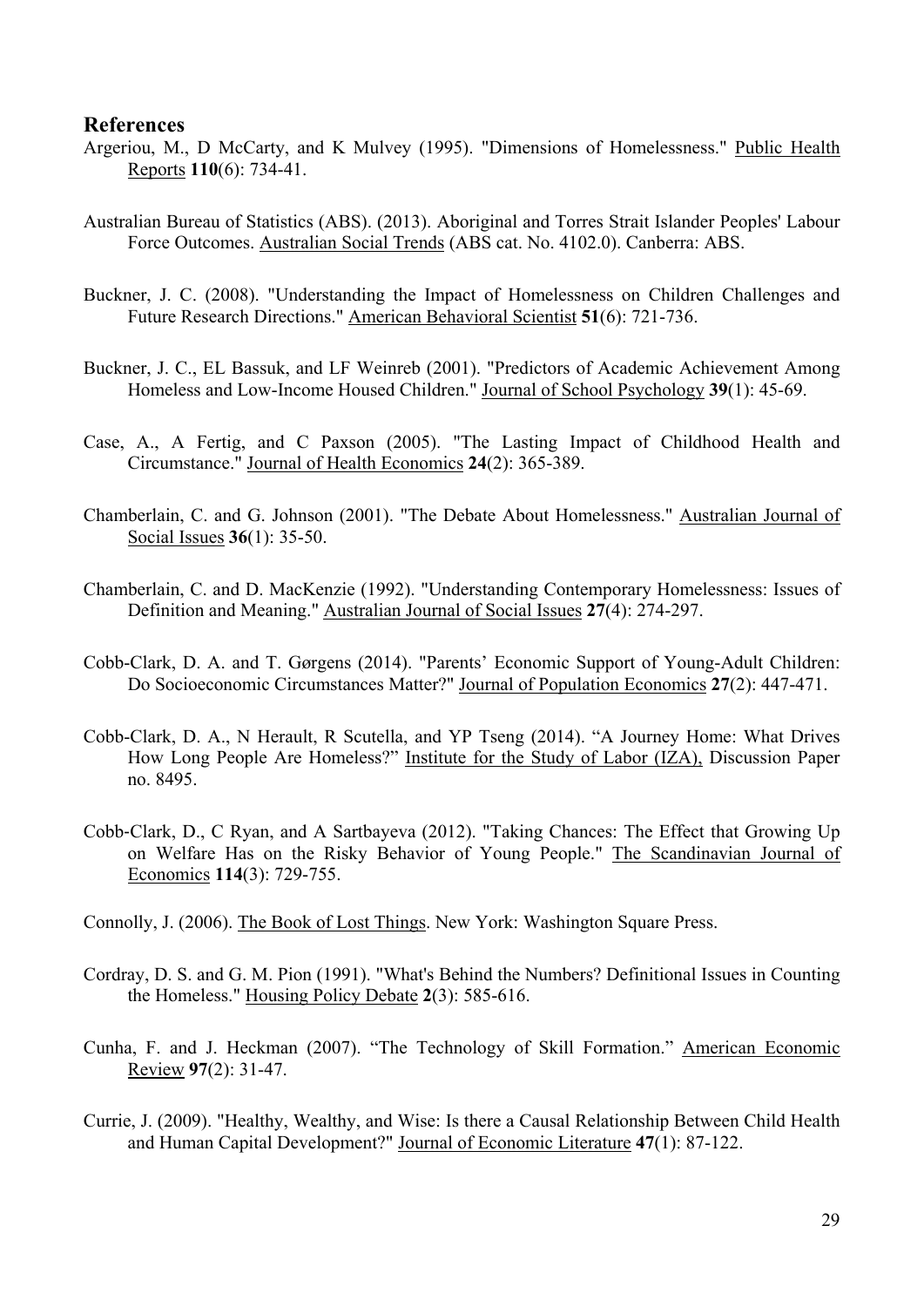- Currie, J. and E. Tekin (2012). "Understanding the Cycle Childhood Maltreatment and Future Crime." Journal of Human Resources **47**(2): 509-549.
- Curtis, M. A., H Corman, K Noonan, and NE Reichman (2013). "Life Shocks and Homelessness." Demography **50**(6): 2227-2253.
- Draine, J., MS Salzer, DP Culhane, and T Hadley (2002). "Role of Social Disadvantage in Crime, Joblessness, and Homelessness Among Persons with Serious Mental Illness." Psychiatric Services **53**(5): 565-573.
- Duffield, B. (2001). "The Educational Rights of Homeless Children: Policies and Practices." Educational Studies **32**(3): 323-336.
- Duncan, G. J. and J. Brooks-Gunn (1995). Consequences of Growing Up Poor. New York: Russell Sage Foundation.
- Duncan, G. J., KM Ziol‐Guest, and A Kalil (2010). "Early‐Childhood Poverty and Adult Attainment, Behavior, and Health." Child Development **81**(1): 306-325.
- Edidin, J. P., Z Ganim, SJ Hunter, and NS Karnik (2012). "The Mental and Physical Health of Homeless Youth: A Literature Review." Child Psychiatry & Human Development **43**(3): 354- 375.
- Flouri, E. and A. Buchanan (2004). "Childhood Families of Homeless and Poor Adults in Britain: A Prospective Study." Journal of Economic Psychology **25**(1): 1-14.
- Glomm, G. and A. John (2002). "Homelessness and Labor Markets." Regional Science and Urban Economics **32**(5): 591-606.
- Gould, T. E. and A. R. Williams (2010). "Family Homelessness: An Investigation of Structural Effects." Journal of Human Behavior in the Social Environment **20**(2): 170-192.
- Grant, R., D Gracy, G Goldsmith, A Shapiro, and I Redlener (2013). "Twenty-Five Years of Child and Family Homelessness: Where Are We Now?" American Journal of Public Health **103**(S2): e1-e10.
- Greenberg, G. A., and R. A. Rosenheck (2008). "Jail Incarceration, Homelessness, and Mental Health: A National Study." Psychiatric Services **59**(2): 170-177.
- Gregg, P. and S. Machin (2000). "Child Development and Success or Failure in the Youth Labor Market." In D. Blanchflower and R. Freeman (Eds.), Youth Employment and Joblessness in Advanced Countries (pp. 247-288). Chicago: University of Chicago Press.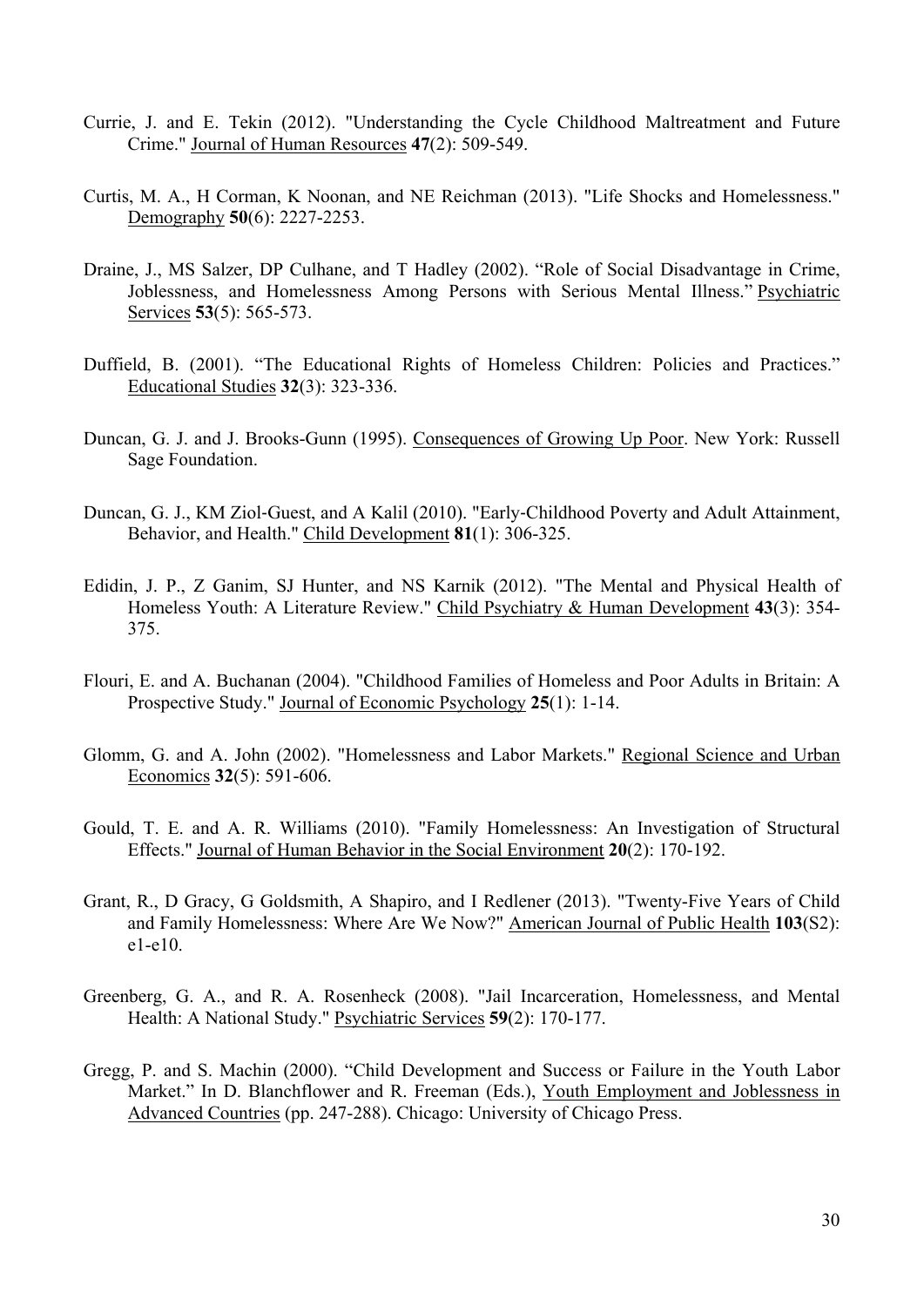- Gruber, J. (2009). The Problems of Disadvantaged Youth: An Economic Perspective, Chicago, London: University of Chicago Press.
- Haddad, M. B., TW Wilson, K Ijaz, SM Marks, and M Moore. (2005). "Tuberculosis and Homelessness in the United States, 1994-2003." Jama **293**(22): 2762-2766.
- Haveman, R. and B. Wolfe (1995). "The Determinants of Children's Attainments: A Review of Methods and Findings." Journal of Economic Literature **33**(4): 1829-1878.
- Heerde, J. A., KE Scholes-Balog, and SA Hemphill (2015). "Associations Between Youth Homelessness, Sexual Offenses, Sexual Victimization, and Sexual Risk Behaviors: A Systematic Literature Review." Archives of Sexual Behavior **44**(1): 181-212.
- Henry, M., A Cortes, S Morris, J Khadduri, and DP Culhane (2013). "The 2013 Annual Homelessness Assessment Report (AHAR) To Congress: Part 1, Point-In-Time Estimates of Homelessness." Washington: The US Department of Housing and Urban Development.
- Hopper, K. (1991). "Homelessness Old and New: The Matter of Definition." Housing Policy Debate **2**(3): 755-813.
- Islam, T. T. (2013). "Childhood Neighborhood Conditions and the Persistence of Adult Income." Regional Science and Urban Economics **43**(4): 684-693.
- Jacobs, K., J Kemeny, and T Manzi (1999). "The Struggle To Define Homelessness: A Constructivist Approach." In S. Hutson, & D. Clapham (Eds.), Homelessness: Public Policies and Private Troubles (pp. 11-28). London: Cassell.
- Kautz, T., JJ Heckman, R Diris, B Ter Weel, and L Borghans (2014). "Fostering and Measuring Skills: Improving Cognitive and Non-Cognitive Skills to Promote Lifetime Success." OECD Education Working Papers, No. 110, OECD Publishing, Paris.
- Kushel, M. B., E Vittinghoff, and JS Haas (2001). "Factors Associated with the Health Care Utilization of Homeless Persons." Jama 285(2): 200-206.
- Lee, B. A., KA Tyler, and JD Wright (2010). "The New Homelessness Revisited." Annual Review of Sociology **36**: 501-521.
- Lenz-Rashid, S. (2006). "Employment Experiences of Homeless Young Adults: Are they Different for Youth with a History of Foster Care?" Children and Youth Services Review **28**(3): 235- 259.
- Martin, R. (2010). "Fallow Ground:(Re) Examining Women's Experiences of Housing and Homelessness." *Parity* 23(10), 13.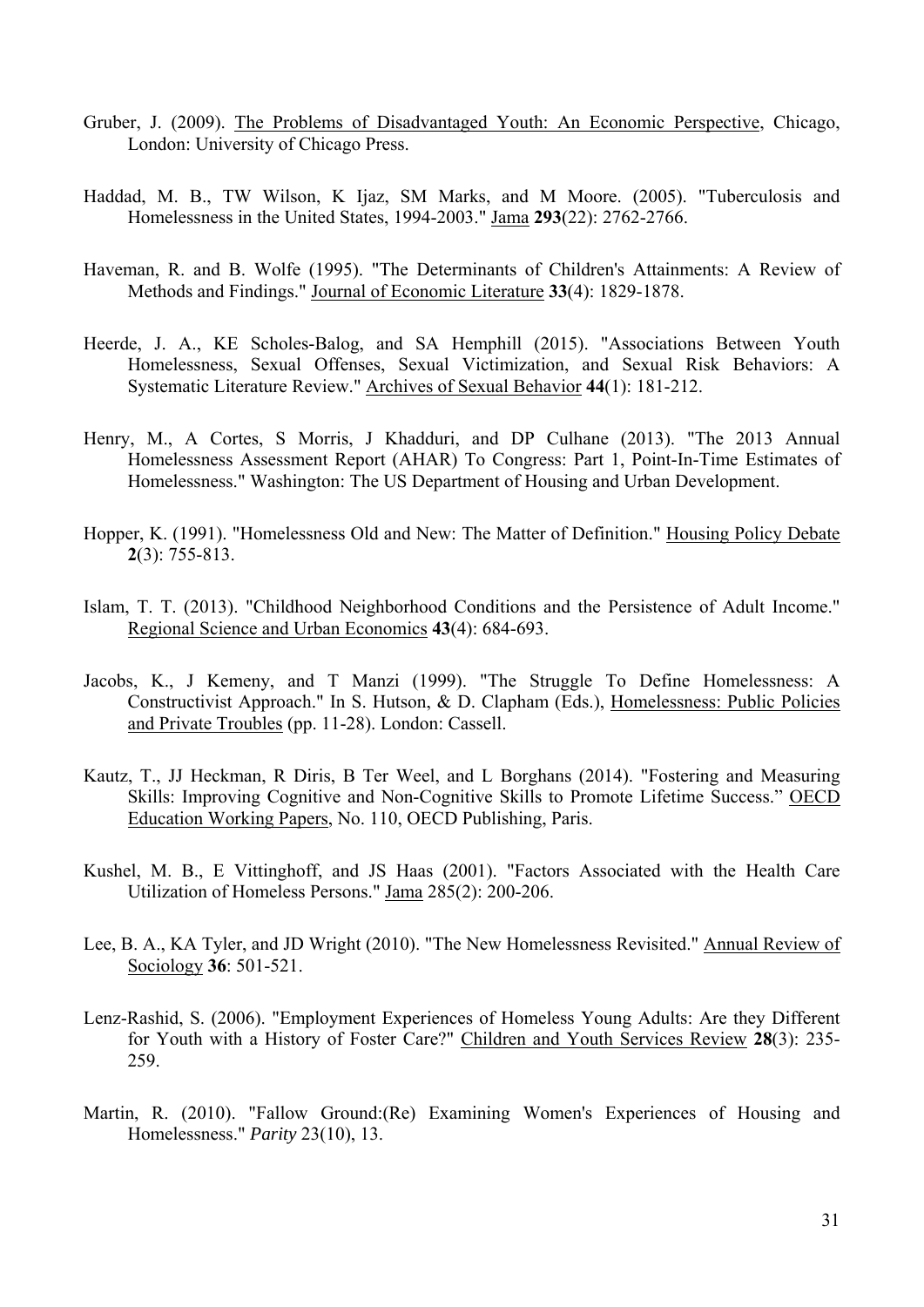- Masten, A. S., JJ Cutuli, JE Herbers, E Hinz, J Obradović, and A Wenzel (2014). "Academic Risk and Resilience in the Context of Homelessness." Child Development Perspectives **8**(4): 201- 206.
- McCarthy, B., J Hagan, and MJ Martin (2002). "In and Out of Harm's Way: Violent Victimization and the Social Capital of Fictive Street Families." Criminology **40**(4): 831-866.
- McChesney, K. Y. (1990). "Family Homelessness: A Systemic Problem." Journal of Social Issues **46**(4): 191-205.
- Miller, P. M. (2011). "A Critical Analysis of the Research on Student Homelessness." Review of Educational Research **81**(3): 308-337.
- Molnar, J. M., WR Rath, and TP Klein (1990). "Constantly Compromised: The Impact of Homelessness on Children." Journal of Social Issues **46**(4): 109-124.
- Mundlak, Y. (1978). "On the Pooling of Time Series and Cross Section Data." Econometrica: Journal of the Econometric Society **46**(1): 69-85.
- O'Callaghan, B. & Dominian, L. with Evans, A., Dix, J., Smith, R., Williams, P., and Zimmeck, M. (1996) *Study of Homeless Applicants,* London: Department of the Environment.
- O'Flaherty, B. A. (2010). "What Shocks Precipitate Homelessness?". In B. A. O'Flaherty and I. G. Ellen (Eds.) How to House the Homeless. New York: Russell Sage.
- O'Flaherty, B. A. (2004). "Wrong Person and Wrong Place: For Homelessness, the Conjunction is what Matters." Journal of Housing Economics **13**(1): 1-15.
- Obradović, J., JD Long, JJ Cutuli, CK Chan, E Hinz, D Heistad, and A Masten (2009). "Academic Achievement of Homeless and Highly Mobile Children in an Urban School District: Longitudinal Evidence on Risk, Growth, and Resilience." Development and Psychopathology **21**(02): 493-518.
- Omura, J. D., E Wood, P Nguyen, T Kerr, and K DeBeck (2014). "Incarceration Among Street-Involved Youth in a Canadian Study: Implications for Health and Policy Interventions." International Journal of Drug Policy **25**(2): 291-296.
- Park, J. M., AR Fertig, and PD Allison (2011). "Physical and Mental Health, Cognitive Development, and Health Care Use by Housing Status of Low-Income Young Children in 20 American Cities: A Prospective Cohort Study." American Journal of Public Health **101**(S1): S255-S261.
- Randall, G. and S. Brown (1996). From Street To Home: An Evaluation of Phase 2 of the Rough Sleepers Initiative. London: HMSO.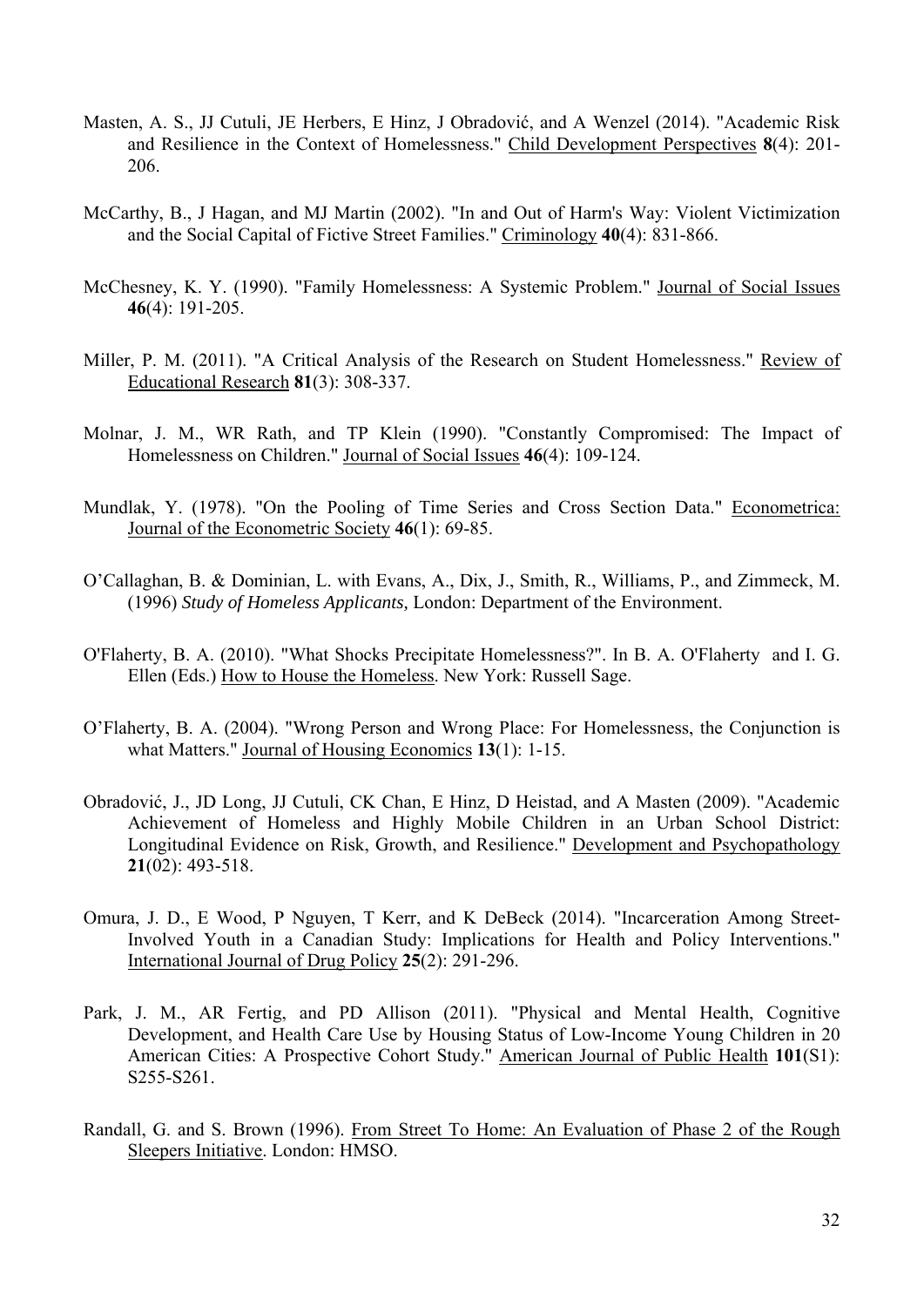- Raphael, S. (2007). "Early Incarceration Spells and the Transition to Adulthood." in S. Danziger and C. E. Rouse (Eds.) The Price of Independence: The Economics of Early Adulthood (pp 278- 306). New York: Russell Sage Foundation.
- Rubin, D. B. (1977). "Assignment to Treatment Group on the Basis of a Covariate." Journal of Educational and Behavioral Statistics **2**(1): 1-26.
- Shelton, K. H., PJ Taylor, A Bonner, and M van den Bree (2009). "Risk Factors for Homelessness: Evidence from a Population-Based Study." Psychiatric Services **60**(4): 465.
- Shinn, M. and B. C. Weitzman (1990). "Research on Homelessness: An Introduction." Journal of Social Issues **46**(4): 1-11.
- Simons, R., LB Whitbeck, and A Bales (1989). "Life on the Streets: Victimization and Psychological Distress Among the Adult Homeless." Journal of Interpersonal Violence **4**(4): 482-501.
- Sosin, M., I Piliavin, and H Westerfelt (1990). "Toward a Longitudinal Analysis of Homelessness." Journal of Social Issues **46**(4): 157-174.
- Snow, D. A. and Anderson, L. (1987). "Identity Work Among the Homeless: The Verbal Construction and Avowal of Personal Identities." The American Journal of Sociology **92**(6): 1336-71.
- Springer, S. (2000). "Homelessness: A Proposal for a Global Definition and Classification." Habitat International **24**(4): 475-484.
- Tobin, K. and J. Murphy (2013). "Addressing the Challenges of Child and Family Homelessness." Journal of Applied Research on Children: Informing Policy for Children at Risk **4**(1): 9.
- Tubeuf, S., F Jusot, and D Bricard (2012). "Mediating Role of Education and Lifestyles in the Relationship Between Early‐Life Conditions and Health: Evidence from the 1958 British Cohort." Health Economics **21**(S1): 129-150.
- US Interagency Council on Homelessness (USICH) (2010). Opening Doors: Federal Strategic Plan to Prevent and End Homelessness. Washington, DC: US Interagency Council on Homelessness.
- Watson, S. D. (2001). Representing the Poor and Homeless: Innovations in Advocacy, American Bar Association, Commission On Homelessness & Poverty.
- Wildeman, C. (2014). "Parental Incarceration, Child Homelessness, and the Invisible Consequences of Mass Imprisonment." The ANNALS of the American Academy of Political and Social Science **651**(1): 74-96.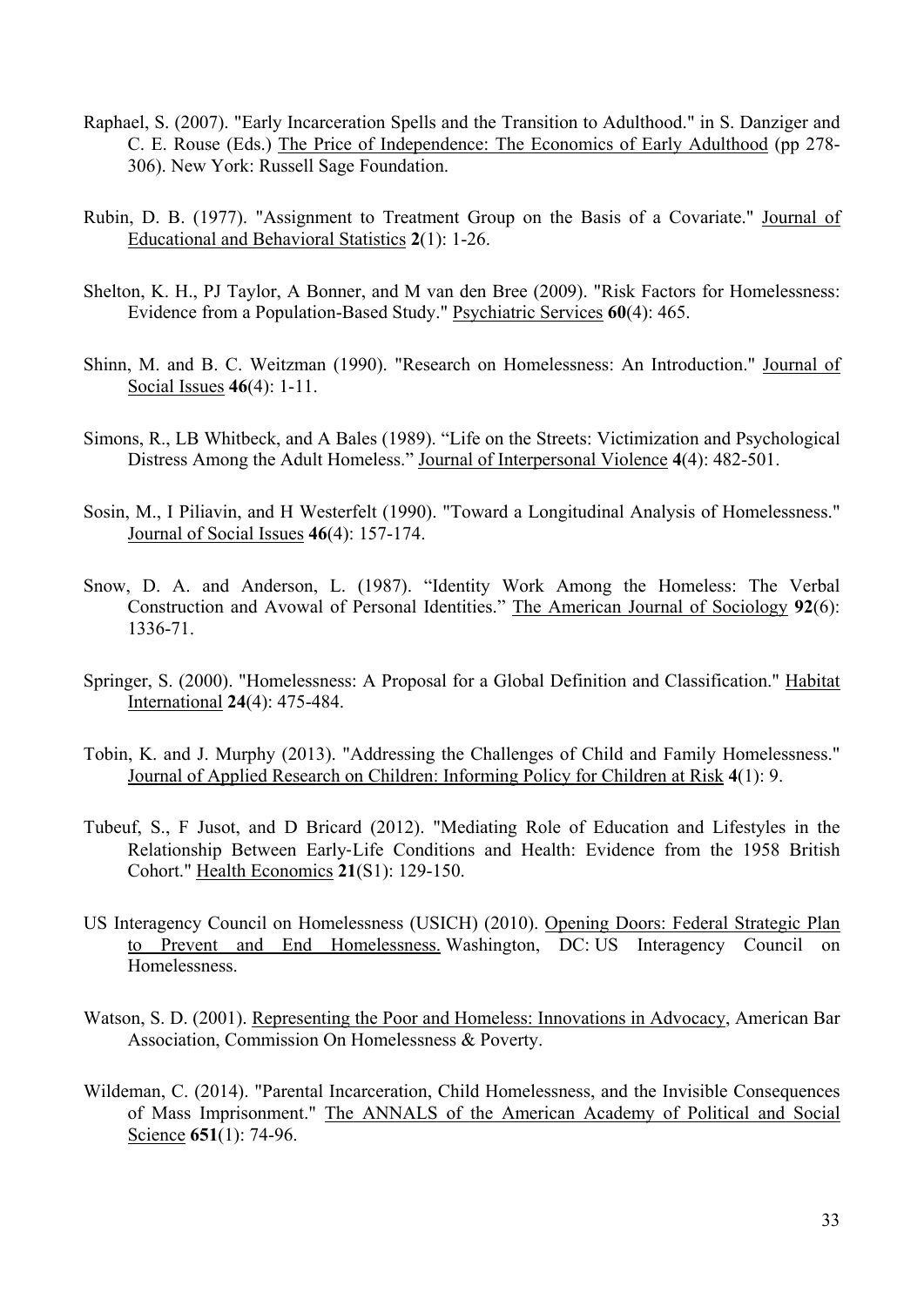- Wodtke, G. T., DJ Harding, and F Elwert (2011). "Neighborhood Effects in Temporal Perspective the Impact of Long-Term Exposure to Concentrated Disadvantage on High School Graduation." American Sociological Review **76**(5): 713-736.
- Wooden, M., A Bevitt, A Chigavazira, N Greer, G Johnson, E Killackey, J Moschion, R Scutella, Y Tseng, and N Watson (2012). "Introducing 'Journeys Home'." Australian Economic Review **45**(3): 368-378.
- Zlotnick, C., MJ Robertson, and MA Wright (1999). "The Impact of Childhood Foster Care and Other Out-Of-Home Placement on Homeless Women and their Children." Child Abuse & Neglect **23**(11): 1057-1068.
- Zuvekas, S. H. and S. C. Hill (2000). "Income and Employment Among Homeless People: The Role of Mental Health, Health and Substance Abuse." The Journal of Mental Health Policy and Economics **3**(3): 153-163.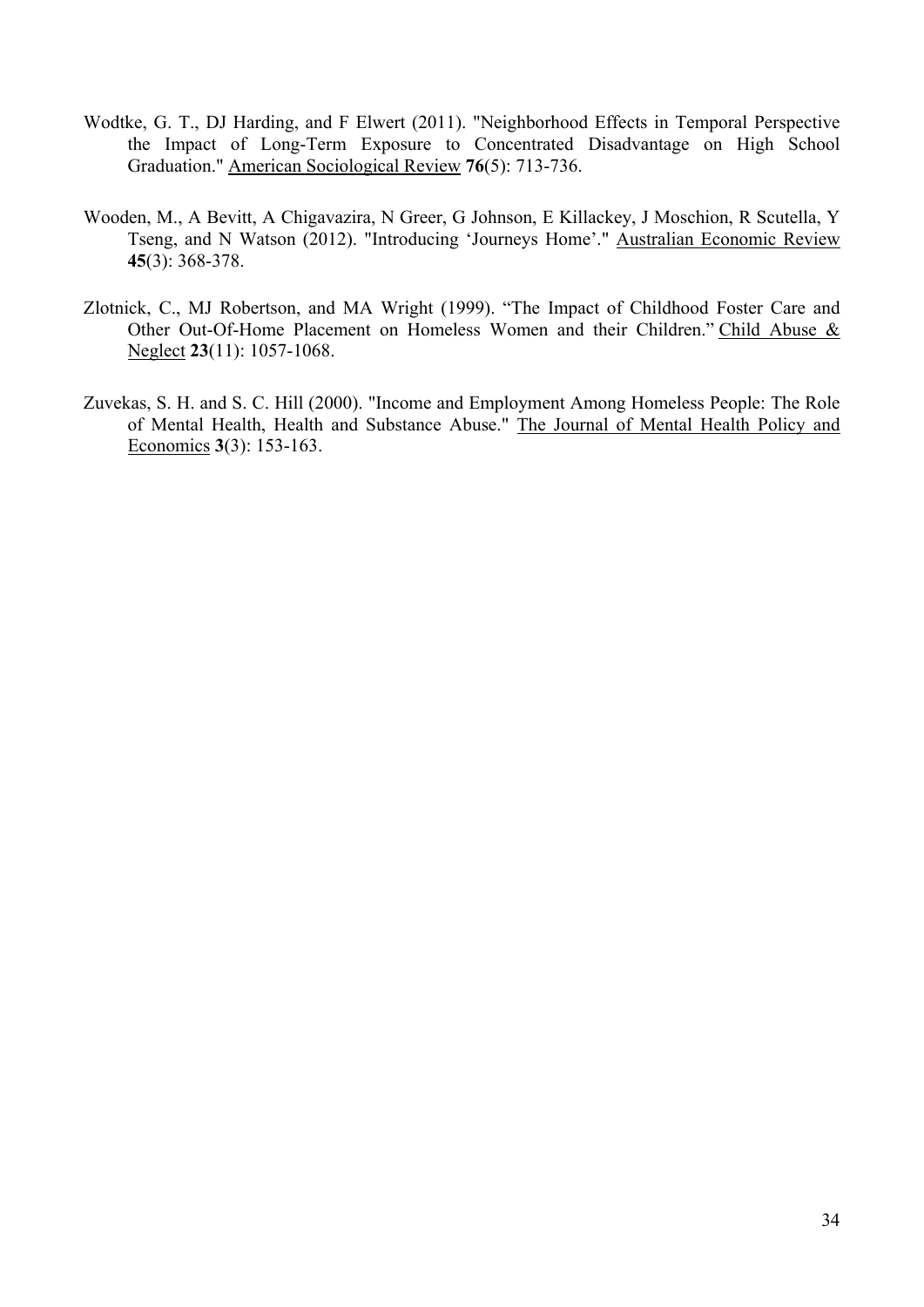|                                                               |          |                       |                   | (Proportions)         |      |                   |           |                       |                   |  |
|---------------------------------------------------------------|----------|-----------------------|-------------------|-----------------------|------|-------------------|-----------|-----------------------|-------------------|--|
|                                                               |          | All                   |                   |                       | Men  |                   | Women     |                       |                   |  |
|                                                               |          | Age at First Homeless | T-stat of         | Age at First Homeless |      | T-stat of         |           | Age at First Homeless | T-stat of         |  |
|                                                               | $\leq15$ | $>15$                 | Diff <sup>a</sup> | $\leq$ 15             | >15  | Diff <sup>a</sup> | $\leq$ 15 | >15                   | Diff <sup>a</sup> |  |
| <b>Employed</b>                                               | 0.10     | 0.24                  | $-4.99$           | 0.12                  | 0.25 | $-3.52$           | 0.06      | 0.22                  | $-3.70$           |  |
| <b>Mediating Factors</b>                                      |          |                       |                   |                       |      |                   |           |                       |                   |  |
| <b>Incarcerated</b><br>Dropped out of                         | 0.22     | 0.10                  | 3.86              | 0.34                  | 0.16 | 3.42              | 0.06      | 0.00                  | 1.97              |  |
| <b>High School</b>                                            | 0.93     | 0.71                  | 7.64              | 0.93                  | 0.76 | 4.69              | 0.92      | 0.63                  | 6.86              |  |
| <b>Time in Welfare</b><br>Receipt<br>Time in DSP <sup>b</sup> | 0.91     | 0.84                  | 4.45              | 0.87                  | 0.84 | 1.34              | 0.95      | 0.85                  | 3.78              |  |
| for Mental<br><b>Illness</b>                                  | 0.17     | 0.12                  | 1.64              | 0.16                  | 0.14 | 0.55              | 0.18      | 0.08                  | 2.19              |  |
| Person-obs                                                    | 179      | 622                   |                   | 100                   | 377  |                   | 79        | 245                   |                   |  |

# **Table 1: Employment, Education, and Incarceration Rates and Mean Time in Welfare Receipt**

**by Childhood Homelessness Status and Gender.** 

Notes: Population consists of individuals aged between 21 and 54 years from the Journeys Home survey.<sup>a</sup> T-statistic for test of significant differences by age at first homeless.<sup>b</sup> Disability Support Pension.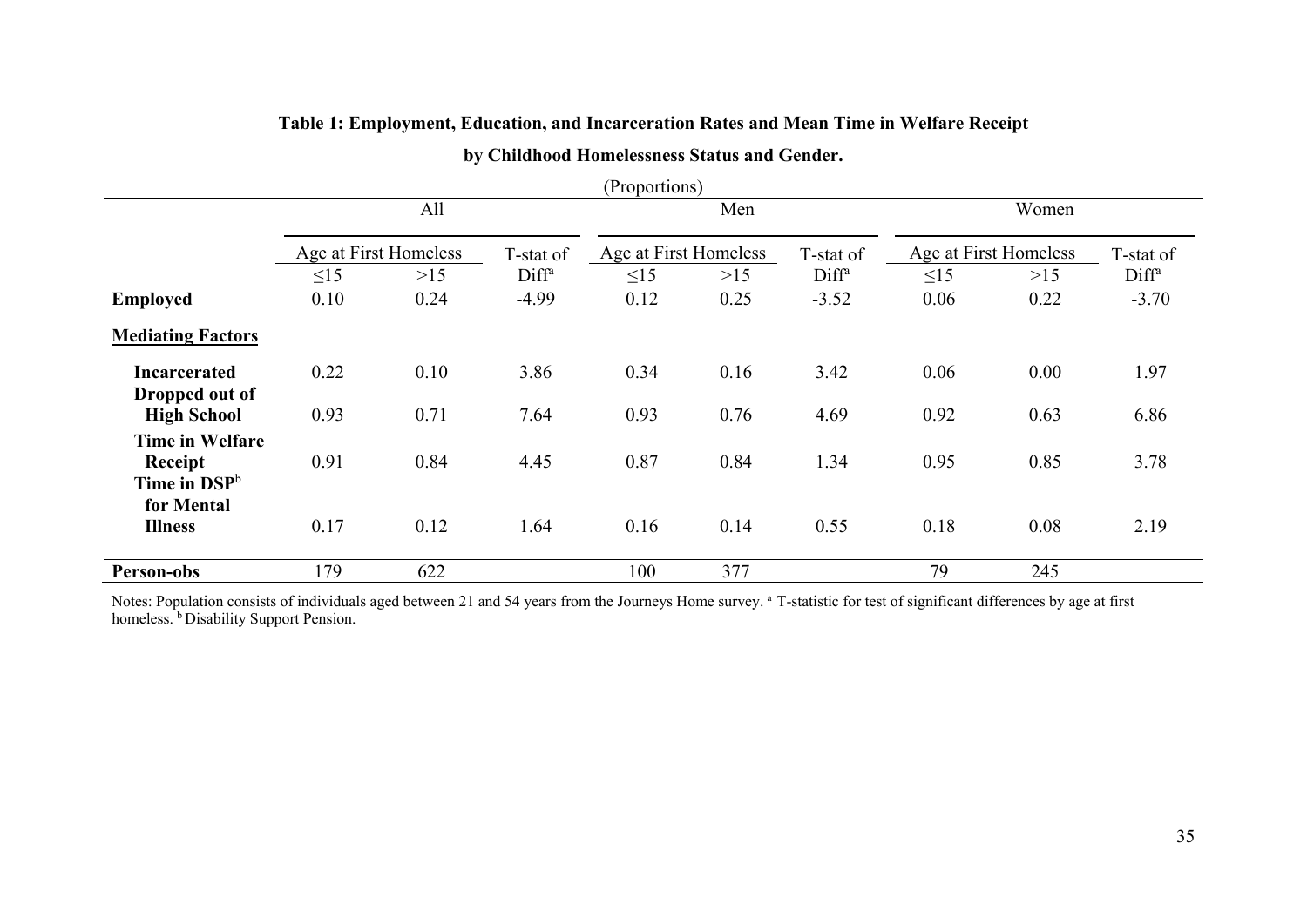|                                         |             | <b>Basic Controls: M1</b> |              |             | $M1$ + Homelessness Vars (M2) |              | $M2 +$ Adult Vars (M3) |            |             |  |
|-----------------------------------------|-------------|---------------------------|--------------|-------------|-------------------------------|--------------|------------------------|------------|-------------|--|
|                                         | All         | Men                       | Women        | All         | Men                           | Women        | All                    | Men        | Women       |  |
| Childhood Homelessness<br>(≤15)         | $-0.111***$ | $-0.083**$                | $-0.138***$  | $-0.080***$ | $-0.077**$                    | $-0.077**$   | $-0.066***$            | $-0.071**$ | $-0.054$    |  |
| Demographics                            |             |                           |              |             |                               |              |                        |            |             |  |
| Age                                     | 0.013       | $-0.002$                  | $0.034***$   | 0.013       | $-0.003$                      | $0.034***$   | 0.010                  | $-0.003$   | $0.031***$  |  |
| Age-squared                             | $-0.000*$   | 0.000                     | $-0.000$ *** | $-0.000*$   | $-0.000$                      | $-0.000$ *** | $-0.000*$              | 0.000      | $-0.000***$ |  |
| Aboriginal or Torres Strait             |             |                           |              |             |                               |              |                        |            |             |  |
| Islander                                |             |                           |              | $-0.115***$ | $-0.094***$                   | $-0.135***$  | $-0.091***$            | $-0.085**$ | $-0.095**$  |  |
| <b>Childhood Adversity and</b>          |             |                           |              |             |                               |              |                        |            |             |  |
| <b>Adult Circumstances</b>              |             |                           |              |             |                               |              |                        |            |             |  |
| <b>Foster Care</b>                      |             |                           |              | $-0.025$    | $-0.022$                      | $-0.035$     | $-0.019$               | $-0.027$   | $-0.030$    |  |
| <b>Emotional Abuse</b>                  |             |                           |              | 0.015       | 0.012                         | 0.016        | 0.015                  | 0.015      | 0.017       |  |
| <b>Sexual Abuse</b>                     |             |                           |              | $-0.074***$ | $-0.041$                      | $-0.064*$    | $-0.059**$             | $-0.021$   | $-0.060$    |  |
| Physical Abuse                          |             |                           |              | $-0.009$    | 0.021                         | $-0.06$      | $-0.011$               | 0.015      | $-0.06$     |  |
| Parental Drinking/Gambling              |             |                           |              |             |                               |              |                        |            |             |  |
| Problem                                 |             |                           |              | 0.003       | $-0.014$                      | 0.017        | 0.004                  | $-0.012$   | 0.02        |  |
| Parent Served Jail Time                 |             |                           |              | $-0.052*$   | $-0.021$                      | $-0.100**$   | $-0.037$               | $-0.016$   | $-0.069*$   |  |
| Homeless (Streets/Shelter) <sup>a</sup> |             |                           |              | $-0.111**$  | $-0.146**$                    | $-0.029$     | $-0.115**$             | $-0.142**$ | $-0.048$    |  |
| Friends Homeless <sup>a</sup>           |             |                           |              |             |                               |              | $-0.006$               | $-0.009$   | $-0.004$    |  |
| Risky Drinking <sup>a</sup>             |             |                           |              |             |                               |              | $0.053***$             | $0.055**$  | 0.051       |  |
| Physical Health Issue                   |             |                           |              |             |                               |              | $-0.001$               | 0.029      | $-0.06$     |  |
| Single                                  |             |                           |              |             |                               |              | $-0.04$                | $-0.062$   | $-0.003$    |  |
| Presence of Children $(0-4)$            |             |                           |              |             |                               |              | $-0.047$               | $-0.009$   | $-0.090**$  |  |
| Number of Observations                  | 4496        | 2637                      | 1859         | 4496        | 2637                          | 1859         | 4496                   | 2637       | 1859        |  |
| R-squared                               | 0.016       | 0.022                     | 0.021        | 0.039       | 0.035                         | 0.058        | 0.066                  | 0.056      | 0.11        |  |

Notes: Population consists of an unbalanced panel of individuals aged between 21 and 54 years from the Journeys Home survey. The number of person observations is 801 for all, 477 for males, and 324 for females. a Measured over previous six months. The standard errors have been clustered at the individual level.

\* p<0.1, \*\* p<0.05, \*\*\* p<0.01.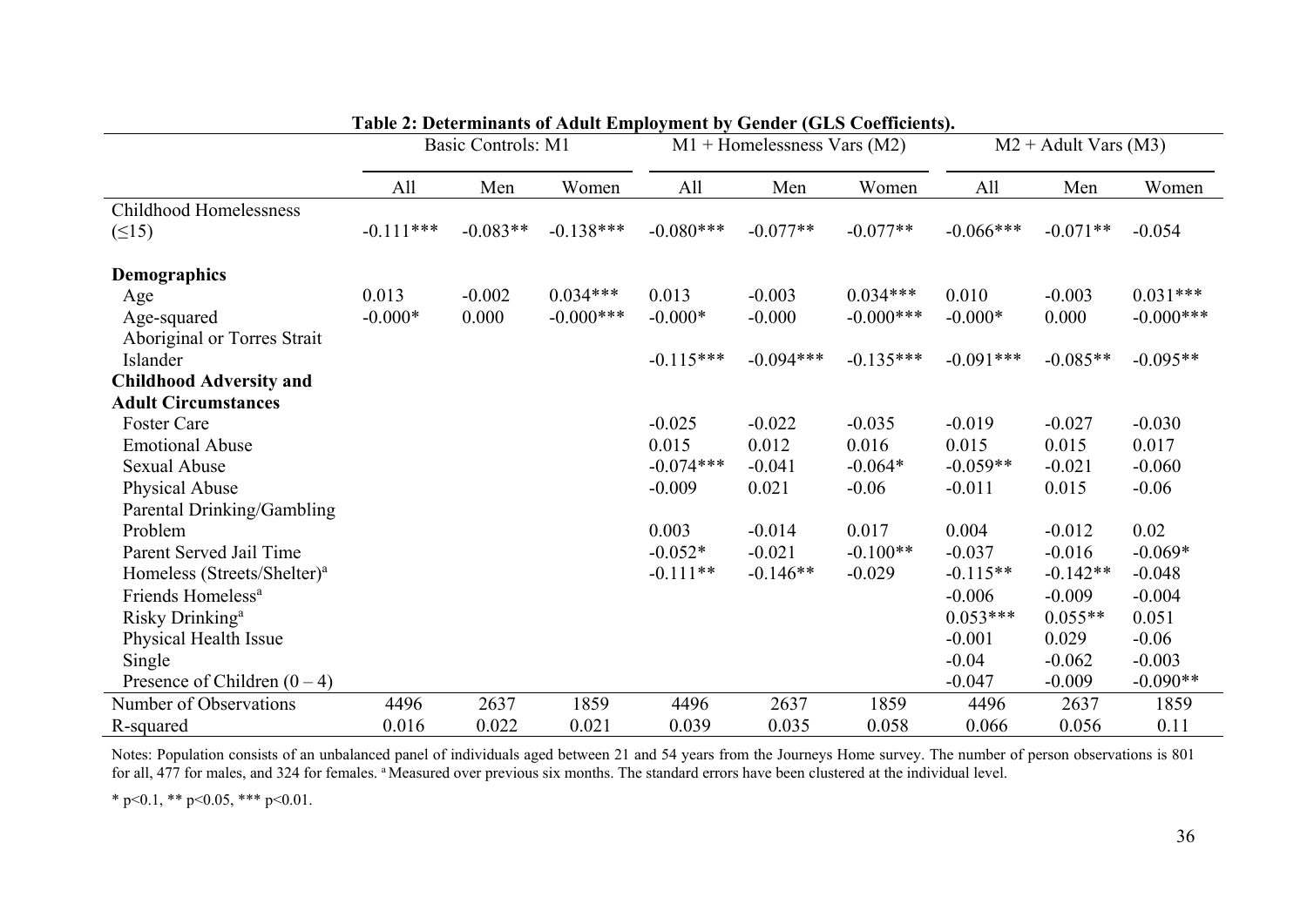# **Table 3: Direct and Indirect Effects via Education, Incarceration and Welfare Receipt of Childhood Homelessness ( ≤15) on the Probability of Being Employed by Gender**

|                                                                             |                            | All                     |                    |           | Men                        |                    | Women                      |                         |                    |  |
|-----------------------------------------------------------------------------|----------------------------|-------------------------|--------------------|-----------|----------------------------|--------------------|----------------------------|-------------------------|--------------------|--|
|                                                                             | Effect of CH on Employment |                         |                    |           | Effect of CH on Employment |                    | Effect of CH on Employment |                         |                    |  |
|                                                                             | Direct                     | Indirect                | Indirect/<br>Total | Direct    | Indirect                   | Indirect/<br>Total | Direct                     | Indirect                | Indirect/<br>Total |  |
| Education – Dropped out of<br>High School                                   |                            |                         |                    |           |                            |                    |                            |                         |                    |  |
| Indirect effect via Education                                               | $-0.044*$                  | $-0.022***$             | 33.461             | $-0.053$  | $-0.018*$                  | 25.55              | $-0.030$                   | $-0.023**$              | 43.002             |  |
| Incarceration<br>Indirect effect via Jail                                   | $-0.059**$                 | $-0.007*$               | 10.287             | $-0.059*$ | $-0.012**$                 | 17.21              | $-0.045$                   | $-0.008$                | 15.850             |  |
| <b>Overall Welfare Receipt</b><br>Indirect effect via Education             | $-0.035$                   | $-0.018***$             | 27.671             | $-0.047$  | $-0.017***$                | 23.50              | $-0.012$                   | $-0.016***$             | 29.496             |  |
| Indirect effect via Education<br>via Welfare<br>Indirect effect via Welfare |                            | $-0.004***$<br>$-0.009$ | 5.876<br>14.120    |           | $-0.001$<br>$-0.007$       | 1.84<br>9.26       |                            | $-0.008**$<br>$-0.017*$ | 14.783<br>33.044   |  |
| Disability Related to Mental<br>Illness                                     |                            |                         |                    |           |                            |                    |                            |                         |                    |  |
| Indirect effect via Education<br>Indirect effect via Education              | $-0.035$                   | $-0.021$                | 31.245             | $-0.050$  | $-0.018***$                | 25.04              | $-0.018$                   | $-0.021***$             | 39.918             |  |
| via Disability<br>Indirect effect via Disability                            |                            | $-0.001$<br>$-0.009$    | 2.214<br>14.069    |           | 0.000<br>$-0.003$          | 0.51<br>4.11       |                            | $-0.002$<br>$-0.013*$   | 3.279<br>23.529    |  |

Notes: Population consists of an unbalanced panel of individuals aged between 21 and 54 years from the Journeys Home survey. Note that the total effects (direct plus indirect effects) in this table equal to the coefficients of the homelessness variable shown in M3 of Table 2 (subject to rounding error). i.e. the total effects are as follows: for all (-0.066), for boys (-0.071) and for girls (-0.054 (after rounding)). The number of person observations is 801 for all, 477 for males, and 324 for females. The standard errors have been bootstrapped (399 replications and sampled with replacement) and clustered at the individual level. \*  $p<0.1$ , \*\*  $p<0.05$ , \*\*\*  $p<0.01$ .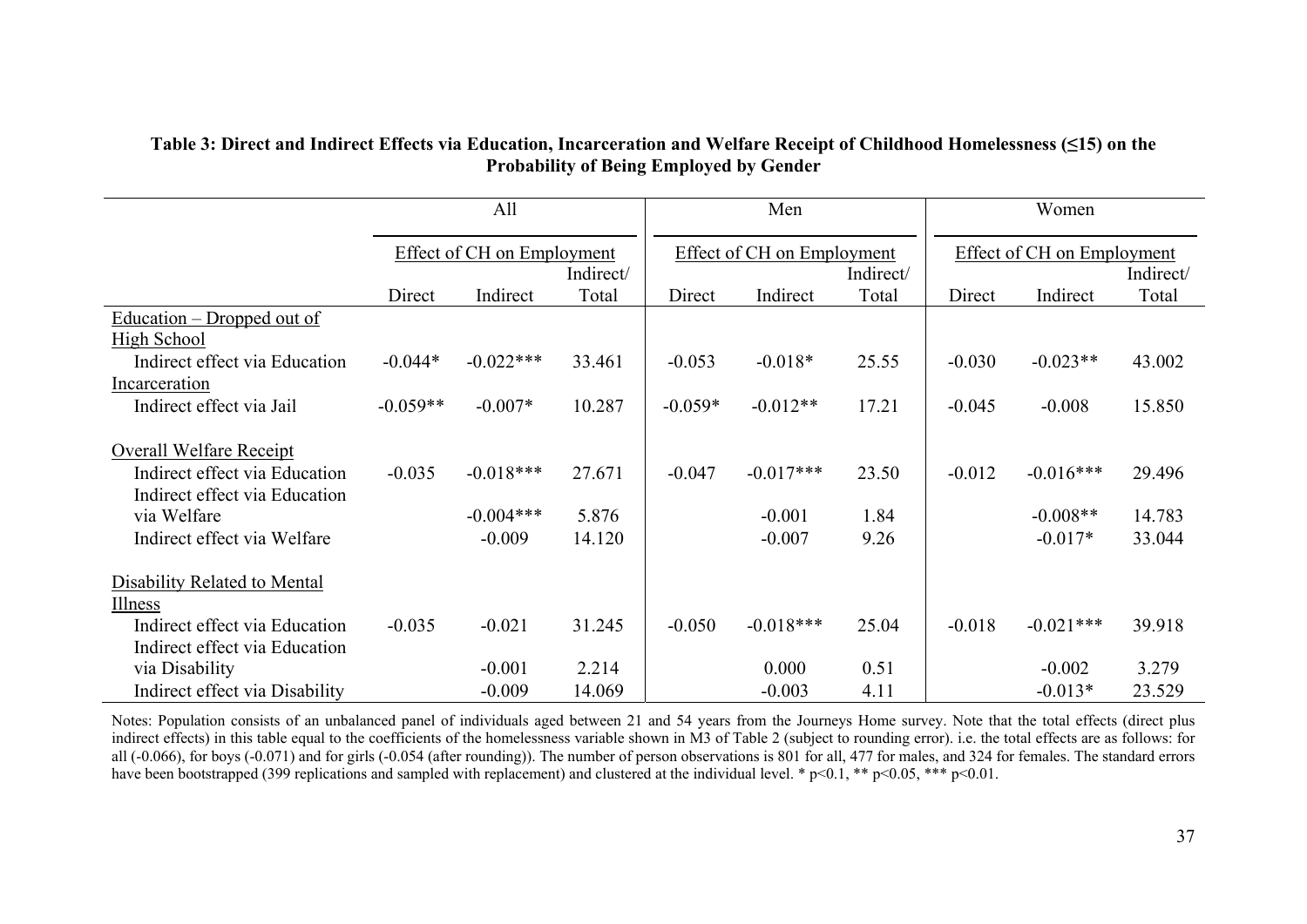|                                                                |          | All                        |           |          | Men                               |           | Women                                   |             |        |  |
|----------------------------------------------------------------|----------|----------------------------|-----------|----------|-----------------------------------|-----------|-----------------------------------------|-------------|--------|--|
|                                                                |          | Effect of CH on Employment | Indirect/ |          | <b>Effect of CH</b> on Employment | Indirect/ | Effect of CH on Employment<br>Indirect/ |             |        |  |
|                                                                | Direct   | Indirect                   | Total     | Direct   | Indirect                          | Total     | Direct                                  | Indirect    | Total  |  |
| Education – Dropped out of<br>High School                      |          |                            |           |          |                                   |           |                                         |             |        |  |
| Indirect effect via Education                                  | $-0.027$ | $-0.020***$                | 42.444    | $-0.035$ | $-0.016**$                        | 31.69     | $-0.011$                                | $-0.021*$   | 65.061 |  |
| Incarcerations                                                 |          |                            |           |          |                                   |           |                                         |             |        |  |
| Indirect effect via Jail                                       | $-0.039$ | $-0.008$                   | 16.407    | $-0.038$ | $-0.013$                          | 25.25     | $-0.019$                                | $-0.015$    | 44.718 |  |
| Overall Welfare Receipt<br>Indirect effect via Education       | $-0.024$ | $-0.017***$                | 37.288    | $-0.038$ | $-0.015***$                       | 30.85     | 0.003                                   | $-0.015***$ | 48.464 |  |
| Indirect effect via Education<br>via Welfare                   |          | $-0.003*$                  | 6.832     |          | $-0.001$                          | 1.85      |                                         | $-0.006$    | 20.033 |  |
| Indirect effect via Welfare                                    |          | $-0.002$                   | 4.380     |          | 0.004                             | 8.52      |                                         | $-0.013$    | 39.791 |  |
| <b>Disability Related to Mental</b><br>Illness                 |          |                            |           |          |                                   |           |                                         |             |        |  |
| Indirect effect via Education<br>Indirect effect via Education | $-0.019$ | $-0.018***$                | 38.499    | $-0.033$ | $-0.016***$                       | 29.97     | $-0.001$                                | $-0.020***$ | 59.738 |  |
| via Disability                                                 |          | $-0.002$                   | 3.467     |          | $-0.001$                          | 1.37      |                                         | $-0.002$    | 5.198  |  |
| Indirect effect via Disability                                 |          | $-0.009$                   | 18.014    |          | $-0.003$                          | 5.38      |                                         | $-0.011$    | 32.883 |  |

# **Table 4: Direct and Indirect Effects via Education, Incarceration and Welfare Receipt of Childhood Homelessness ( ≤14) on the Probability of Being Employed by Gender**

Notes: Population consists of an unbalanced panel of individuals aged between 21 and 54 years from the Journeys Home survey. To assess the robustness of our results to recall error, we have omitted people who are aged 15 and 16 from the sample. The number of person observations is 663 for all, 548 for males, and 115 for females. Note that the total effects (direct plus indirect effects) in this table equal to the coefficients of the homelessness variable for the same regression in Table 3 except using this more restrictive sample. The standard errors have been bootstrapped (399 replications and sampled with replacement) and clustered at the individual level.

\* p<0.1, \*\* p<0.05, \*\*\* p<0.01.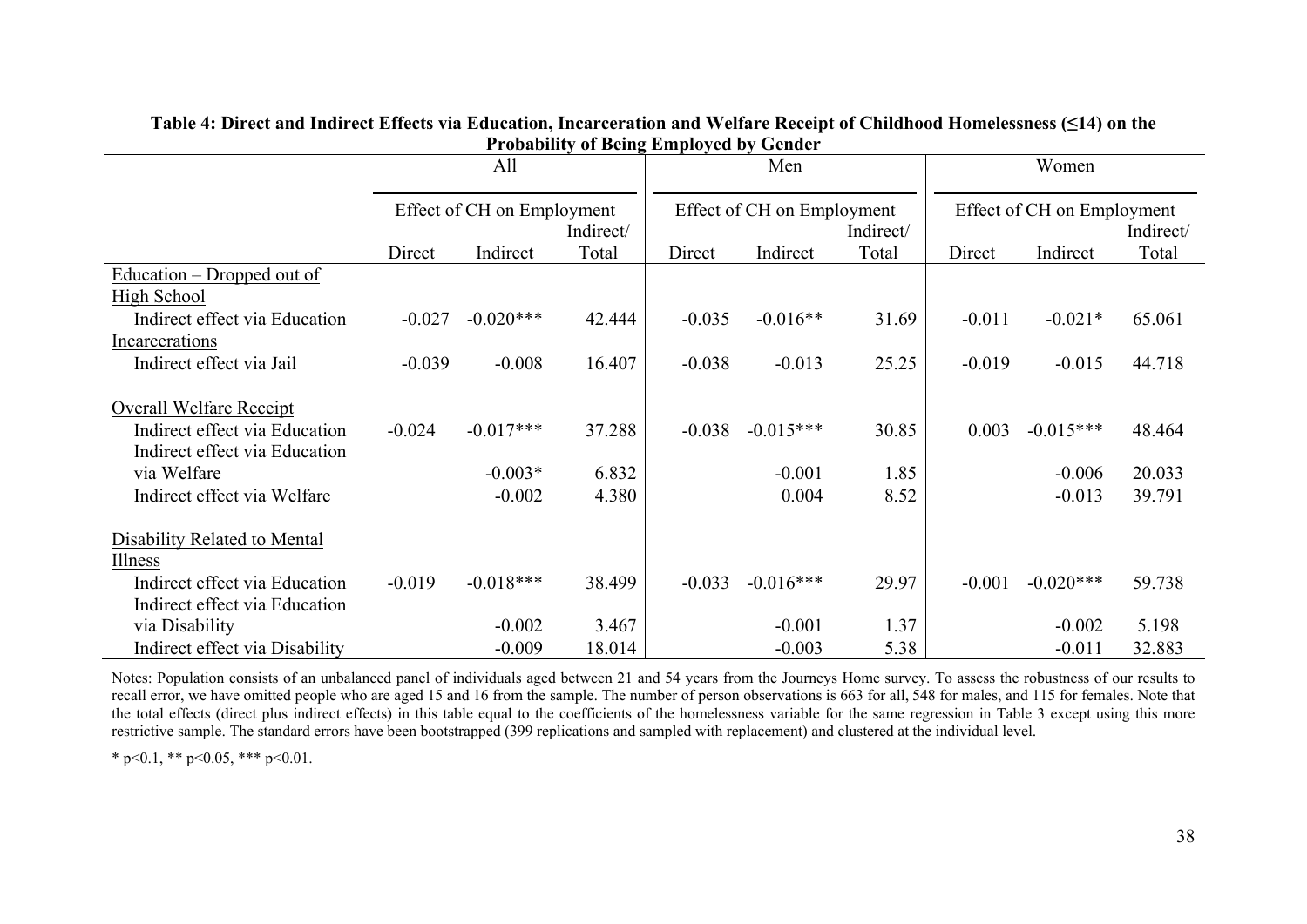|                                |                            | All         |        |           | Men                        |           | Women                             |             |        |  |  |
|--------------------------------|----------------------------|-------------|--------|-----------|----------------------------|-----------|-----------------------------------|-------------|--------|--|--|
|                                | Effect of CH on Employment |             |        |           |                            |           |                                   |             |        |  |  |
|                                |                            |             |        |           | Effect of CH on Employment |           | <b>Effect of CH</b> on Employment |             |        |  |  |
|                                |                            | Indirect/   |        |           |                            | Indirect/ |                                   | Indirect/   |        |  |  |
|                                | Direct                     | Indirect    | Total  | Direct    | Indirect                   | Total     | Direct                            | Indirect    | Total  |  |  |
| Education – Dropped out of     |                            |             |        |           |                            |           |                                   |             |        |  |  |
| High School                    |                            |             |        |           |                            |           |                                   |             |        |  |  |
| Indirect effect via Education  | $-0.029$                   | $-0.023***$ | 44.058 | $-0.043$  | $-0.019*$                  | 30.59     | $-0.020$                          | $-0.026**$  | 57.304 |  |  |
| Incarcerations                 |                            |             |        |           |                            |           |                                   |             |        |  |  |
| Indirect effect via Jail       | $-0.046**$                 | $-0.006*$   | 11.687 | $-0.051*$ | $-0.011**$                 | 18.43     | $-0.044$                          | $-0.003$    | 6.108  |  |  |
|                                |                            |             |        |           |                            |           |                                   |             |        |  |  |
| <b>Overall Welfare Receipt</b> |                            |             |        |           |                            |           |                                   |             |        |  |  |
| Indirect effect via Education  | $-0.022$                   | $-0.020***$ | 37.518 | $-0.038$  | $-0.018***$                | 28.30     | $-0.004$                          | $-0.020***$ | 44.524 |  |  |
| Indirect effect via Education  |                            |             |        |           |                            |           |                                   |             |        |  |  |
| via Welfare                    |                            | $-0.003***$ | 6.295  |           | $-0.001$                   | 1.78      |                                   | $-0.006***$ | 14.047 |  |  |
| Indirect effect via Welfare    |                            | $-0.008$    | 15.217 |           | $-0.006$                   | 9.32      |                                   | $-0.015$    | 31.950 |  |  |
|                                |                            |             |        |           |                            |           |                                   |             |        |  |  |
| Disability Related to Mental   |                            |             |        |           |                            |           |                                   |             |        |  |  |
| <b>Illness</b>                 |                            |             |        |           |                            |           |                                   |             |        |  |  |
| Indirect effect via Education  | $-0.021$                   | $-0.022$    | 41.302 | $-0.041$  | $-0.019$                   | 29.79     | $-0.008$                          | $-0.025$    | 31.756 |  |  |
| Indirect effect via Education  |                            |             |        |           |                            |           |                                   |             |        |  |  |
| via Disability                 |                            | $-0.001$    | 2.427  |           | 0.000                      | 0.52      |                                   | $-0.002$    | 2.000  |  |  |
| Indirect effect via Disability |                            | $-0.008$    | 15.718 |           | $-0.003$                   | 4.69      |                                   | $-0.011$    | 14.396 |  |  |

# **Table 5: Direct and Indirect Effects via Education, Incarceration and Welfare Receipt of Childhood Homelessness ( ≤15) on the Proportion of Time Employed in the Last Six Months by Gender**

 $\overline{a}$ 

Notes: Population consists of an unbalanced panel of individuals aged between 21 and 54 years from the Journeys Home survey. Note that the total effects (direct plus indirect effects) in this table equal to the coefficients of the homelessness variable for a regression where the dependent variable is the proportion of time employed in the last six months. The number of person observations is 801 for all, 477 for males, and 324 for females. The standard errors have been bootstrapped (399 replications and sampled with replacement) and clustered at the individual level. \*  $p<0.1$ , \*\*  $p<0.05$ , \*\*\*  $p<0.01$ .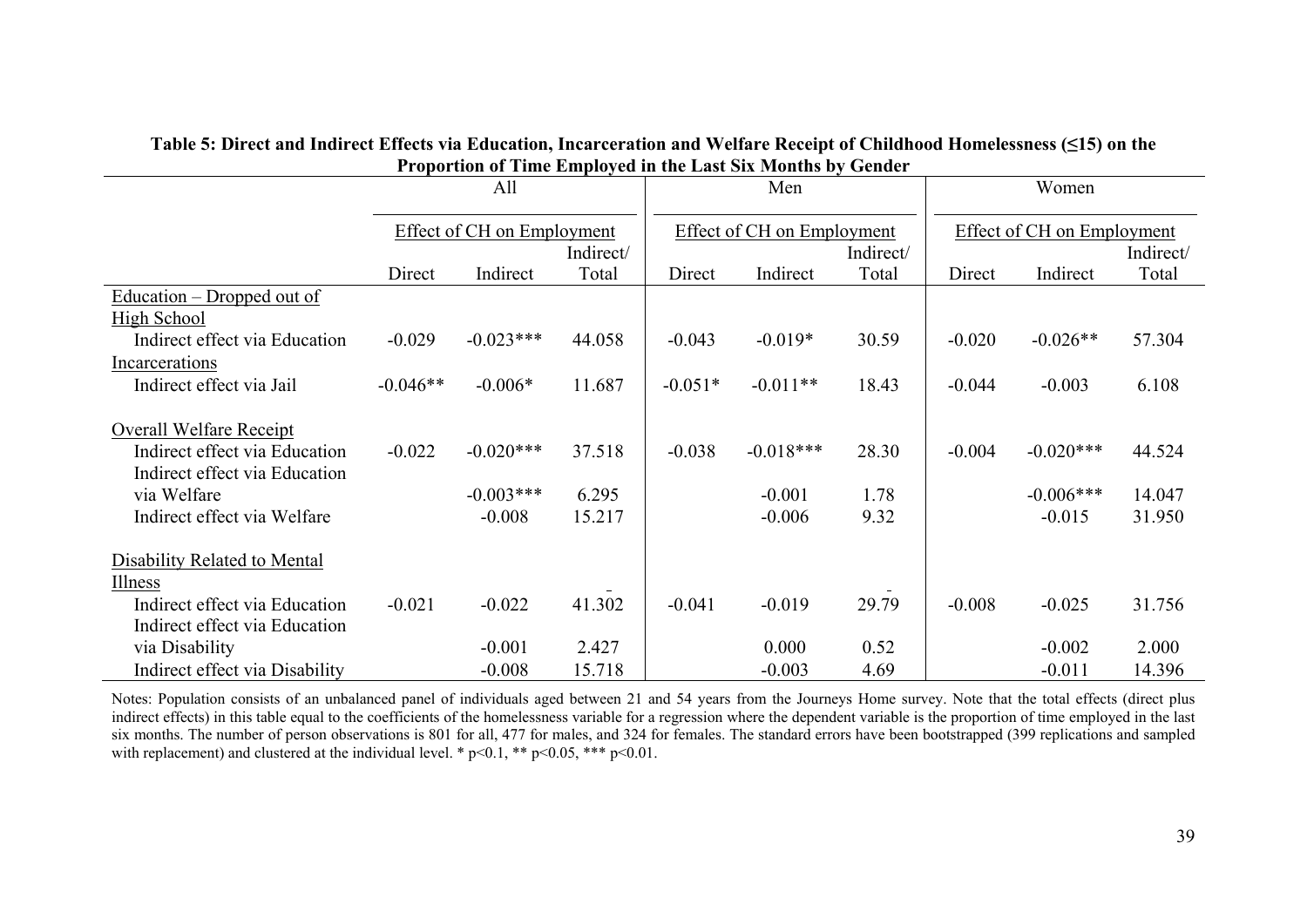| $\mu$<br>Chnunovu Homelessiiess Diatus    |                   |                 |             |                    |             |                                          |             |           |                    |           |                    |           |  |
|-------------------------------------------|-------------------|-----------------|-------------|--------------------|-------------|------------------------------------------|-------------|-----------|--------------------|-----------|--------------------|-----------|--|
|                                           |                   |                 | All         |                    |             | Men                                      |             |           |                    | Women     |                    |           |  |
|                                           |                   | Homeless at age |             | Homeless after age |             | Homeless after age<br>Homeless at age 15 |             |           | Homeless at age 15 |           | Homeless after age |           |  |
|                                           | 15 or below<br>15 |                 |             | or below<br>15     |             |                                          | or below    |           | 15                 |           |                    |           |  |
|                                           | Coefficient       | <b>SE</b>       | Coefficient | <b>SE</b>          | Coefficient | <b>SE</b>                                | Coefficient | <b>SE</b> | Coefficient        | <b>SE</b> | Coefficient        | <b>SE</b> |  |
| Age First Time Without Place to Live      | 12.771            | $-0.23$         | 26.804      |                    | 12.49       | $-0.33$                                  | 25.968      | $-0.52$   | 13.127             | $-0.3$    | 28.09              |           |  |
| before Journeys Home                      |                   |                 |             | $-0.4$             |             |                                          |             |           |                    |           |                    | $-0.63$   |  |
| Homeless before age 12                    | 0.302             | $-0.03$         | n/a         |                    | 0.35        | $-0.05$                                  | n/a         |           | 0.241              | $-0.05$   | n/a                |           |  |
| Duration of First Homelessness            |                   |                 |             |                    |             |                                          |             |           |                    |           |                    |           |  |
| Less than 6 months                        | 0.112             | $-0.02$         | 0.304       | $-0.02$            | 0.1         | $-0.03$                                  | 0.281       | $-0.02$   | 0.127              | $-0.04$   | 0.339              | $-0.03$   |  |
| 6 months to 5 years                       | 0.508             | $-0.04$         | 0.579       | $-0.02$            | 0.49        | $-0.05$                                  | 0.557       | $-0.03$   | 0.532              | $-0.06$   | 0.612              | $-0.03$   |  |
| More than 6 years                         | 0.38              | $-0.04$         | 0.117       | $-0.01$            | 0.41        | $-0.05$                                  | 0.162       | $-0.02$   | 0.342              | $-0.05$   | 0.049              | $-0.01$   |  |
| Proportion of Time Employed in the        | 0.066             | $-0.02$         | 0.089       | $-0.01$            | 0.088       | $-0.02$                                  | 0.093       | $-0.01$   | 0.039              | $-0.02$   | 0.084              | $-0.01$   |  |
| last 6 months (as at Interview)           |                   |                 |             |                    |             |                                          |             |           |                    |           |                    |           |  |
| Reasons for First Episode of Homelessness |                   |                 |             |                    |             |                                          |             |           |                    |           |                    |           |  |
| Family-Related (Relationship              |                   |                 |             |                    |             |                                          |             |           |                    |           |                    |           |  |
| Breakdown, Abuse or Domestic Violence)    | 0.855             | $-0.030$        | 0.617       | $-0.020$           | 0.845       | $-0.040$                                 | 0.599       | $-0.030$  | 0.868              | $-0.040$  | 0.645              | $-0.030$  |  |
| <b>Financial Reasons or Unemployment</b>  | 0.046             | $-0.020$        | 0.269       | $-0.020$           | 0.031       | $-0.020$                                 | 0.282       | $-0.020$  | 0.066              | $-0.030$  | 0.248              | $-0.030$  |  |
| Mental or Other Health-Related            |                   |                 |             |                    |             |                                          |             |           |                    |           |                    |           |  |
| Reasons                                   | 0.040             | $-0.020$        | 0.116       | $-0.010$           | 0.041       | $-0.020$                                 | 0.116       | $-0.020$  | 0.039              | $-0.020$  | 0.116              | $-0.020$  |  |
| Drug, Alcohol or Gambling Issues          | 0.139             | $-0.030$        | 0.134       | $-0.010$           | 0.165       | $-0.040$                                 | 0.169       | $-0.020$  | 0.105              | $-0.040$  | 0.079              | $-0.020$  |  |
| Eviction or End of Lease                  | 0.012             | $-0.010$        | 0.081       | $-0.010$           | 0.010       | $-0.010$                                 | 0.054       | $-0.010$  | 0.013              | $-0.010$  | 0.124              | $-0.020$  |  |
| Number of Observations                    | 179               |                 | 622         |                    | 100         |                                          | 377         |           | 79                 |           | 245                |           |  |

**Appendix Table A1: Descriptive Statistics by Childhood Homelessness Status** 

Notes: Population consists of individuals aged between 21 and 54 years from the Journeys Home survey.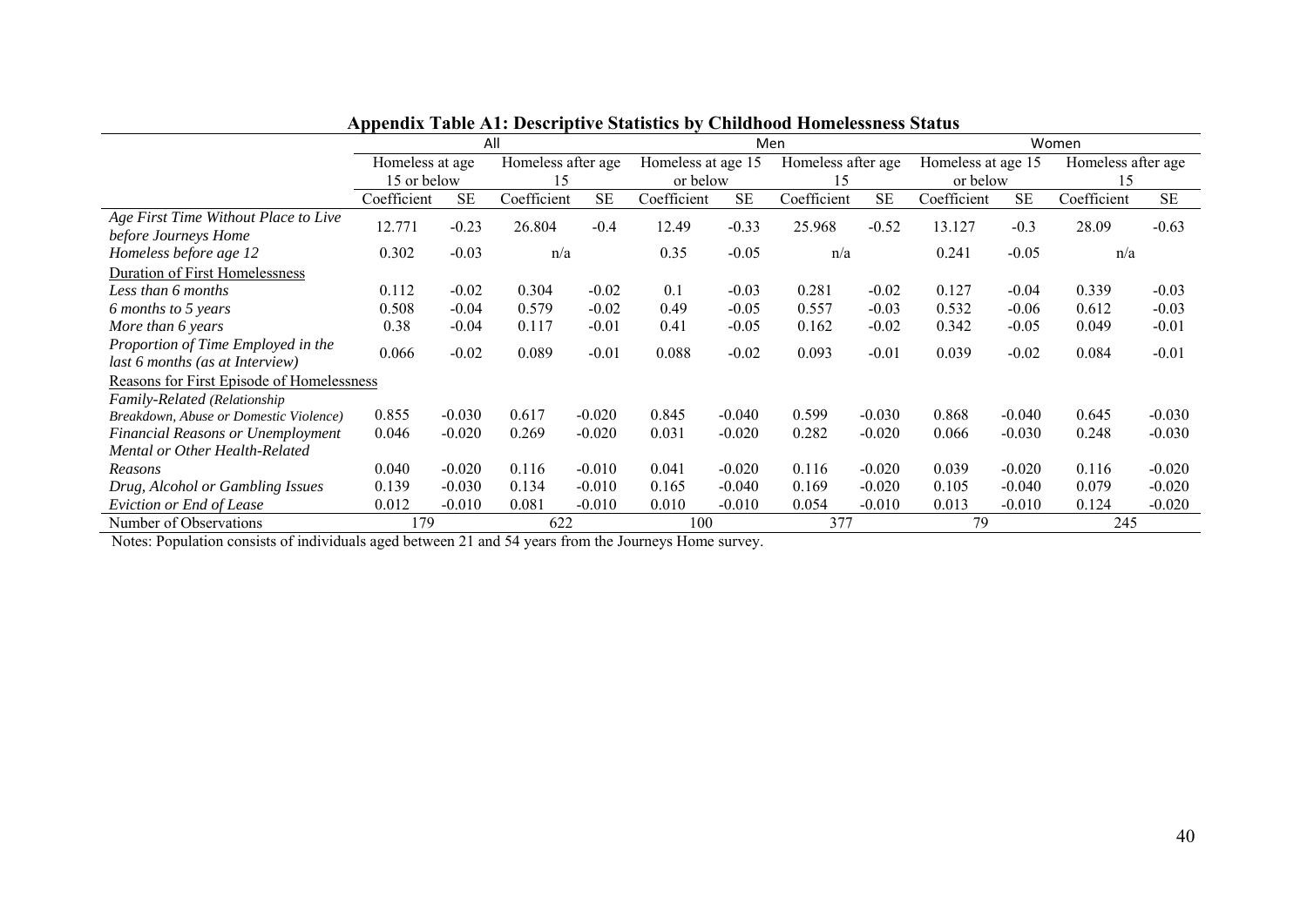|                                            | All                                                        |           |                                                            |           |             | Men      |                                |           |                          | Women     |             |                   |  |
|--------------------------------------------|------------------------------------------------------------|-----------|------------------------------------------------------------|-----------|-------------|----------|--------------------------------|-----------|--------------------------|-----------|-------------|-------------------|--|
|                                            | Homeless after age<br>Homeless at age<br>15 or below<br>15 |           | Homeless after age<br>Homeless at age 15<br>or below<br>15 |           |             |          | Homeless at age 15<br>or below |           | Homeless after age<br>15 |           |             |                   |  |
|                                            | Coefficient                                                | <b>SE</b> | Coefficient                                                | <b>SE</b> | Coefficient | $\rm SE$ | Coefficient                    | <b>SE</b> | Coefficient              | <b>SE</b> | Coefficient | $\rm SE$          |  |
| Demographic and Background Characteristics |                                                            |           |                                                            |           |             |          |                                |           |                          |           |             |                   |  |
| Age at Interview                           | 32.397                                                     | $-0.66$   | 35.834                                                     | $-0.38$   | 33.54       | $-0.91$  | 36.263                         | $-0.49$   | 30.949                   | $-0.96$   | 35.176      | $-0.6$            |  |
| Aboriginal or Torres Strait Islander       | 0.196                                                      | 0.196     | 0.196                                                      | 0.196     | 0.15        | $-0.04$  | 0.143                          | $-0.02$   | 0.253                    | $-0.05$   | 0.18        | $-0.02$           |  |
| <b>Parental Drinking/Gambling</b>          | 0.285                                                      | $-0.03$   | 0.203                                                      | $-0.02$   | 0.25        | $-0.04$  | 0.18                           | $-0.02$   | 0.329                    | $-0.05$   | 0.237       | $-0.03$           |  |
| <b>Emotional Abuse</b>                     | 0.76                                                       | $-0.03$   | 0.556                                                      | $-0.02$   | 0.75        | $-0.04$  | 0.573                          | $-0.03$   | 0.772                    | $-0.05$   | 0.531       | $-0.03$           |  |
| Sexual Abuse                               | 0.48                                                       | $-0.04$   | 0.275                                                      | $-0.02$   | 0.29        | $-0.05$  | 0.186                          | $-0.02$   | 0.722                    | $-0.05$   | 0.412       | $-0.03$           |  |
| Physical Abuse                             | 0.816                                                      | $-0.03$   | 0.584                                                      | $-0.02$   | 0.81        | $-0.04$  | 0.613                          | $-0.03$   | 0.823                    | $-0.04$   | 0.539       | $-0.03$           |  |
| <b>Foster Care</b>                         | 0.425                                                      | $-0.04$   | 0.161                                                      | $-0.01$   | 0.39        | $-0.05$  | 0.162                          | $-0.02$   | 0.468                    | $-0.06$   | 0.159       | $-0.02$           |  |
| <b>Parent Served Jail Time</b>             | 0.162                                                      | $-0.03$   | 0.095                                                      | $-0.01$   | 0.16        | $-0.04$  | 0.101                          | $-0.02$   | 0.165                    | $-0.04$   | 0.086       | $-0.02$           |  |
| Homeless $(Primary) - 6m$                  | 0.011                                                      | $-0.01$   | 0.021                                                      | $-0.01$   | 0.01        | $-0.01$  | 0.034                          | $-0.01$   | 0.013                    | $-0.01$   | $\theta$    | $\left( .\right)$ |  |
| Risky Drinking -6m                         | 0.167                                                      | $-0.02$   | 0.195                                                      | $-0.01$   | 0.212       | $-0.03$  | 0.249                          | $-0.02$   | 0.109                    | $-0.03$   | 0.112       | $-0.02$           |  |
| Friends Homeless –6m                       | 0.134                                                      | $-0.03$   | 0.08                                                       | $-0.01$   | 0.069       | $-0.01$  | 0.068                          | $-0.01$   | 0.098                    | $-0.02$   | 0.038       | $-0.01$           |  |
| Physical Health Issue -6m                  | 0.777                                                      | $-0.03$   | 0.638                                                      | $-0.02$   | 0.75        | $-0.04$  | 0.637                          | $-0.02$   | 0.81                     | $-0.04$   | 0.641       | $-0.03$           |  |
| Single                                     | 0.821                                                      | $-0.03$   | 0.86                                                       | $-0.01$   | 0.88        | $-0.03$  | 0.867                          | $-0.02$   | 0.747                    | $-0.05$   | 0.849       | $-0.02$           |  |
| Presence of Children                       | 0.196                                                      | $-0.03$   | 0.13                                                       | $-0.01$   | 0.08        | $-0.03$  | 0.042                          | $-0.01$   | 0.342                    | $-0.05$   | 0.265       | $-0.03$           |  |
| Number of Observations                     | 179                                                        |           | 622                                                        |           | 100         |          | 377                            |           | 79                       |           | 245         |                   |  |

# **(Continued) Appendix Table A1: Descriptive Statistics by Childhood Homelessness Status**

Notes: Population consists of individuals aged between 21 and 54 years from the Journeys Home survey.